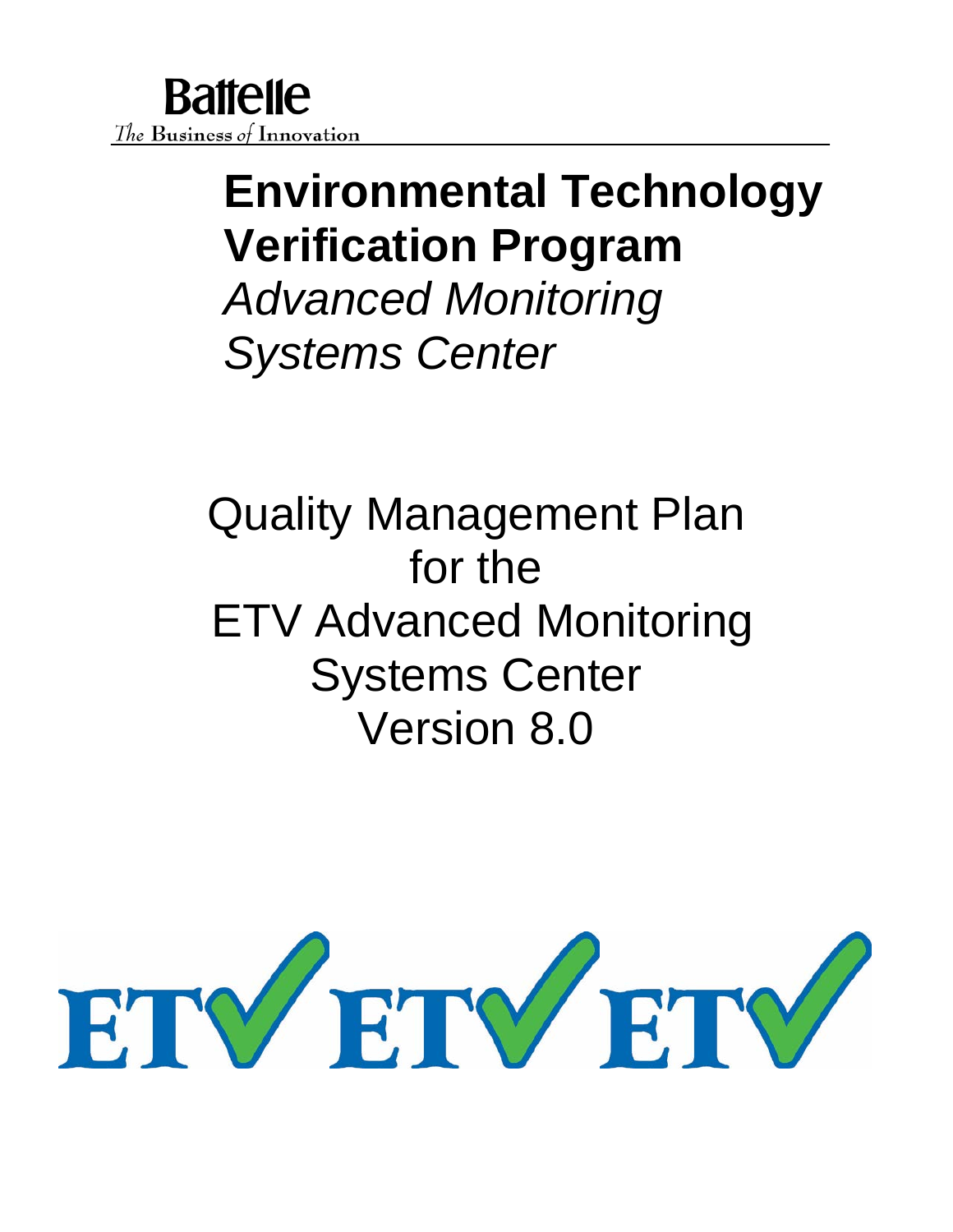# **QUALITY MANAGEMENT PLAN**

# **for the**

# **ETV ADVANCED MONITORING SYSTEMS CENTER Version 8.0**

# *(SIGNATURE ON FILE)*

| <b>Signed by John McKernan</b>        | <b>April 6, 2011</b> |
|---------------------------------------|----------------------|
| <b>EPA AMS CENTER PROJECT OFFICER</b> | <b>Date</b>          |
| <b>Signed by Michelle Henderson</b>   | <b>April 6, 2011</b> |
| EPA AMS CENTER QUALITY MANAGER        | <b>Date</b>          |
| <b>Signed by Amy Dindal</b>           | <b>April 5, 2011</b> |
| <b>BATTELLE AMS CENTER MANAGER</b>    | <b>Date</b>          |
| <b>Signed by Rosanna Buhl</b>         | <b>April 5, 2011</b> |
| BATTELLE AMS CENTER QUALITY MANAGER   | <b>Date</b>          |

**BATTELLE 505 King Avenue Columbus, OH 43201**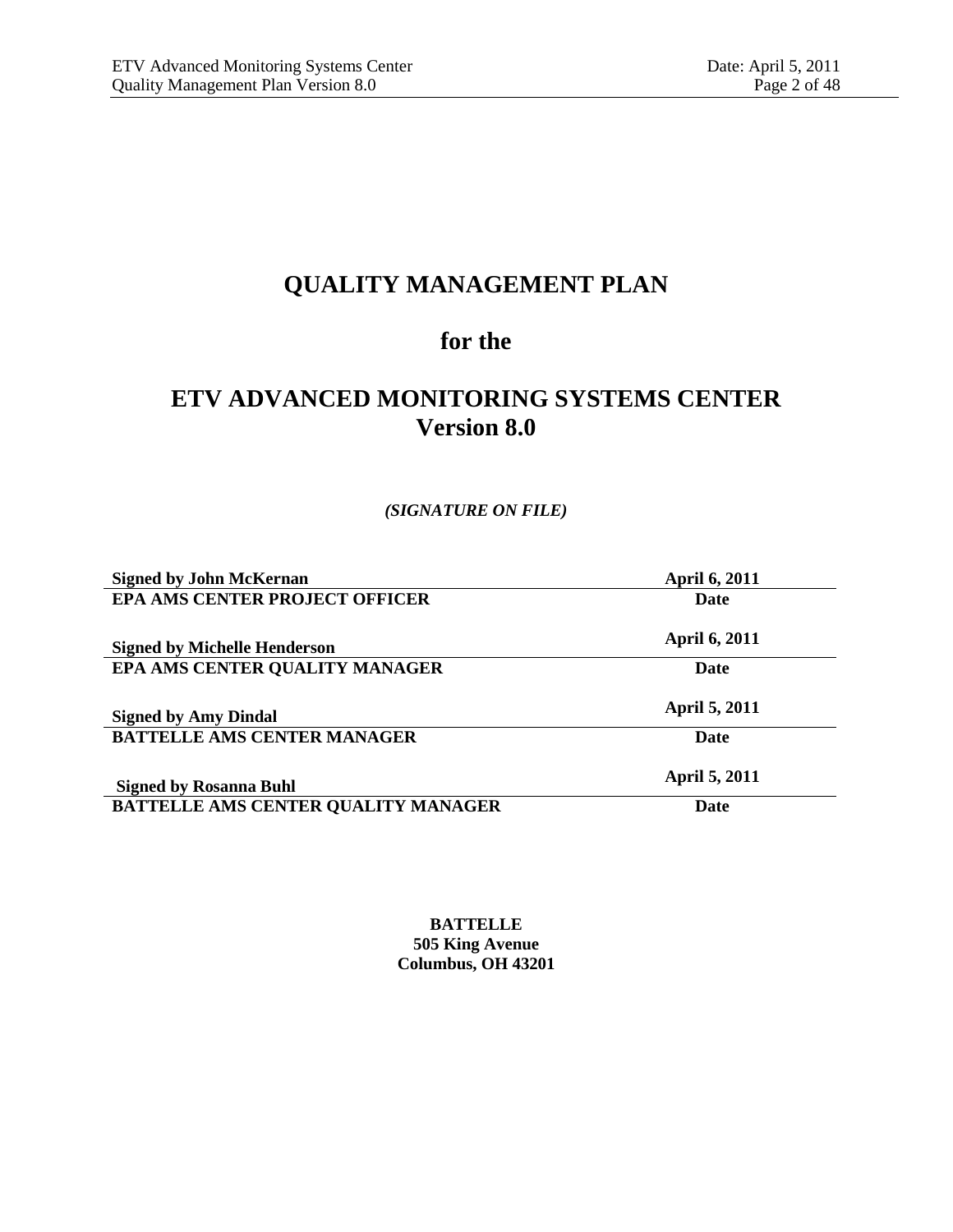# **TABLE OF CONTENTS**

<span id="page-2-0"></span>

|                |     |                                                                     | Page |
|----------------|-----|---------------------------------------------------------------------|------|
|                |     |                                                                     |      |
|                |     |                                                                     |      |
|                |     |                                                                     |      |
|                |     |                                                                     |      |
|                |     |                                                                     |      |
|                |     |                                                                     |      |
| $\mathbf{1}$   |     |                                                                     |      |
|                | 1.1 |                                                                     |      |
|                |     | 1.1.1                                                               |      |
|                |     | 1.1.2                                                               |      |
|                | 1.2 |                                                                     |      |
|                | 1.3 |                                                                     |      |
|                |     | 1.3.1                                                               |      |
|                |     | 1.3.2                                                               |      |
|                |     | 1.3.3                                                               |      |
|                | 1.4 |                                                                     |      |
|                |     | 1.4.1                                                               |      |
|                |     | 1.4.2                                                               |      |
| $\overline{2}$ |     |                                                                     |      |
|                | 2.1 |                                                                     |      |
|                | 2.2 |                                                                     |      |
|                |     | 2.2.1                                                               |      |
|                |     | 2.2.2                                                               |      |
|                |     | 2.2.3                                                               |      |
|                |     | 2.2.4                                                               |      |
|                |     | 2.2.5                                                               |      |
|                |     | 2.2.6                                                               |      |
|                |     | 2.2.7                                                               |      |
|                |     | 2.2.8                                                               |      |
|                | 2.3 |                                                                     |      |
|                | 2.4 | Technical Activities Supported by the AMS Center Quality System  13 |      |
|                | 2.5 |                                                                     |      |
|                | 2.6 |                                                                     |      |
| 3              |     |                                                                     |      |
|                | 3.1 |                                                                     |      |
|                | 3.2 |                                                                     |      |
|                | 3.3 |                                                                     |      |
|                | 3.4 |                                                                     |      |
| 4              |     |                                                                     |      |
|                | 4.1 |                                                                     |      |
|                | 4.2 |                                                                     |      |
|                |     | 4.2.1                                                               |      |
|                |     | 4.2.2                                                               |      |
|                |     | 4.2.3                                                               |      |
|                |     |                                                                     |      |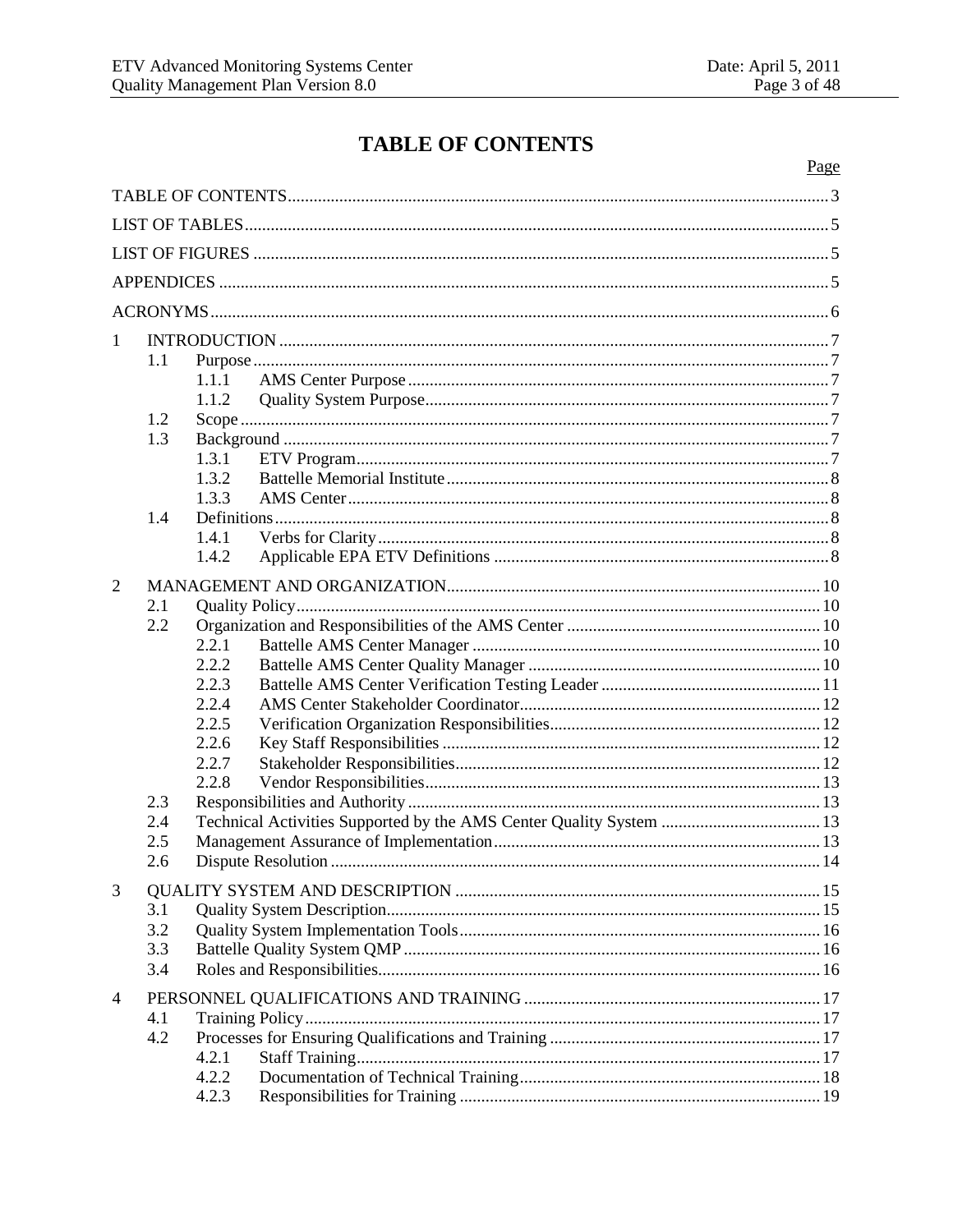| 5   |      |       |  |
|-----|------|-------|--|
|     | 5.1  |       |  |
|     | 5.2  |       |  |
|     | 5.3  |       |  |
| 5.4 |      |       |  |
|     |      | 5.4.1 |  |
|     |      | 5.4.2 |  |
|     |      | 5.4.3 |  |
| 6   |      |       |  |
|     | 6.1  |       |  |
|     | 6.2  |       |  |
|     |      | 6.2.1 |  |
|     |      | 6.2.2 |  |
|     |      | 6.2.3 |  |
|     | 6.3  |       |  |
|     |      | 6.3.1 |  |
|     |      | 6.3.2 |  |
|     | 6.4  |       |  |
|     | 6.5  |       |  |
|     | 6.6  |       |  |
|     | 6.7  |       |  |
|     | 6.8  |       |  |
|     |      | 6.8.1 |  |
|     |      | 6.8.2 |  |
|     | 6.9  |       |  |
|     | 6.10 |       |  |
| 7   |      |       |  |
|     | 7.1  |       |  |
|     | 7.2  |       |  |
|     |      | 7.2.1 |  |
|     |      | 7.2.2 |  |
|     |      | 7.2.3 |  |
| 8   |      |       |  |
|     | 8.1  |       |  |
|     |      | 8.1.1 |  |
|     |      | 8.1.2 |  |
|     |      | 8.1.3 |  |
|     |      | 8.1.4 |  |
|     | 8.2  |       |  |
|     |      |       |  |
|     |      | 8.2.1 |  |
|     |      | 8.2.2 |  |
|     |      | 8.2.3 |  |
|     |      | 8.2.4 |  |
|     | 8.3  |       |  |
|     | 8.4  |       |  |
|     | 8.5  |       |  |
| 9   |      |       |  |
|     | 9.1  |       |  |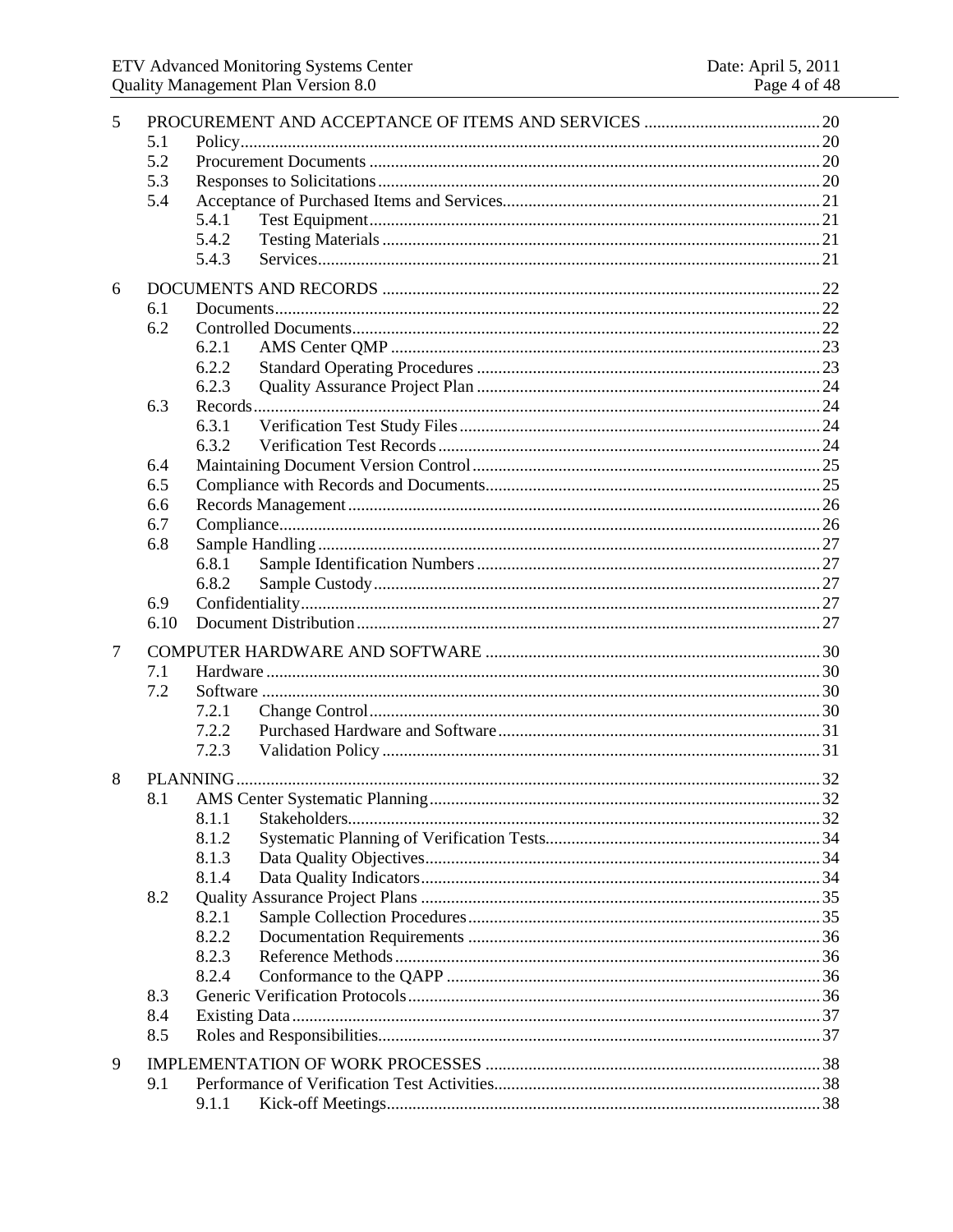|    | 9.2<br>9.3 | 9.1.2  |  |
|----|------------|--------|--|
| 10 |            |        |  |
|    | 10.1       |        |  |
|    | 10.2       |        |  |
|    |            | 1021   |  |
|    |            | 10.2.2 |  |
|    |            | 10.2.3 |  |
|    |            | 10.2.4 |  |
|    |            | 10.2.5 |  |
|    | 10.3       |        |  |
|    | 10.4       |        |  |
|    | 10.5       |        |  |
|    | 10.6       |        |  |
|    | 10.7       |        |  |
| 11 |            |        |  |
|    | 11.1       |        |  |
|    | 11.2       |        |  |
|    | 11.3       |        |  |
|    | 114        |        |  |
|    | 11.5       |        |  |
| 12 |            |        |  |

# **LIST OF TABLES**

<span id="page-4-0"></span>

# **LIST OF FIGURES**

<span id="page-4-1"></span>

# **APPENDICES**

<span id="page-4-2"></span>

| APPENDIX A        | BATTELLE AMS CENTER KEY STAFF AND MASTER DISTRIBUTION LIST |
|-------------------|------------------------------------------------------------|
| <b>APPENDIX B</b> | PERSONNEL RESPONSIBILITIES FOR THE AMS CENTER FOR          |
|                   | <b>VERIFICATION TESTING ACTIVITIES</b>                     |
| APPENDIX C        | AMS CENTER AMENDMENT AND DEVIATION FORMS                   |
| APPENDIX D        | DATA QUALITY INDICATOR DEFINITIONS AND EXAMPLES            |
| APPENDIX E        | QAPP QA/R-5 ELEMENTS AND PREPARATION GUIDANCE              |
| APPENDIX F        | ETV KICK-OFF MEETING CHECKLIST                             |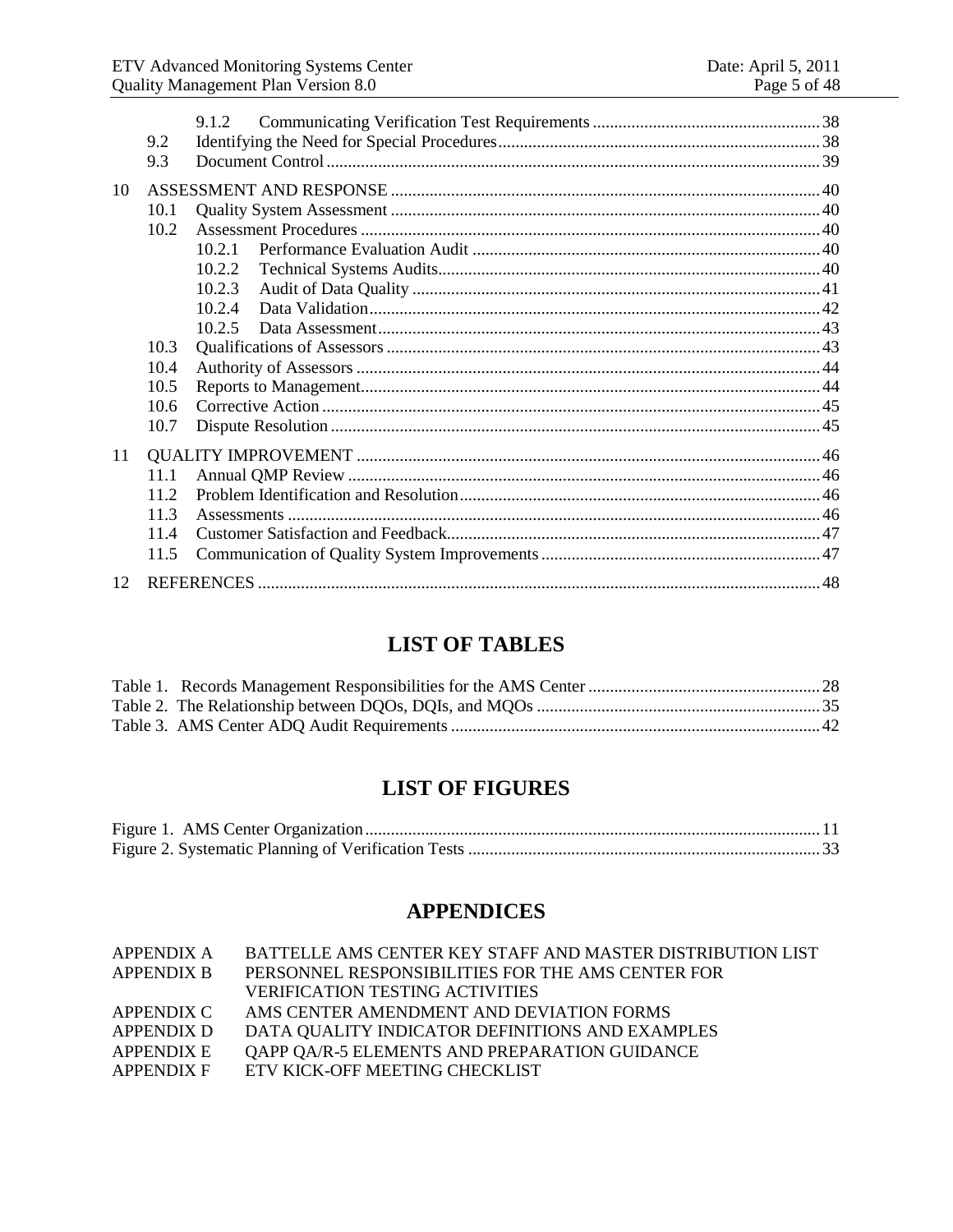# **ACRONYMS**

<span id="page-5-0"></span>

| <b>ADQ</b>  | Audit of data quality                                |
|-------------|------------------------------------------------------|
| AMS         | <b>Advanced Monitoring Systems</b>                   |
| <b>ANSI</b> | American National Standards Institute                |
| <b>ASQC</b> | <b>American Society for Quality Control</b>          |
| <b>COA</b>  | certificate of analysis                              |
| COC         | Chain of custody                                     |
| <b>DQI</b>  | Data quality indicator                               |
| <b>DQO</b>  | Data quality objective                               |
| <b>EEGB</b> | (Battelle) Energy and Environment                    |
| <b>ENVS</b> | <b>Battelle Environmental Solutions Product Line</b> |
| <b>EPA</b>  | U.S. Environmental Protection Agency                 |
| <b>ETV</b>  | <b>Environmental Technology Verification</b>         |
| IM.         | <b>Information Management</b>                        |
| <b>MQO</b>  | Measurement quality objectives                       |
| PE          | Performance evaluation                               |
| QA          | Quality assurance                                    |
| QAPP        | Quality assurance project plan                       |
| QC          | Quality control                                      |
| QMP         | Quality management plan                              |
| <b>RMO</b>  | (Battelle) records management office                 |
| <b>SBMS</b> | (Battelle) standards based management system         |
| <b>SOP</b>  | Standard operating procedure                         |
| <b>TSA</b>  | Technical systems audit                              |
| VO          | Verification organization                            |
| <b>VTC</b>  | Verification test coordinator                        |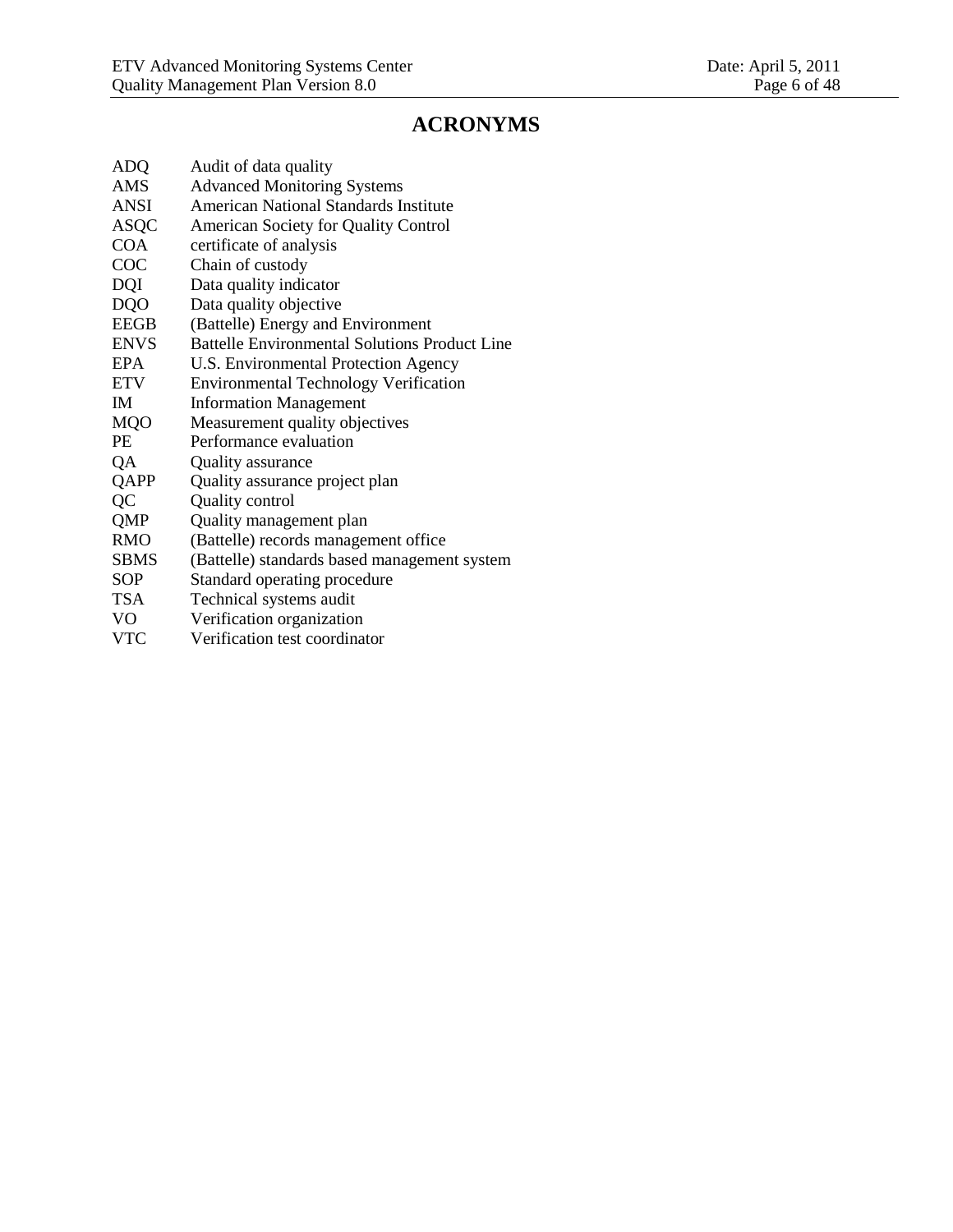# **1 INTRODUCTION**

<span id="page-6-0"></span>This document, the Quality Management Plan (QMP) for the Advanced Monitoring Systems (AMS) Center, describes the quality system that will be employed by Battelle in administering the AMS Center. This quality system is designed to be consistent with American National Standards Institute (ANSI)/American Society for Quality Control (ASQC) E4-1994, the U. S. Environmental Protection Agency (EPA) document Environmental Technology Verification (ETV) QMP (2008), and EPA/QA R-2 (2001). In addition, this QMP is compliant with the Battelle Environmental Solutions (ENVS) Product Line QMP, which describes the organization's quality system.

# **1.1 Purpose**

#### <span id="page-6-2"></span><span id="page-6-1"></span>**1.1.1 AMS Center Purpose**

The purpose of the AMS Center is to verify commercially-available technologies for monitoring, sampling, detection, and characterization of natural species and contaminants in a variety of matrices, including air, water, and soil. As part of the larger ETV program, the AMS Center is designed to provide technology users with objective, high quality performance data to support monitoring technology selection decisions. Detailed information about the AMS Center is presented at [http://www.epa.gov/nrmrl/std/etv/center-ams.html.](http://www.epa.gov/nrmrl/std/etv/center-ams.html) The AMS Center is one of six centers operating under the ETV program.

#### <span id="page-6-3"></span>**1.1.2 Quality System Purpose**

The purpose of the Quality System described in this QMP is to establish policies, processes, and procedures that will ensure that the quality of data, products, and services provided by the AMS Center meet or exceed the needs of its stakeholders. It also defines the quality management responsibilities, functions, and activities that will support the AMS Center Manager in the implementation of the QMP.

# **1.2 Scope**

<span id="page-6-4"></span>The scope of this QMP encompasses all activities that Battelle, as an ETV verification organization (VO), and any test participants, perform during the planning, testing, and reporting of AMS ETV tests.

The Quality System defined in this QMP applies to personnel involved in, and activities conducted for the AMS Center. It contains the minimum requirements applicable to AMS Center activities. These include personnel qualifications and training, procurement of items and services, documents and records, computer hardware and software, planning, implementation of work processes, assessment and response, and quality improvement provisions.

# **1.3 Background**

# <span id="page-6-6"></span><span id="page-6-5"></span>**1.3.1 ETV Program**

<span id="page-6-7"></span>The ETV program was established by EPA to evaluate the performance characteristics of innovative environmental technologies across all media and to report objective performance information to the permitters, buyers, and users of environmental technology. Credible, high-quality performance information is one of the tenets of ETV; therefore, the highest appropriate level of quality assurance (QA)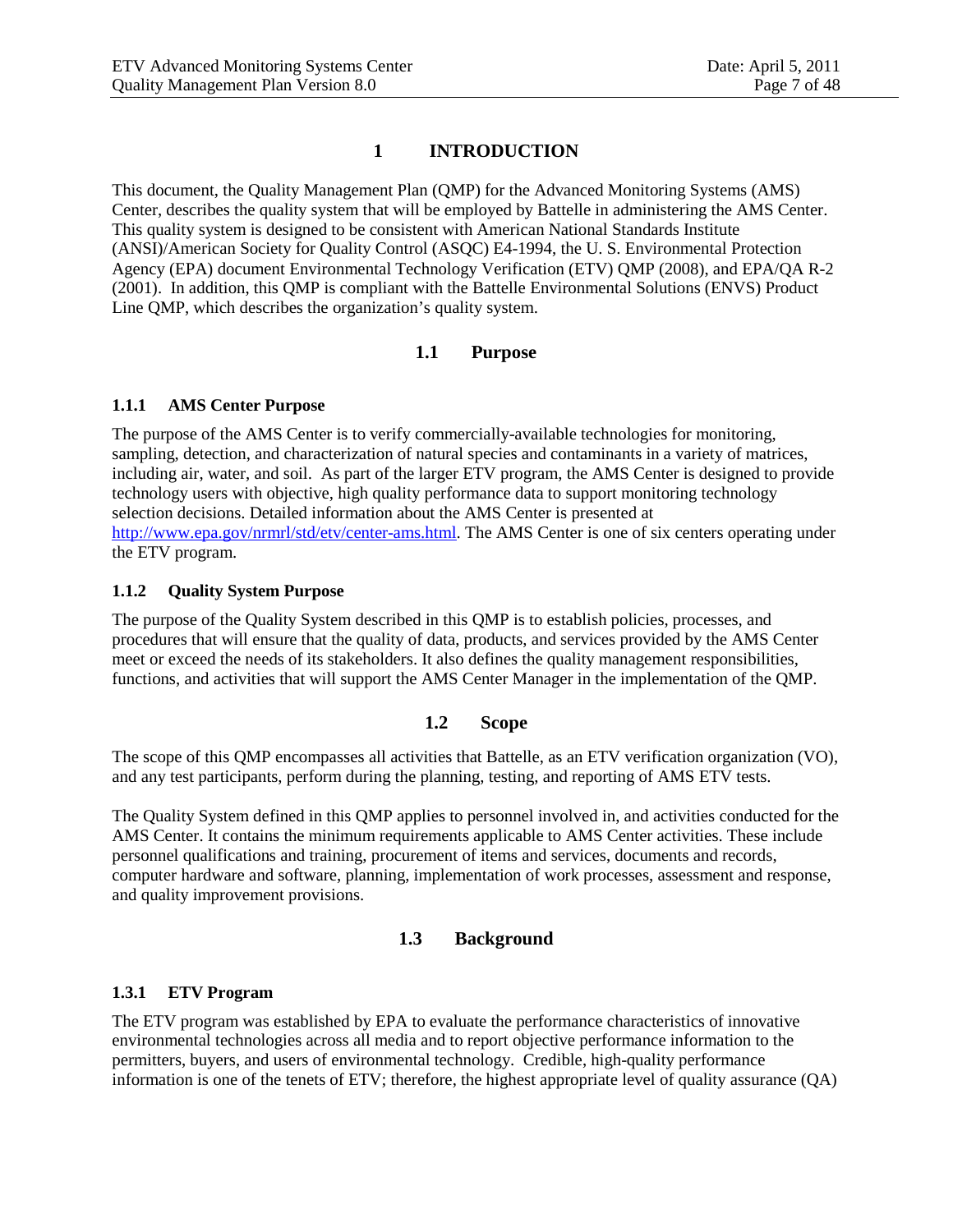is used throughout the program (ETV QMP, 2008). The ETV program is operated by the EPA Office of Research and Development.

# <span id="page-7-0"></span>**1.3.2 Battelle Memorial Institute**

Battelle Memorial Institute (Battelle) is a  $501(c)(3)$  charitable trust headquartered in Columbus, Ohio with more than 22,000 employees in over 130 locations worldwide. Battelle is the world's largest, independent research and development organization.

# <span id="page-7-1"></span>**1.3.3 AMS Center**

The AMS Center is managed within Battelle's Energy, Environment, and Material Sciences (EEMS) Global Business which includes chemists, engineers, statisticians, and support personnel. Staff and facilities will be drawn from EEMS and the other Battelle global businesses as needed to support the AMS Center.

Staff assigned to support in the AMS Center include those with expertise in environmental monitoring, stakeholder involvement, and outreach and communication.

<span id="page-7-2"></span>Key Battelle facilities that are available for use on the AMS Center include comprehensive laboratory analysis equipment, field sampling and analysis equipment, source simulators such as pilot plants, environmental chambers, and real-world test sites.

# **1.4 Definitions**

#### <span id="page-7-3"></span>**1.4.1 Verbs for Clarity**

**Shall, must**: when the element is required and deviation from the specification will constitute nonconformance with this QMP

**Should, will**: when the element is recommended

<span id="page-7-4"></span>**May**: when the element is optional.

# **1.4.2 Applicable EPA ETV Definitions**

The following definitions were extracted from the EPA ETV QMP or from other EPA QA references. The EPA ETV QMP may be referenced for a complete summary of general terms at [http://www.epa.gov/etv/pubs/600r08009.pdf.](http://www.epa.gov/etv/pubs/600r08009.pdf)

**Generic Verification Protocol** - (Also known as guideline document, generic test protocol, or protocol). This document is developed, modified, or selected to promote uniform testing procedures by the VO for a single class of technologies. Adequate documentation of a robust GVP may allow the development of abbreviated individual QA project plans (QAPPs) which incorporate the GVP by reference. Generic verification protocols may retain draft status until verification testing is performed, then finalized, building upon the testing experience.

**Stakeholders** - Groups set up for each ETV center consisting of representatives of any or all of the following groups: buyers and users of technology, technology developers/vendors, the consulting engineers, the finance and export communities, government permitters, regulators, first responders, emergency response, disaster planners, public interest groups, and other groups interested in the performance of innovative environmental technologies. A list of AMS Center Stakeholder committee members is available on the ETV website [\(http://www.epa.gov/etv\)](http://www.epa.gov/etv).

**Quality Assurance Project Plan** (QAPP) - The plan developed by a VO for each individual test of a technology or technology class. Therefore, the QAPP may include more than one technology. The QAPP provides the experimental approach with clearly stated test objectives and associated quality objectives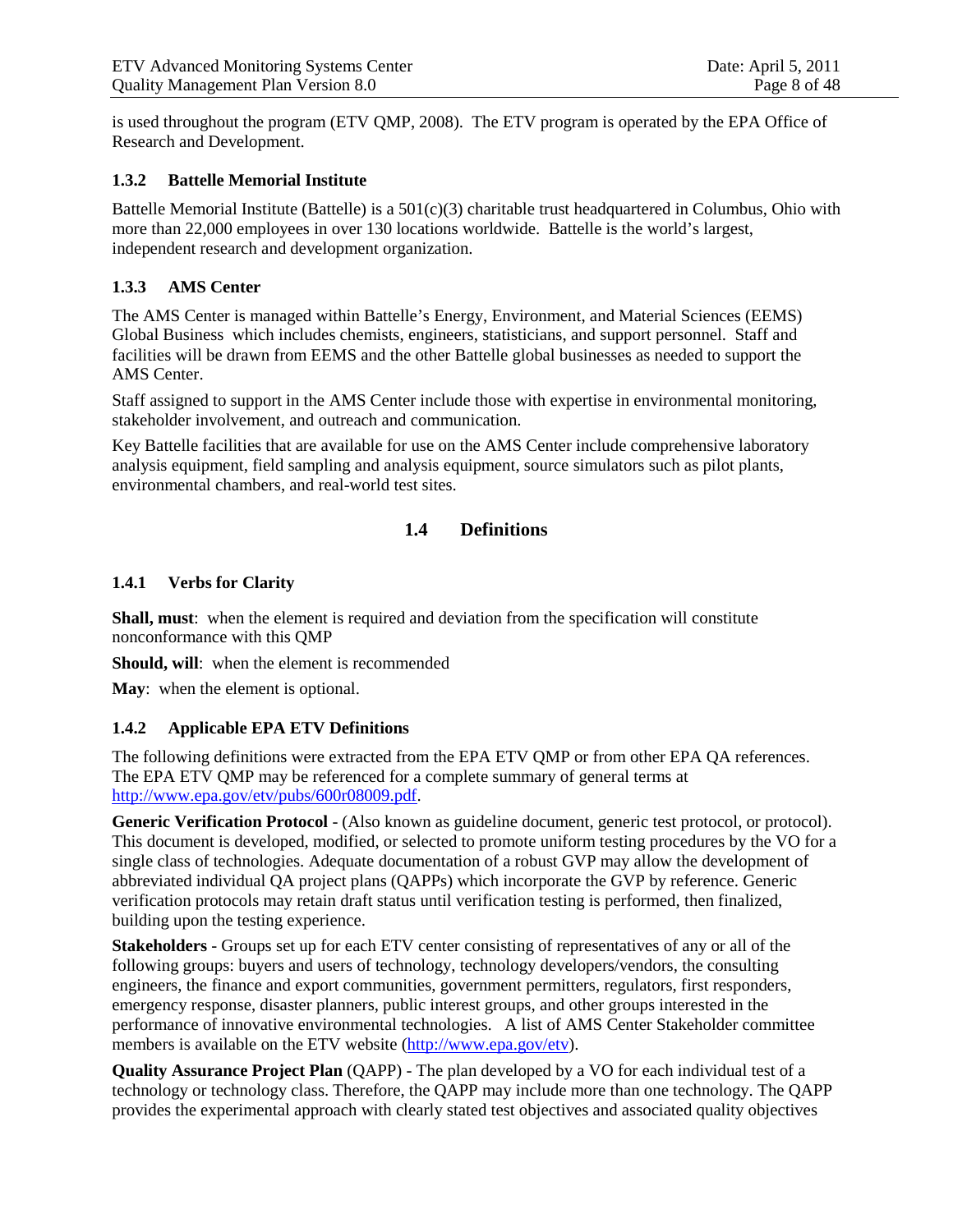for the related measurements. The QAPP may incorporate or reference existing GVPs or provide the basis for refining draft GVPs. Guidance may be found at www.epa.gov/quality/qa\_docs.html.

**Vendor** - An individual, company, or organization which submits a commercially-available environmental technology for verification testing.

**Verification Organization (VO)** - The public and private sector organizations holding cooperative or interagency agreements or contracts to assist EPA in implementing the ETV program. Battelle is the VO for the AMS Center.

**Verification Organization Center Manager** - The person designated by the VO with the responsibility to manage the Center and serve as the chief point of contact with the EPA. For the AMS Center, this is the Battelle AMS Center Manager.

**Verification Organization Quality Manager** - The person designated by the VO to manage QA for the ETV center on behalf of the VO manager. For the AMS Center, this is the Battelle AMS Center Quality Manager.

**Verification Report** - Contains the technology description, how the tests were conducted, performance verification test results, statistics and summary. The report is developed for each verified technology.

**Verification Statement** - A statement signed by the EPA laboratory director and the VO Product Line manager. The statement contains the summary, generally 3 to 6 pages of the test results for a given environmental technology.

**Verification Test** - The conducting of the performance evaluation of one or more similar environmental technologies that is documented in a single QAPP and in one or more verification statements and verification reports. Multiple verification tests, each with its own QAPP, may be conducted at different times under a single GVP.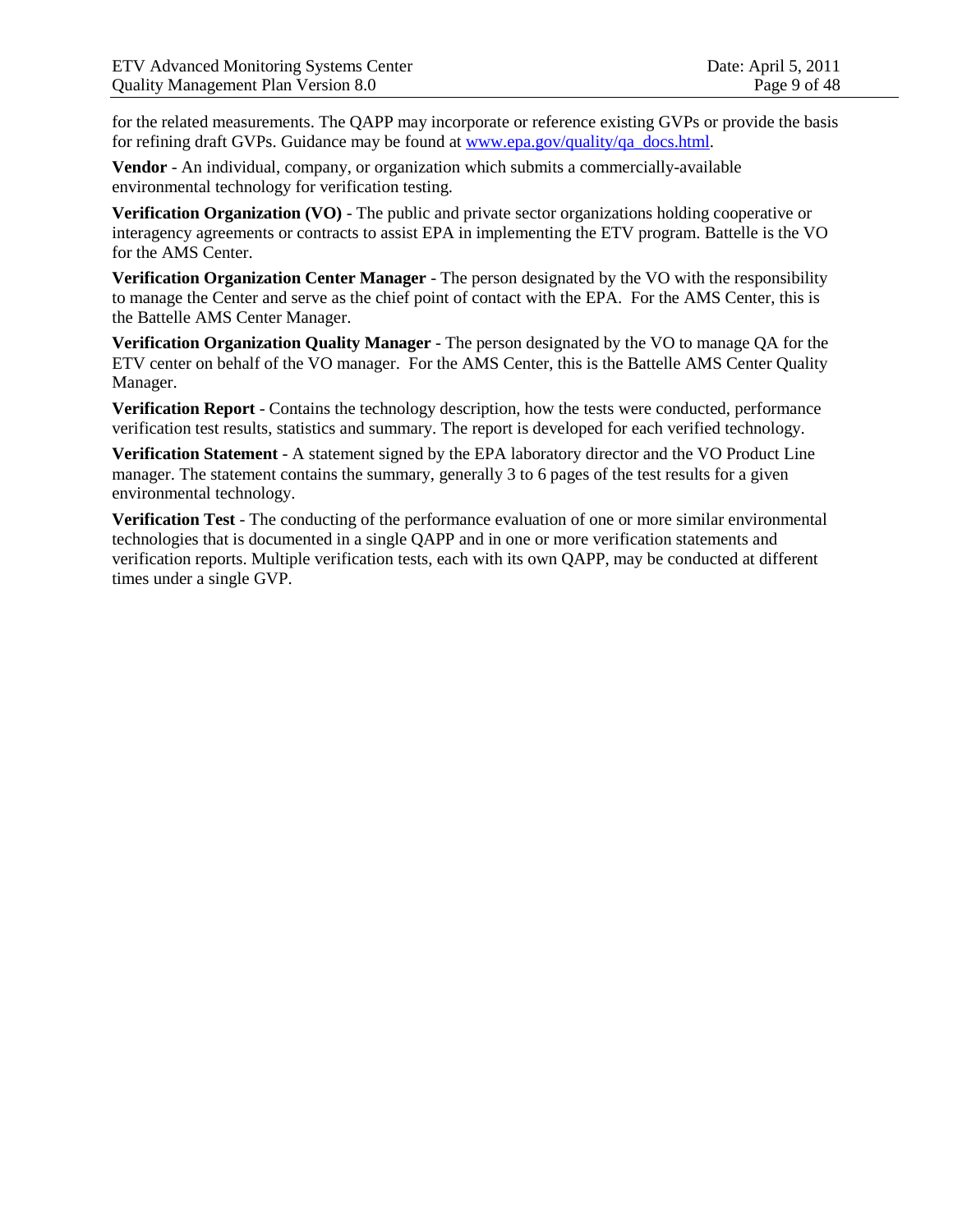# **2 MANAGEMENT AND ORGANIZATION**

# **2.1 Quality Policy**

<span id="page-9-1"></span><span id="page-9-0"></span>Battelle's quality policy is to provide services, products, and data of the highest quality that meet or exceed our client's requirements and expectations. For the AMS Center, this policy is to implement best practices in testing and assessment; ensure that organizations participating in testing have a quality system consistent with this QMP; ensure that verification testing is conducted according to the QAPP; and that verification reports are supported by quality-assured data. Battelle supports implementation of this policy by supplying the resources, including staff, supplies, and support, needed to achieve the goals of each verification test.

# **2.2 Organization and Responsibilities of the AMS Center**

<span id="page-9-2"></span>The organization chart for the AMS Center is provided in Figure 1.0 and shows key AMS Center staff and their reporting lines. Descriptions of key AMS Center staff are provided below. The names, mailing/email addresses, and phone/facsimile numbers of these Battelle AMS Center key staff are included in Appendix A.

#### <span id="page-9-3"></span>**2.2.1 Battelle AMS Center Manager**

The Battelle AMS Center Manager is responsible for meeting all technical, budget, and schedule goals for the AMS Center. The AMS Center Manager serves as the primary point of contact for the EPA AMS Center Project Officer. The AMS Center Manager also directs the activities of the leaders in three organizational areas within the Center: Quality Assurance, Verification Testing, and Stakeholders. The AMS Center Manager reports to the ENVS Product Line Manager within EEMS.

The Product Line Manager is responsible to provide the AMS Center Manager and the other key AMS Center staff with direct support in securing and deploying Battelle resources for the AMS Center. The ENVS Product Line Manager has ultimate responsibility for ensuring that necessary Battelle facility and staff resources are available to support the AMS Center. The ENVS Product Line Manager signs the verification statements for Battelle.

# <span id="page-9-4"></span>**2.2.2 Battelle AMS Center Quality Manager**

The Battelle AMS Center Quality Manager is independent of technical operations and reports directly to the ENVS Product Line Manager. The AMS Center Quality Manager reports the results of assessments of AMS Center activities to the AMS Center Manager and works with technical staff to address qualityrelated issues, identify corrective action and quality system improvements. The AMS Center Quality Manager is also the primary point of contact for the EPA AMS Center Quality Manager.

The Battelle AMS Center Quality Manager may appoint qualified QA Officers to perform assessments of specific test activities. In these cases, the QA Officers report the results of their assessments to the Battelle AMS Center Quality Manager. The responsibilities of Battelle AMS Center QA Officers are defined in Appendix B.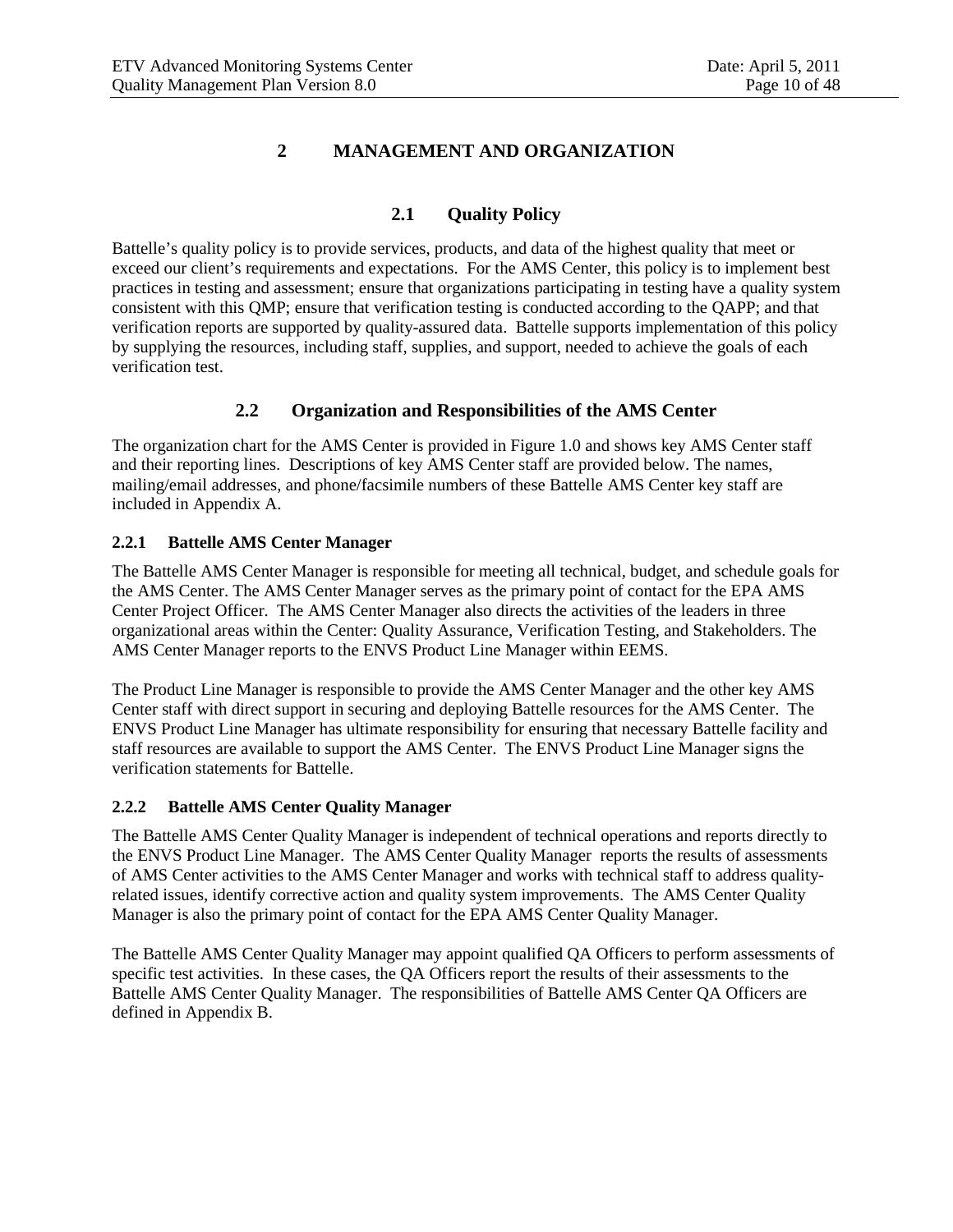

**Figure 1. AMS Center Organization** 

(dotted lines indicate indirect reports)

# <span id="page-10-1"></span><span id="page-10-0"></span>**2.2.3 Battelle AMS Center Verification Testing Leader**

The AMS Center Verification Testing Leader has responsibility planning and leading verification tests, including management of verification test coordinators (VTCs).

The AMS Center Verification Testing Leader reports directly to the AMS Center Manager regarding activities, and can serve in the role of AMS Center Manager for tasks delegated by the AMS Center Manager.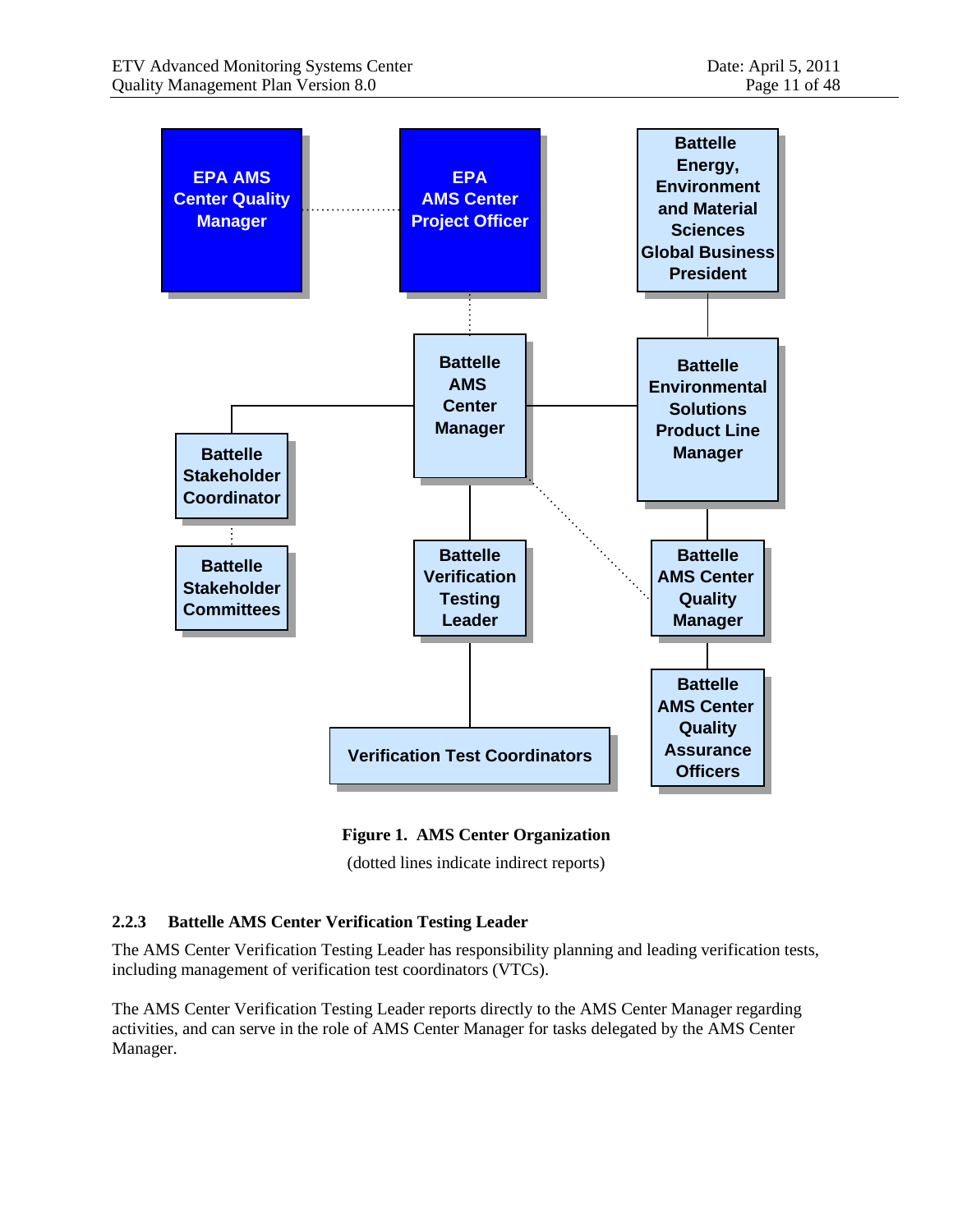# <span id="page-11-0"></span>**2.2.4 AMS Center Stakeholder Coordinator**

The AMS Center Stakeholder Coordinator has primary responsibility for stakeholder recruitment, communications, and stakeholder meeting facilitation. The AMS Center Stakeholder Coordinator reports directly to the AMS Center Manager for the AMS Center activities.

# <span id="page-11-1"></span>**2.2.5 Verification Organization Responsibilities**

In accordance with EPA's ETV QMP dated January 2008, Battelle's responsibilities for the AMS Center include the following:

establish, attend, and/or conduct meetings of stakeholder committees with representation from major customer groups;

maintain communication with EPA to assure mutual understanding and conformance with EPA quality procedures and expectations and ETV policies and procedures;

develop, review, and revise QAPPs in cooperation with technology vendors and stakeholders;

solicit technology vendors and verification test collaborators;

manage participation of and conduct verification activities;

assure that quality procedures are incorporated into all aspects of the AMS Center;

perform ETV activities within the documented quality system;

prepare ETV verification reports and statements at the completion of each technology verification;

appoint a quality manager, responsible for ensuring the AMS Center quality systems are in compliance with the E4 standard and the EPA ETV QMP dated January 2008, and AMS Center staff complies with this QMP.

# <span id="page-11-2"></span>**2.2.6 Key Staff Responsibilities**

Battelle is committed to operate an effective quality system that ensures compliance with all program requirements. The responsibilities and authority of key EPA and Battelle AMS Center staff who have responsibilities for verification testing activities described by this AMS Center QMP are listed in Appendix B.

# <span id="page-11-3"></span>**2.2.7 Stakeholder Responsibilities**

The responsibilities of stakeholders for the AMS Center include the following:

participate in technical panel discussions (when available) and/or review an outline of the verification test to provide input to the test design;

assist in development of the generic verification protocol when needed;

assist in prioritizing the types of technologies to be verified, focusing on these technologies with greatest environmental and sustainability impacts;

review and provide input to Center-specific procedures and AMS Center documents including QAPPs, verification reports, and verification statements, as requested;

participate in verification testing as collaborators, provide funding and/or in-kind support, or recommend collaborators to the AMS Center;

assist in the definition and conduct of outreach activities appropriate to the technology area and customer groups;

serve as information conduits to the particular constituencies that each member represents.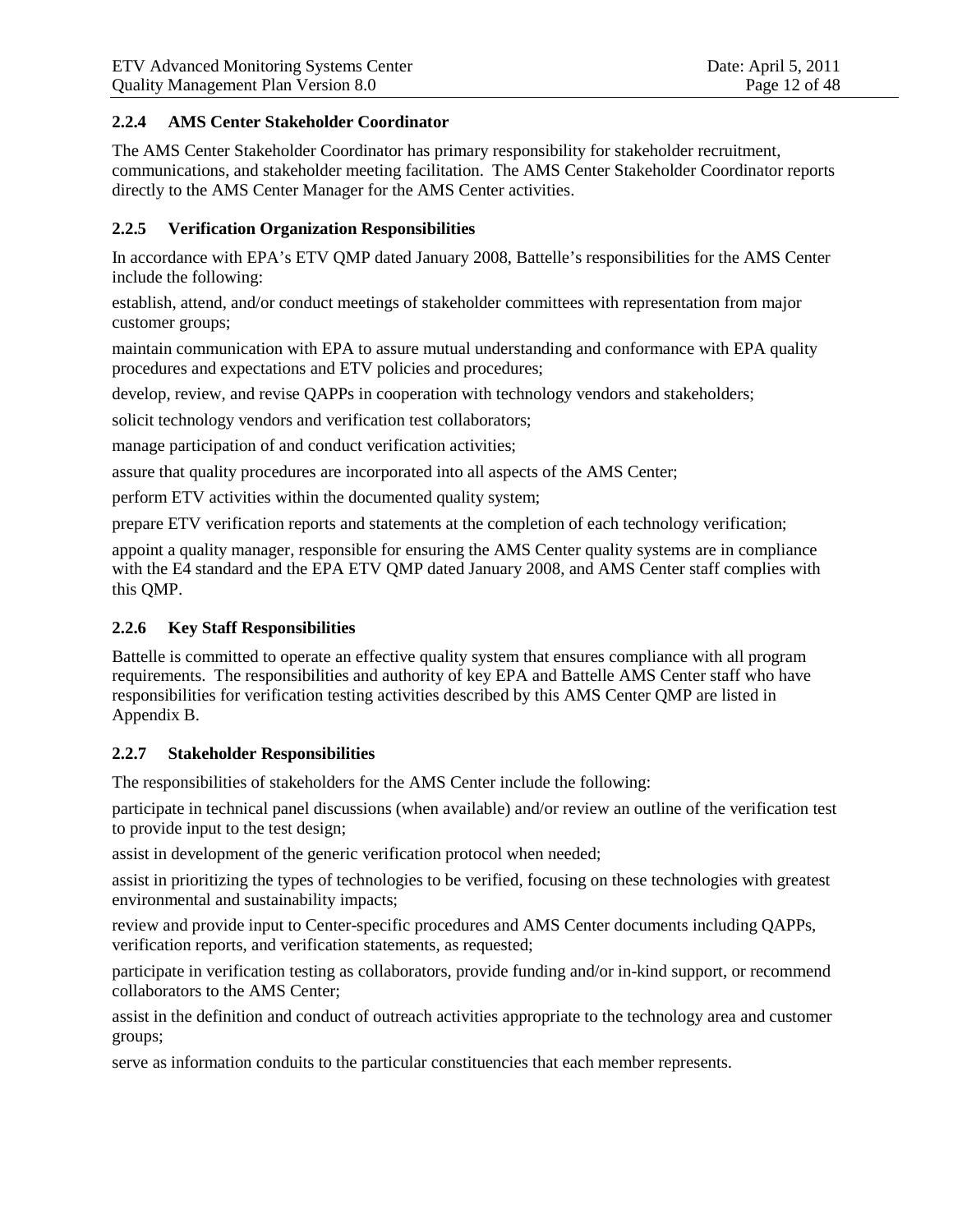#### <span id="page-12-0"></span>**2.2.8 Vendor Responsibilities**

The responsibilities of vendors who choose to participate in verification testing may include any of the following. In addition, these test-specific responsibilities will be defined in the QAPP:

review and provide comments on the draft QAPP;

approve the final QAPP prior to test initiation;

provide technology(ies) for evaluation during the verification test;

provide all equipment/supplies/reagents/consumables needed to operate their technology(ies) for the duration of the verification test;

supply a representative to train Battelle staff in operation of their technologies and provide written consent for Battelle staff to operate their technologies during verification testing;

provide written instructions for routine operation of their technologies;

<span id="page-12-1"></span>review and provide comments on the draft verification report and statement for their technology(ies).

# **2.3 Responsibilities and Authority**

Battelle management is responsible for committing to a quality policy and for creating work environments in which all personnel strive for the highest quality of services and products. Management shall also provide the Battelle AMS Center Manager with the authority to ensure the following:

All applicable elements of the quality system as described in this QMP are understood and are implemented in the AMS Center.

Adequate personnel and resources are available to plan, implement, assess, and improve services and products relevant to the AMS Center.

<span id="page-12-2"></span>Staff is (are) clearly designated to stop unsafe work and work of inadequate quality as affects the AMS Center.

# **2.4 Technical Activities Supported by the AMS Center Quality System**

This QMP applies to all verification testing performed under the EPA ETV AMS Center program. Specifically, it applies to:

technical activities including planning, testing, and reporting;

any Battelle staff, facilities, and other resources used during testing;

<span id="page-12-3"></span>reference laboratories and collaborators that perform activities in support of verification testing for the AMS Center.

# **2.5 Management Assurance of Implementation**

Battelle management is committed to ensuring that the quality system described in this QMP is implemented for the AMS Center. The AMS Center QMP is in compliance with the ENVS QMP which is approved by ENVS management. To ensure that staff understand and implement the quality system requirements: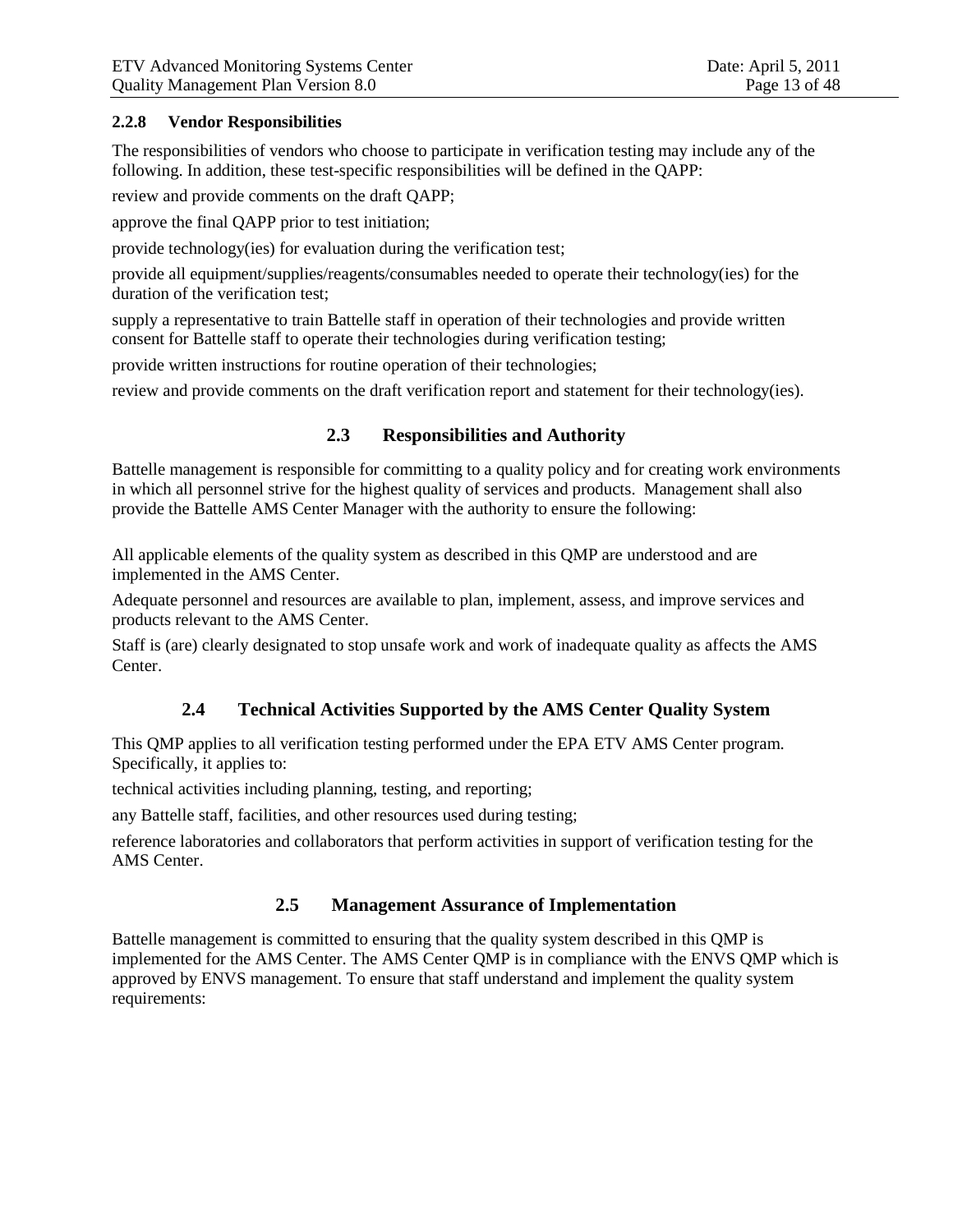$\overline{a}$ 

All staff involved in ETV testing are required to read this QMP. Reading is documented in Battelle's tr[a](#page-6-7)ining database, Battelle University<sup>a</sup>.

Dedicated management and technical staff are identified to ensure consistent application of the quality system.

<span id="page-13-0"></span>A quality manager has been designated with the resources needed to ensure that the QMP is communicated, implementation verified, and that management is appraised of issues requiring corrective action.

# **2.6 Dispute Resolution**

If disputes arise during conduct of a test, the VTC is responsible to resolve the issue with the relevant vendors, reviewers, and/or stakeholders. Every effort will be made to address concerns in a timely manner. The AMS Center Manager is the arbiter of disputes that cannot be resolved by the VTC and also for informing the EPA AMS Center Project Officer. If an audit finding or response creates a dispute that cannot be resolved by the QA Officer and the VTC, the dispute will be elevated to the AMS Center Quality Manager for resolution. The EPA AMS Center Project Officer and AMS Center Quality Manager are the final arbiters of disputes that cannot be otherwise resolved.

<span id="page-13-1"></span><sup>&</sup>lt;sup>a</sup>Battelle University is a training and training tracking tool. It contains a list of courses developed and offered by Battelle and a reporting function that documents the training received by each staff member.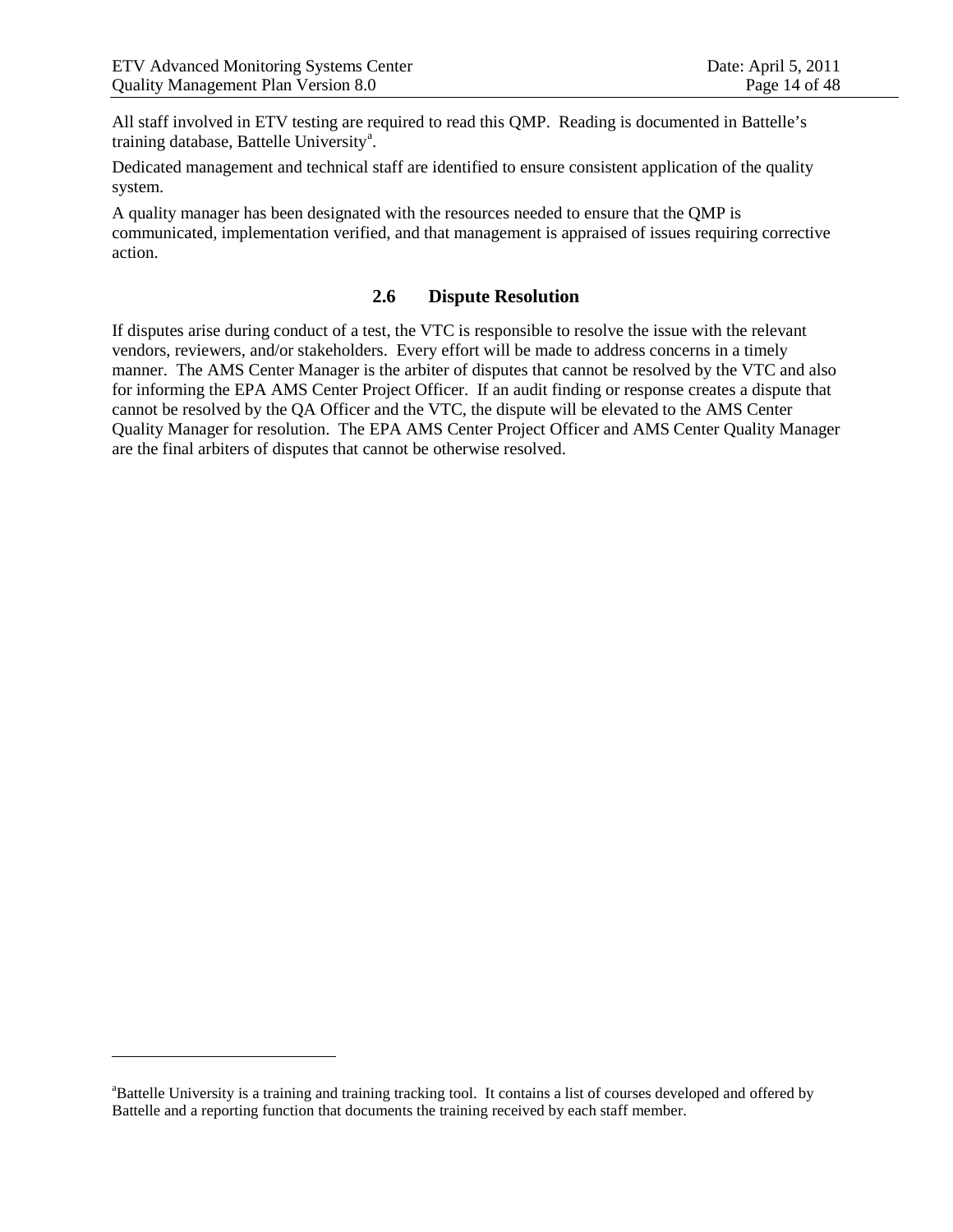# <span id="page-14-0"></span>**3 QUALITY SYSTEM AND DESCRIPTION**

The Battelle quality system for the AMS Center is described in this QMP and conforms to the specifications listed in:

ANSI/ASQ E4-2004, *Specifications and Guidelines for Quality Systems for Environmental Data Collection and Environmental Technology Programs*;

EPA document: *Environmental Technology Verification Program Quality Management Plan* Version 3.0, January, 2008;

<span id="page-14-1"></span>EPA document: *EPA Requirements for Quality Management Plans*, EPA QA/R-2, March, 2001; Battelle document *Environmental Product Line Quality Management Plan*, Revision 0, October, 2009.

# **3.1 Quality System Description**

The AMS Center quality system is comprised of the following activities that support the quality policy: quality system documentation (QMP);

training;

systematic projects planning ;

project-specific quality documentation (QAPPs, amendments, deviations, and SOPs);

management assessments;

project and data assessments.

Battelle's organizational quality system includes the following standards and guidelines that are applicable to all project conducted within the ENVS product line:

Battelle Policy Manual: This document articulates the corporate level Battelle policies required for all Battelle business and administrative practices. The implementation of the policies is intended to conform to the requirements of the Battelle Memorial Institute Articles of Incorporation, relevant laws and regulations, and Battelle-specific standards to preserve Battelle's reputation for scientific integrity, objectivity and the highest standards of conduct.

The Project Manager Handbook: This document is a central repository of Battelle-specific guidance for proper project initiation, planning, execution, control, and close-out using Battelle procedures and support resources.

ENVS QMP: This document describes the quality system for the ENVS Product Line. It follows the format and addressed the content requirements for EPA QA/R-2 (2002) (Section 3.3).

Records management and retention: The mission of Battelle's Records Management Office (RMO) is to ensure that Battelle records are reliable, complete, cost effective, and accessible for as long as considered necessary by Battelle and our clients. This includes providing guidance on how to create good records, how long to keep records, and how to store and destroy records.

Battelle Standards Based Management System (SBMS): Battelle SBMS provides a single location for policies, procedures and guidance that impact all staff. SBMS is designed to make Battelle policies and procedures readily available to all staff in a concise and useful form. It includes the following document types: procedure areas, policies, forms, supporting information, and management system descriptions.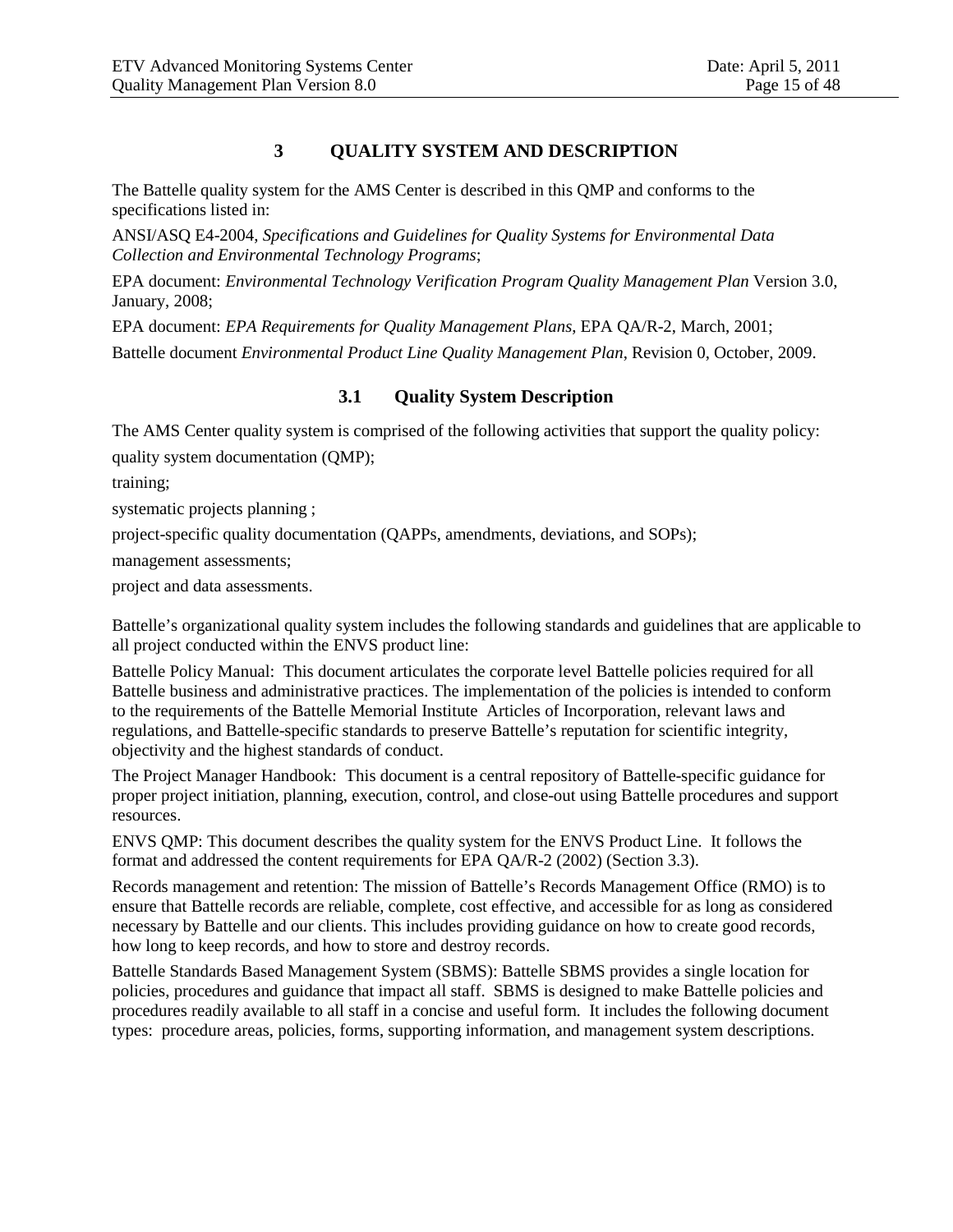# **3.2 Quality System Implementation Tools**

<span id="page-15-0"></span>Battelle uses several tools to implement the quality system for the AMS Center. These tools are listed below with the OMP section that discusses the procedures, requirements, and responsibilities for each:

QMP (Section 6.1.1);

training (general Battelle requirements and test-specific training) (Section 4.0);

Battelle University (to track staff training records) (Section 4.2.1);

ENVS Corrective Action Logger (Section 10.6);

QAPPs (Sections 6.1 and 8.2);

TSAs (Section 10.2.2);

<span id="page-15-1"></span>Audits of data quality (ADQs) (Section 10.2.3).

# **3.3 Battelle Quality System QMP**

In addition to the AMS Center QMP, the ENVS Quality Systems Manager, Ms. Rosanna Buhl, develops a QMP for the product line. Any projects conducted for the AMS Center must also comply with the product line QMP.

The ENVS Quality Systems Manager is responsible for the development of the QMP.

The QMP is reviewed and approved by the ENVS Product Line Manager and Section Managers.

The QMP is distributed to each staff member. Documentation that each staff member has read the QMP is entered by the staff member in Battelle University.

<span id="page-15-2"></span>The QMP is reviewed by management and revised annually by the ENVS Quality Systems Manager if needed to reflect changes to the scope, organization, quality system, or Battelle corporate requirements.

# **3.4 Roles and Responsibilities**

Every staff member is responsible for implementing the QMP, applicable SOPs, and QAPPs, and verifying the quality of their work.

Battelle Managers (Battelle AMS Center Manager, VTC, and the Battelle AMS Center Quality Manager) are responsible for ensuring the implementation of the QMP for the program and for each verification test.

VTCs managers are ultimately responsible for the quality of work performed for their projects.

Appendix B provides detailed roles and responsibilities.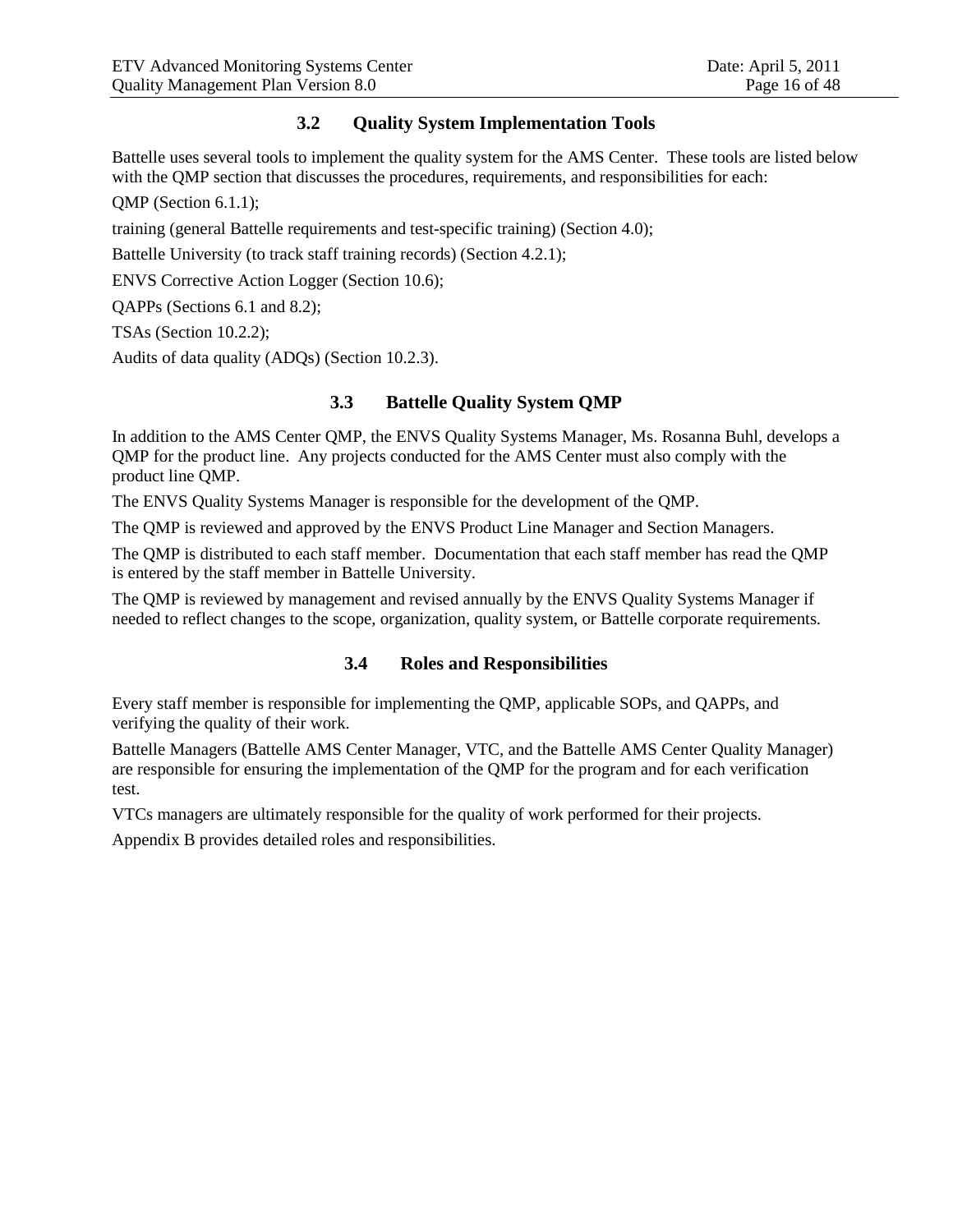# <span id="page-16-0"></span>**4 PERSONNEL QUALIFICATIONS AND TRAINING**

# **4.1 Training Policy**

<span id="page-16-2"></span><span id="page-16-1"></span>It is AMS Center policy that staff members have the knowledge, skill, and any professional certifications needed to perform their AMS Center assignments. If formal training is available or required, such training must be documented.

# **4.2 Processes for Ensuring Qualifications and Training**

For the AMS Center, Battelle personnel qualifications and training must be suitable for technical work performed in support of verification testing activities. Each verification test QAPP will define the specific qualifications required for key personnel and any specialized training. Training and qualification are achieved through formal education, class-time, seminars, and on-the-job training. Staff must have demonstrated ability in an assignment prior to working independently. Assessing Staff Qualifications Staff qualifications are assessed as part of the verification test team assembly. The AMS Center Manager assigns VTCs on a test-specific basis. VTCs are selected based on their technical expertise and project management training and experience. Staff that have served as VTCs on previous AMS Center verification tests are considered first due to their experience with implementation of the AMS Center QMP. The VTC selects technical leads, field staff, and laboratory facilities and staff to support each verification test based on their technical qualifications and prior experience.

# <span id="page-16-3"></span>**4.2.1 Staff Training**

Staff training is primarily accomplished through on-the-job training, Battelle University, seminars, and internal or external training sessions. During on-the-job training, staff perform work under the supervision of qualified personnel.

Job proficiency is assessed by demonstrated skill as witnessed by a qualified trainer/staff member. Minimum requirements for each job assignment may include professional training, appropriate degrees or years of experience, and demonstrated expertise.

For each job title, Battelle's Human Resources office defines the function, responsibilities, authority, dimensions, and requirements. These criteria establish the minimum requirements for training and demonstration of proficiency for each staff member.

For some activities, such as the use of instruments or equipment, proficiency is demonstrated by the ability to perform instrument inspections, operation, calibration, and maintenance; objective measures such as instrument performance can be used to assess proficiency.

Proficiency for personnel who are assigned as AMS Center QA Officers include: demonstrated ability to identify critical QA/QC issues, accurately assess the importance of those issues, and prepare written reports that clearly discuss the issues and appropriate resolution. Section 10.3 defines the assessor qualifications.

Battelle University provides Battelle staff members, managers, and leaders to access to over 260 personal, team, and functional training sessions that provide learning in a variety of formats (including web-based, self-paced, class room sessions, or webinars). Staff or managers can identify training needed to perform a current function or to enhance skills. Professional external training is available via links to Harvard ManageMentor. Battelle University also houses all the ENVS SOPs; staff can select and read SOPs that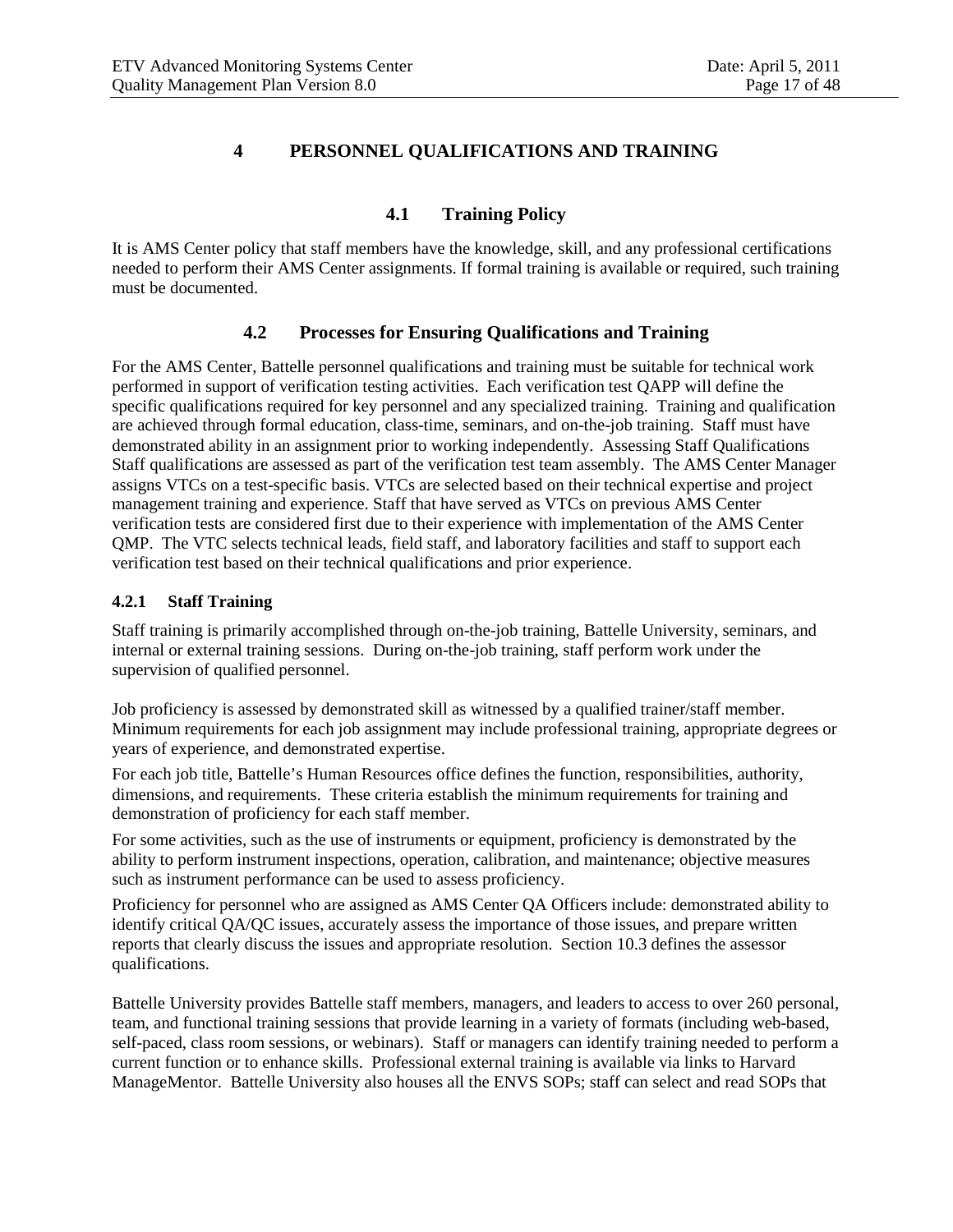are needed to meet project requirements. As noted in Section 4.2.2, a record is maintained of any training completed through Battelle University.

Seminars are presented by Battelle to enhance specific skills. These are offered on-site by Battelle for organization-wide requirements, such as general computer software use (E-mail, spreadsheets) and to enhance specific skills, such as project management or sample custody. Off-site training, project/program meetings, and technical society membership are available for specific disciplines contributing to the staff member's overall job proficiency.

To ensure that Battelle's AMS Center personnel are familiar with current QMP requirements they will be notified via AMS Center SharePoint site announcement when the QMP is revised; a summary of changes will be provided.

The need for retraining will be based on changes in job requirements (assignments), modification of existing procedures, or quality system requirements for periodic refresher courses. Generally, the need for retraining will be determined by the staff member and the appropriate level of management (project or Associate Managers). To maintain staff proficiency, opportunities are provided by Battelle annually and as needed.

#### <span id="page-17-0"></span>**4.2.2 Documentation of Technical Training**

As described in AMS Center QAPPs, relevant training that demonstrates staff qualifications to perform the verification test activities must be documented. Documentation will be maintained in Battelle University whenever possible. Historical records and ancillary training records that cannot be entered into Battelle University will be maintained in the staff member's qualification/training file. Battelle personnel working on AMS Center verification tests are responsible for maintaining their records of training and experience, which shall include the following record:

education history, which can include formal qualifications or certification relevant to technical, QA, or management disciplines;

work experience, which can be either academic background or on-the-job performance in technical and/or management areas (i.e., performance on task, project, or program assignments);

experience in the application of QA/quality control (QC) requirements in technical performance or data verification;

on-the-job training in specific skill documented by the qualified training/staff member (Specific performance based on national certification requirements or performance evaluation samples can be recorded with certificates or other documentation.);

expertise in advanced technical activities based on experience and demonstrated competence. (Staff expertise is documented in the Battelle expertise database (link) and biosketches, which capture projectrelated experience).

Verification test collaborators working on behalf of Battelle in support of the AMS Center and/or individual test operations are expected to provide the VTC with records of the following:

educational background and/or degree(s) relevant to technical areas represented in the AMS Center;

work experience related to the technology category undergoing verification.

This information will be reviewed by the Battelle AMS Center QA Officer during the TSA.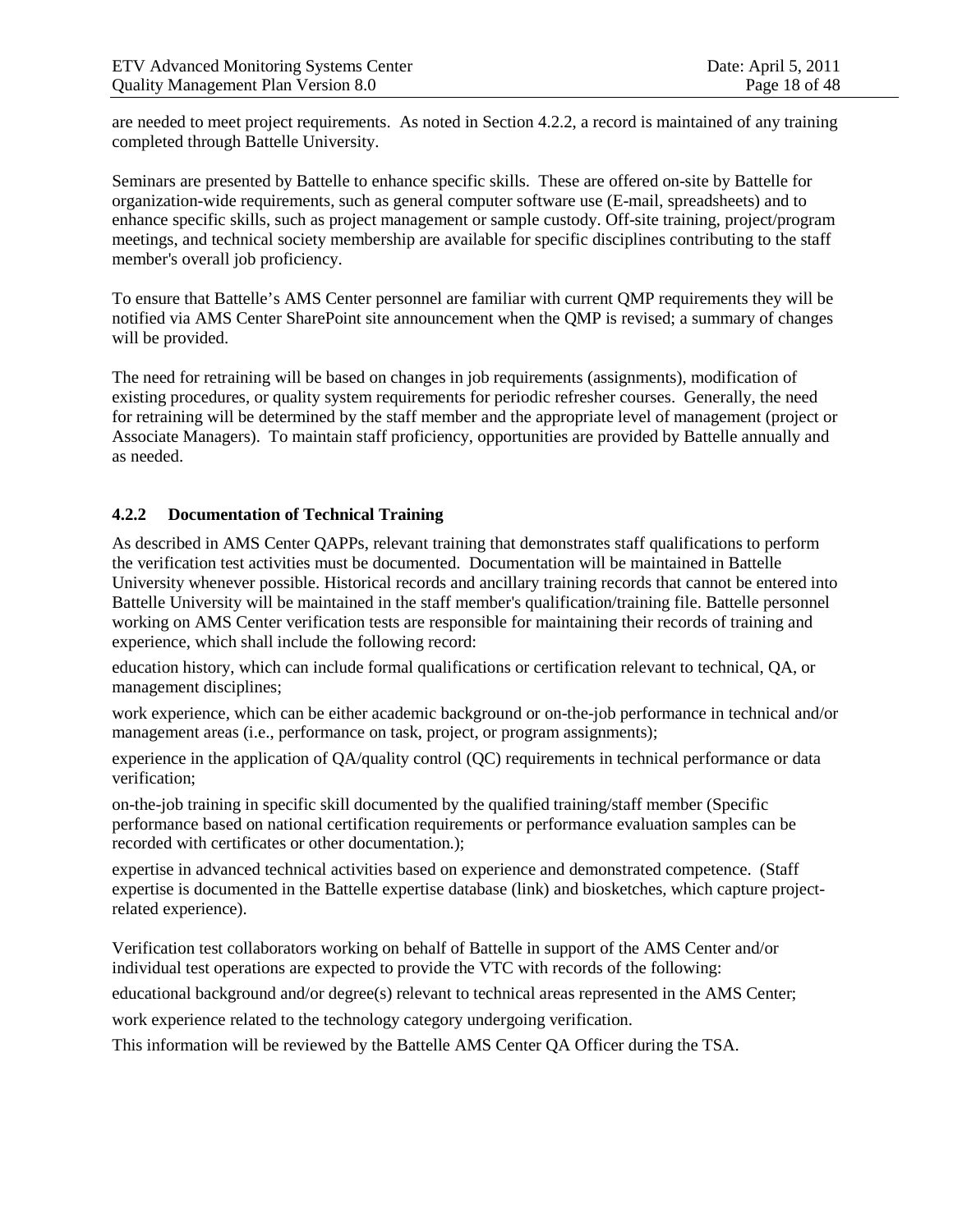#### <span id="page-18-0"></span>**4.2.3 Responsibilities for Training**

Associate Managers have primary responsibility for providing resources for required staff training.

Project Managers are responsible for ensuring that staff has appropriate training for project-related assignments.

Staff is responsible for completing required training, maintaining their training records, and alerting their Associate Manager and Project Manager if they do not have the training needed for their assigned tasks.

Training documents may be reviewed by the Battelle AMS Center QAO prior to the kick-off meeting or as part of the TSA, as appropriate.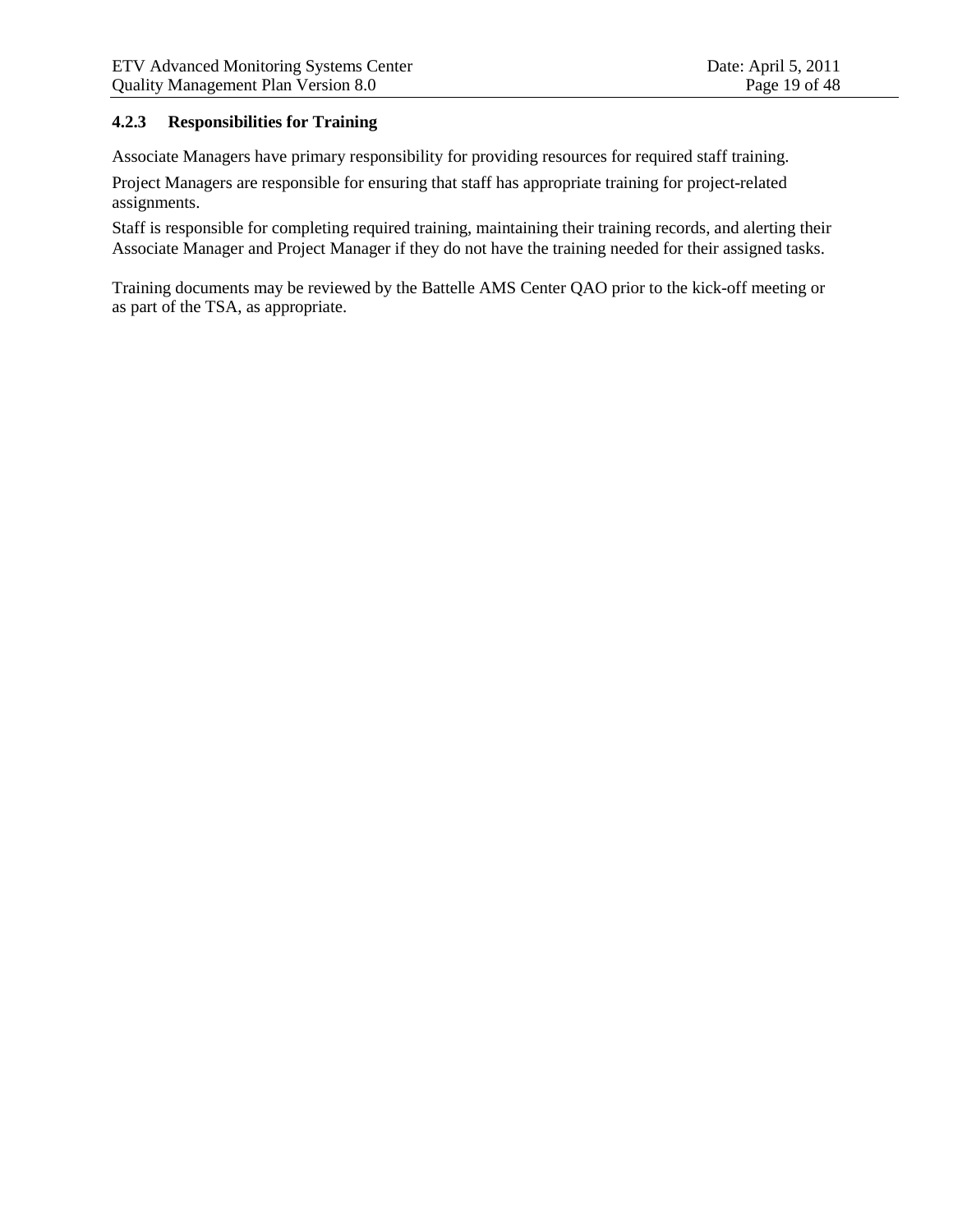# <span id="page-19-0"></span>**5 PROCUREMENT AND ACCEPTANCE OF ITEMS AND SERVICES**

# **5.1 Policy**

<span id="page-19-1"></span>It is AMS Center policy that the quality of purchased items and services meet the end use requirements.

The technical and quality requirements for procured items and services are generally based upon value (cost, durability, maintainability), performance (specification compliance, operating conditions, calibration capacity), delivery (timeliness, ease of ordering), customer support (responsiveness, technical ability), past experience with a particular vendor, and completeness and coherence of instructions (clarity, accuracy).

# **5.2 Procurement Documents**

<span id="page-19-2"></span>Technical and quality requirements for items and services procured for a specific verification test should be included in the QAPP. These requirements will typically be specified under materials and/or measurement system equipment (QAPP Section B8, Inspection/Acceptance Requirements for Supplies and Consumables). The VTC or technical lead will review purchase orders and contracts for critical supplies and equipment to ensure that they define the level of quality needed.

Purchase orders and contracted services must be complete, accurate, and clearly describe, as appropriate: the item or service needed;

any associated technical and quality requirements (such as purity, calibration requirements, etc.);

quality system elements for which the supplier is responsible, e.g., internal review of analytical results for accuracy;

<span id="page-19-3"></span>how the supplier will verify conformance to Battelle's requirements, e.g., internal review of technical activities vs. the QAPP requirements for QC samples.

# **5.3 Responses to Solicitations**

If any aspect of verification testing is contracted to another organization, such as an independent reference laboratory, the proposal or qualifications submitted by that organization must be reviewed by the VTC to ensure that the supplier has a documented quality system consistent with this document and that it has the qualifications to perform the work defined in the QAPP. At a minimum, the VTC should verify the following:

documentation of the organization's quality system in a current, detailed quality manual;

SOPs or protocols exist for the critical aspects of testing (e.g., sample analysis);

limits of detection and/or quantitation are defined for critical quantitative measurements;

procedures for equipment and instrument calibration have defined frequencies and acceptance criteria;

QC samples are defined with frequencies and acceptance criteria;

methods for independent data verification and validation are defined;

include compliance to the test-specific QAPP as part of the purchasing agreement, where possible.

Where possible, laboratory and other services should meet registration or certification requirements applicable to the verification. The laboratory should be provided with pertinent sections of the QAPP or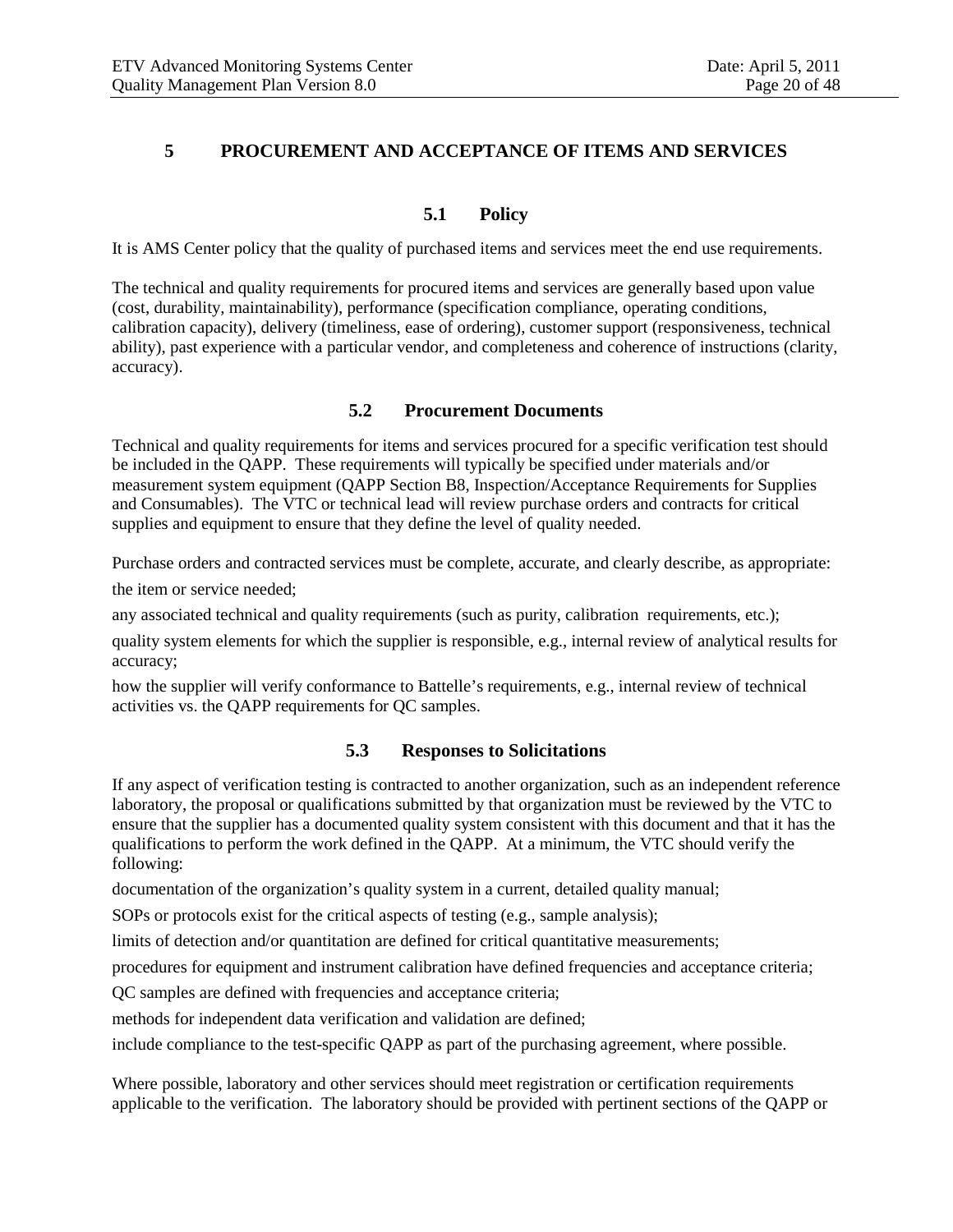<span id="page-20-0"></span>asked to provide input to the analytical sections to ensure that the QAPP accurately reflects laboratory capabilities and practices.

# **5.4 Acceptance of Purchased Items and Services**

Purchased items must be inspected when received to ensure that they are not defective and that they are of the right type and quality to meet the intended use. Purchased services (e.g., laboratory analysis, subcontractor reports) must be reviewed to ensure that the quality meets the requirements of the project or intended use. If so defined in the QAPP, a TSA will be conducted during project activities to assess performance in real time.

# <span id="page-20-1"></span>**5.4.1 Test Equipment**

Testing equipment purchased or rented for activities affecting quality shall be tested.

Equipment must be calibrated using independent standards to ensure that the level of accuracy and precision defined in the QAPP can be achieved.

Critical equipment performance must be verified prior to use in the verification test (e.g., performance evaluation [PE] audits). If the equipment does not meet QAPP criteria initially then the equipment should be recalibrated prior to further use. If the equipment is found to operate outside of the QAPP criteria then it must either be tagged and removed from service or returned to the supplier for repair/replacement, as necessary.

Initial verification, routine calibration, and maintenance records will be included in individual verification test records. These records should be included in the laboratory data package provided with the data.

# <span id="page-20-2"></span>**5.4.2 Testing Materials**

Test materials procured for activities affecting quality (e.g. reference standards or gases) shall be accompanied with a Certificate of Analysis (COA) where appropriate. The COA will be examined to ensure that the listed specifications are within the QAPP limits. The COA will be retained and included in the verification test records.

# <span id="page-20-3"></span>**5.4.3 Services**

Methods to accept procurement of services (i.e. subcontractors, installation, repair, or maintenance work, etc.) include technical verification of the data produced, surveillance and/or audit of the activity being performed, or review of objective evidence for conformance to procurement document requirements. Analytical data should be accompanied by a QC narrative that summarizes the analytical results and any QC failures or technical deviations from the laboratory SOPs or the QAPP.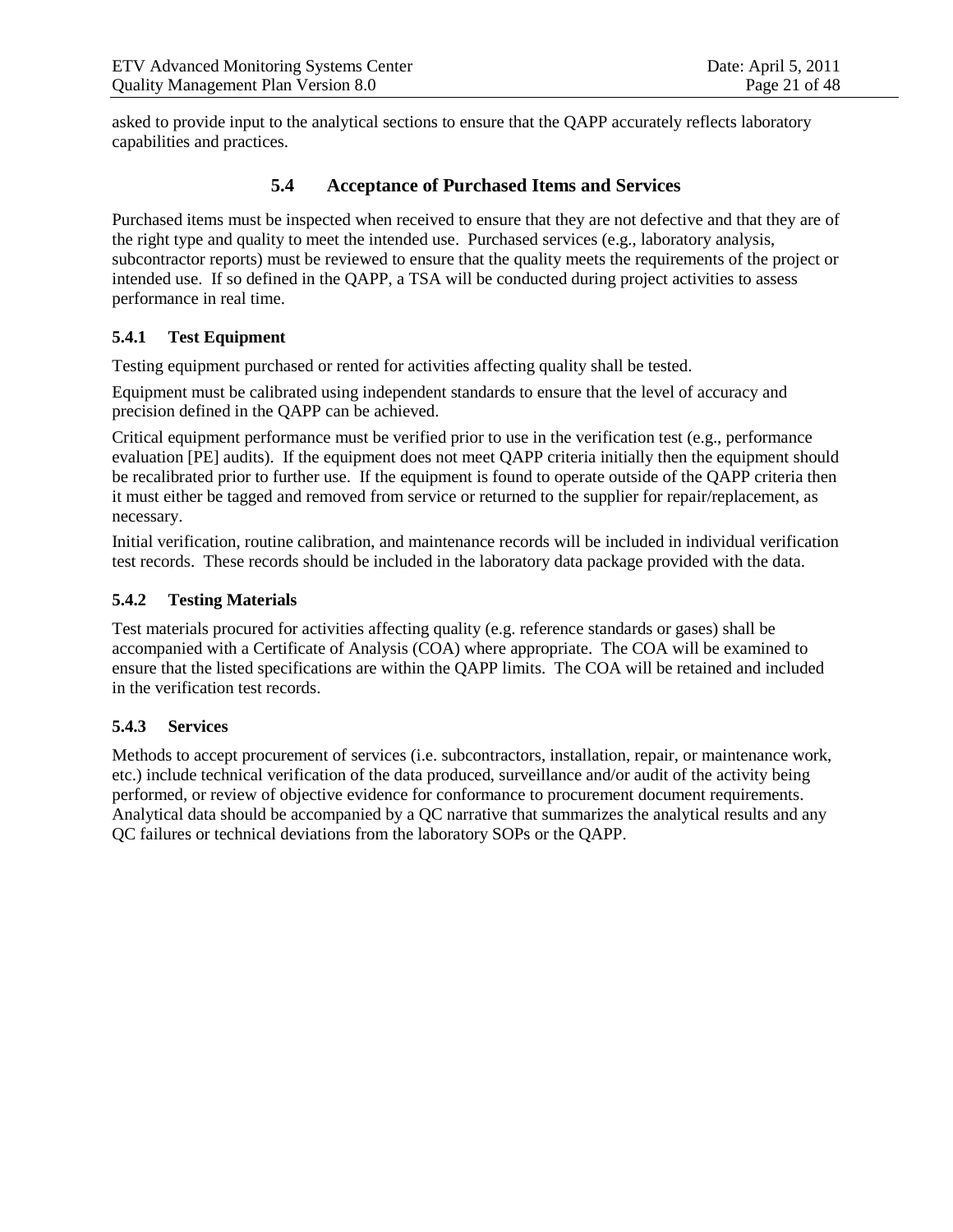# **6 DOCUMENTS AND RECORDS**

# **6.1 Documents**

<span id="page-21-1"></span><span id="page-21-0"></span>ANSI/ASQ E4-2004 states that documents may be any media that contains information describing, defining, specifying, reporting, or certifying activities, requirements, procedures, or results. Documents developed or used by the AMC Center include both uncontrolled and controlled documents. Uncontrolled documents maintained by the Battelle AMS Center Manager may include the following:

minutes of stakeholder meetings;

cooperative agreement records;

verification reports;

verification statements;

Battelle quality assessment reports.

<span id="page-21-2"></span>These documents are maintained by the Battelle AMS Center Manager and posted to the AMS Center SharePoint site and website, as appropriate. Controlled documents are discussed in Section 6.2.

#### **6.2 Controlled Documents**

Some documents generated by or for the AMS Center require control to ensure that only the most current versions are available to document users. The AMS Center will treat the following documents as controlled:

QMP for the ETV Advanced Monitoring Systems Center (this document);

Standard Operating Procedures (SOPs);

QAPPs, including amendments and deviations;

Generic Verification Protocols.

Document control is maintained by implementing the following procedures:

formal signature approval block within the document (QMP and SOPs, only);

an effective date;

a pagination system;

a specific version number or designation as a permanent part of the document;

retention of the document with original signed page(s) in a limited access storage area (QMP, QAPPs, and SOPs);

a distribution list;

notification of document publication or revision as an AMS Center announcement and email to applicable AMS Center distribution list (Appendix A) (QMP and SOPs, only);

availability of only the current version of each document on the AMS Center SharePoint site;

revision only by the originator or as assigned by the AMS Center Manager or Quality Manager or this QMP.

Controlled document identification will be assigned by the person primarily responsible for the document (typically the originator/author). The Battelle AMS Center Quality Manager will maintain a distribution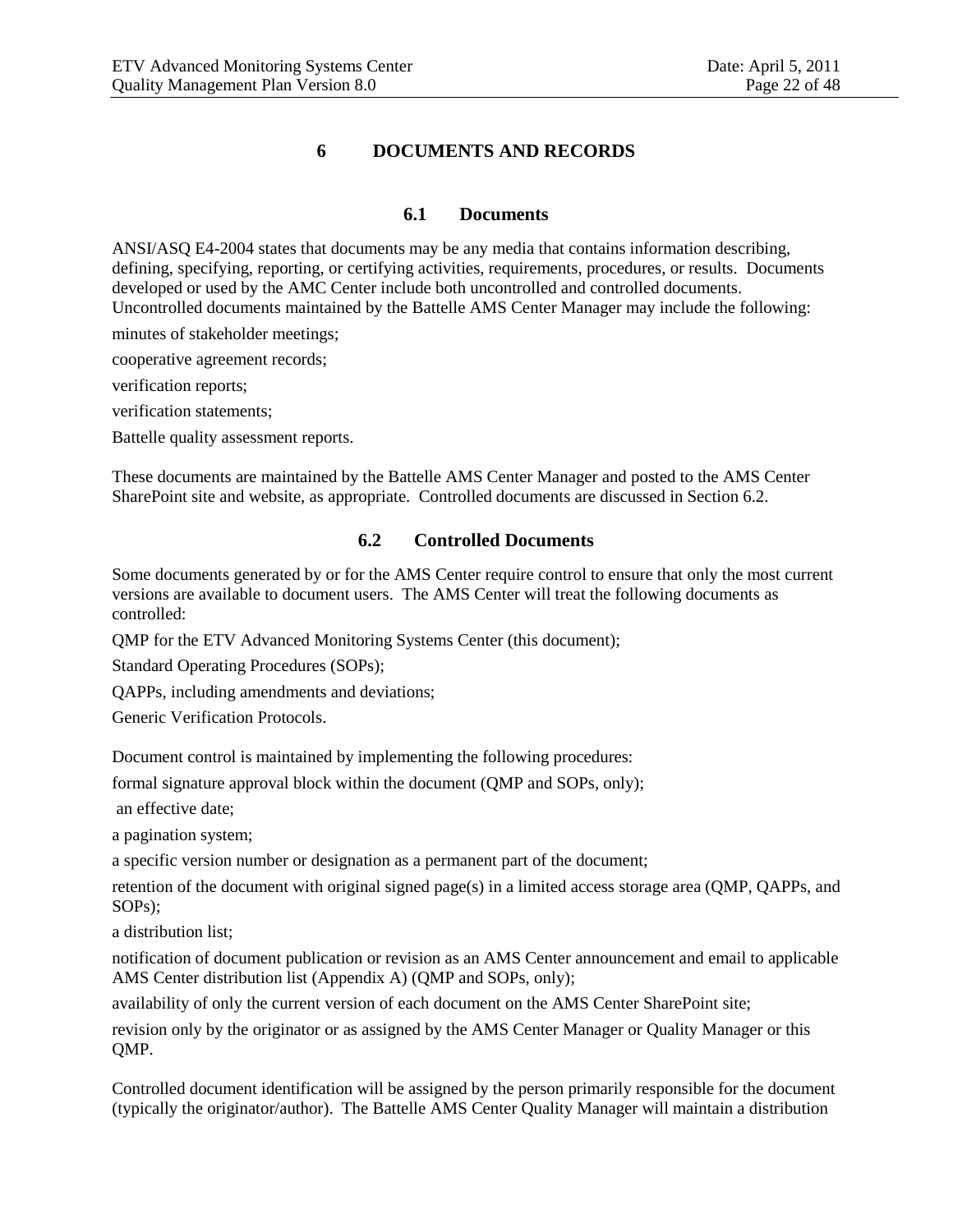list for the QMP and any program or project-specific SOPs and is responsible for ensuring that these individuals are notified if the documents are updated. The VTC has this responsibility for QAPPs, amendments, and deviations. Table 1 defines records management responsibilities for the AMS Center.

# <span id="page-22-0"></span>**6.2.1 AMS Center QMP**

The AMS Center QMP describes Battelle's quality system for the AMS Center. The format and content is based on the following documents:

ANSI/ASQ E4-2004, *Specifications and Guidelines for Quality Systems for Environmental Data Collection and Environmental Technology Programs*;

EPA document: *Environmental Technology Verification Program Quality Management Plan* Version 3.0, January, 2008;

EPA document: *EPA Requirements for Quality Management Plans*, EPA QA/R-2, March, 2001; Battelle document *Environmental Product Line Quality Management Plan*, Revision 0, October, 2009.

The AMS Center QMP is prepared by the Battelle AMS Quality Manager, and reviewed by the Battelle AMS Center Manager, the EPA AMS Center Project Officer, and the EPA AMS Center Quality Manager. The QMP review assesses accuracy, conformance to the guidance documents listed above, and appropriate level of detail. Once all comments are addressed, the document is signed by these four AMS Center key personnel. The signature page indicates consensus and commitment to implementing the QMP for each verification test.

The initial approved QMP was identified as Version 1.0; revisions have been designated as Version 2.0, Version 3.0, etc. The version number and effective date appear on the upper right corner of each document page.

The approved QMP will be distributed to all staff electronically via e-mail with a link to Battelle University and the AMS Center SharePoint site. All staff listed in the distribution (Appendix B) must read the document, verify training in Battelle University, and perform assignments in accordance with the policies defined in this document. The AMS Center Quality Manager will ensure, as part of testing kickoff meetings, that staff new to the ETV program (e.g., newly assigned VTCs) are directed to read the QMP.

To ensure that the QMP remains current, it is reviewed annually by the AMS Center Quality Manager. The results of the review will be documented in an email to the AMS Center Manager that indicates if a revision is needed and includes the "marked up" QMP indicating sections that require revision. The document will be revised if needed to reflect current procedures. The revised document is then approved by the original approvers, and redistributed to the full distribution list. The Battelle AMS Center Quality Manager is responsible for maintaining the original hardcopy and Microsoft® Word version of the current document and all historical versions of the QMP.

# <span id="page-22-1"></span>**6.2.2 Standard Operating Procedures**

It is AMS Center policy that SOPs be in place for all routine procedures that affect the quality of products or services. The term "SOP" includes textual documents, flow-charts, checklists, blue prints, etc. SOPs help to ensure the integrity, reproducibility, and quality of data and must be clearly written with sufficient detail that a qualified individual can perform the procedure independently. Procedures that are not routine, or that are unique to a project, may be described in the QAPP or in written protocols attached to the QAPP.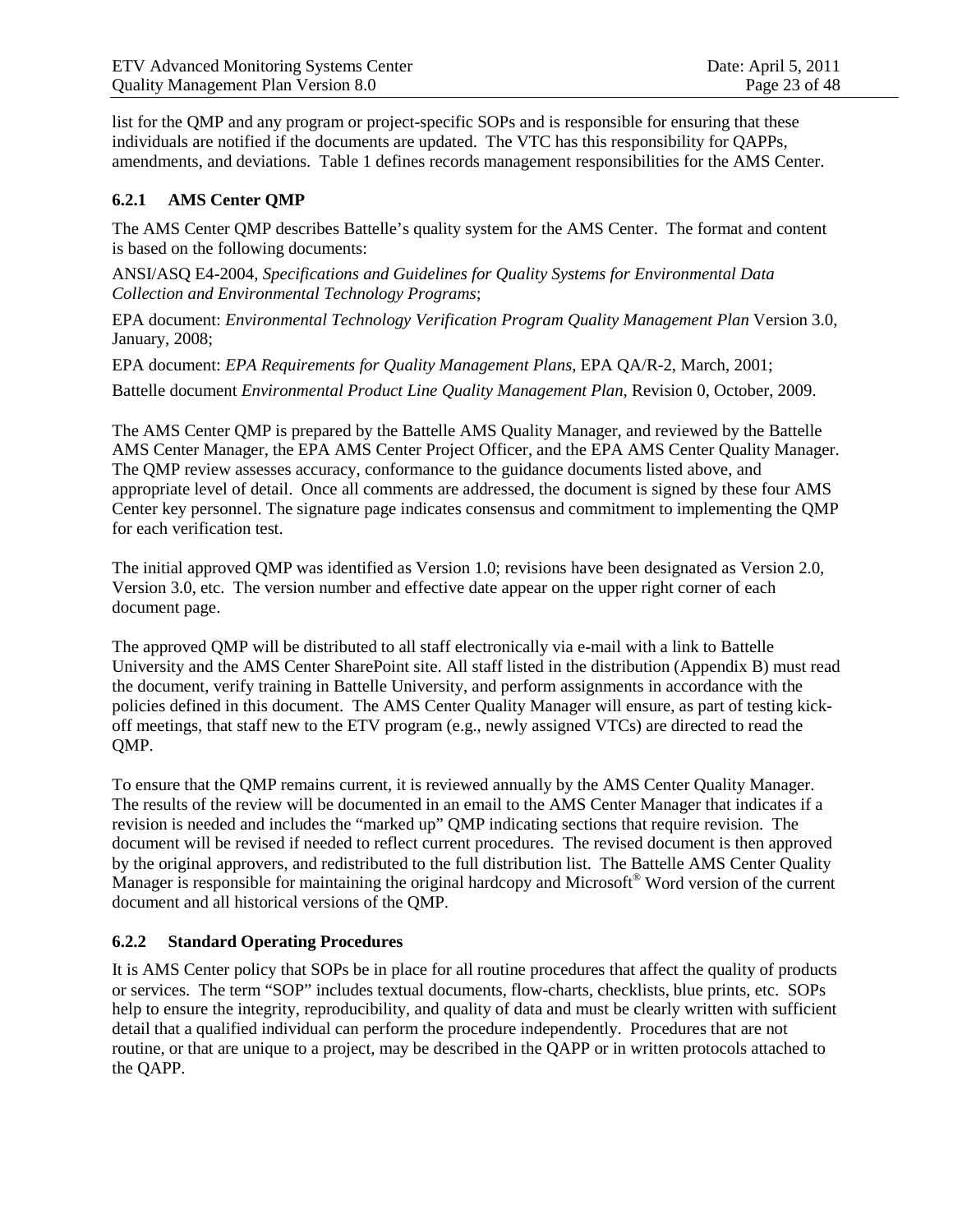In general, SOPs are authored and maintained by the technical groups at Battelle, collaborators, or reference laboratories that perform testing and analysis in support of verification testing. These organizations are expected to have procedures for the preparation, review, approval, release, and revision of their SOPs. If ETV-specific SOPs are required, they will be prepared according to Battelle ENVS SOP I-001. SOPs must be managed as controlled documents (Section 6.1).

SOPs must be readily available "at the bench" to project staff who are expected to follow them.

Staff must have documented training in the application of SOPs they will implement for testing activities.

SOPs that describe testing and analysis must be maintained as part of the project files on the ETV SharePoint site.

# <span id="page-23-0"></span>**6.2.3 Quality Assurance Project Plan**

<span id="page-23-1"></span>A QAPP is prepared for each verification test. The preparation, review for conformance, approve, issue, use, and revision of QAPPs is discussed in Section 8.2.

# **6.3 Records**

ANSI/ASQ E4-2004 states that a record is a document that furnishes objective evidence of the quality of items or activities and that has been verified and authenticated as technically complete and correct. Records may include photographs, drawings, magnetic tape, and other data recording media. Typical AMS Center records include test study files and test records. Requirements for maintaining these records are discussed in the subsections that follow.

# <span id="page-23-2"></span>**6.3.1 Verification Test Study Files**

Detailed, systematic records must be maintained for each project. Project records shall be detailed enough to track project progress, identify decision points, and support conclusions. Project data and records must be capable of withstanding challenges to their validity, accuracy, and legibility. The VTC is responsible for meeting these requirements at a minimum:

Hard copy documents and records that are part of the project study files should be maintained in organized project files.

Electronic project study files must be maintained on the Battelle AMS Center SharePoint site; no study files may exist only on personal computers.

The VTC is responsible for setting up the project folder with main folders and subfolders needed to effectively manage project records. At a minimum, the project folder should contain folders for project management records, work in progress, data, draft or pre-delivery reviews, and final deliverables.

The QAPP will specify the specific study file locations and requirements.

The VTCs have the option of setting up external SharePoint sites for data sharing with EPA and other project collaborators.

# <span id="page-23-3"></span>**6.3.2 Verification Test Records**

 $\overline{a}$ 

Verification test records collected in support of AMS Center testing must be collected using scientifically valid methods and retained securely. Raw (original) data<sup>[b](#page-13-1)</sup> collected in the field or laboratory should be

<span id="page-23-4"></span><sup>&</sup>lt;sup>b</sup> Raw data are defined as any original factual information from a measurement activity or study recorded in a laboratory notebook, worksheets, records, memoranda, notes, or exact copies thereof that are necessary for the reconstruction and evaluation of the report of the activity or study. Raw data may include photography, microfilm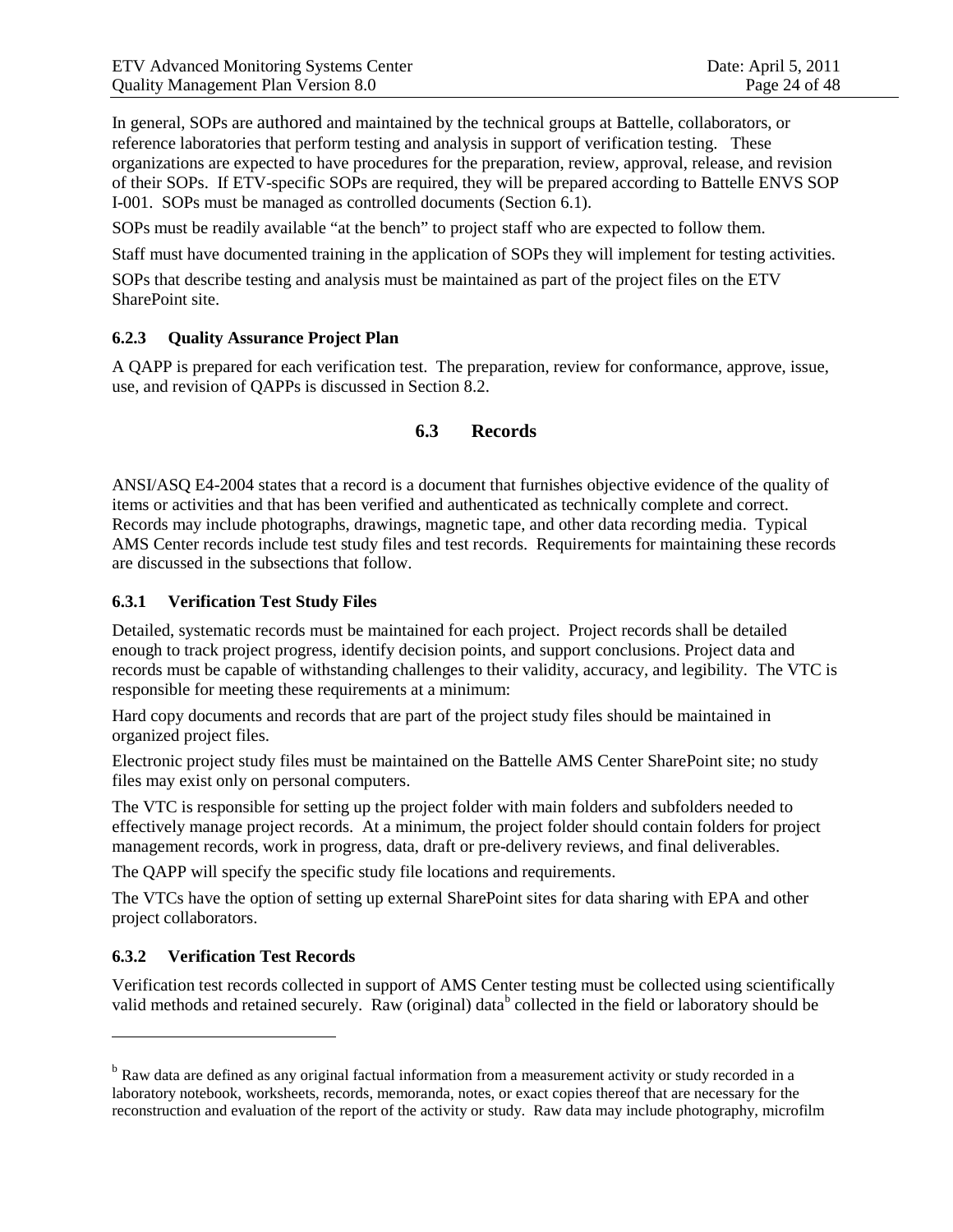$\overline{a}$ 

recorded such that samples collected and data generated are complete and traceable throughout their history.

Data should be recorded in standardized formats, e.g., data collection forms, bound and paginated laboratory and field logbooks, laboratory record books, spreadsheets, computer records, and output from instruments (both electronic and hardcopy). The QAPP must define how test data will be documented.

All verification test records shall carry minimum identification pertaining to title, responsible person or author, and date.

All manual entries shall be entered using ink and initial and dated by the individual recording the entry.

Changes to original (raw) data should not obliterate the original entry and should be corrected using a single line and annotated with the new data, and the date/initials of the person who modified the record. A short explanation will be added to non-obvious corrections.

Electronic data collected by field or laboratory instruments should be backed up daily or transcribed daily onto a hard copy data form and verified 100% by another person.

Instrument logs should be used document use and maintenance. Calibration records should be maintained as part of the study file.

Laboratory and field records must be completed, reviewed in real time, and provided to the VTC as soon as practically possible.

<span id="page-24-0"></span>Once a verification test has been completed, the VTC must complete the AMS Center Project Closeout list located on the AMS Center SharePoint site when sending project study file documents for archive to the Battelle Records Management Office (RMO) (Section 6.4).

# **6.4 Maintaining Document Version Control**

It is critical that version control be maintained for project documents and records, including data spreadsheets. Thus, a naming convention that uniquely identifies each document revision is required unless the project SharePoint site is used for document collaboration. The AMS Center default naming convention is as follows; the VTC may develop alternate procedures as appropriate to meet testing needs:

Internal working document versions are named with the file name and the date updated.

Review versions are re-named by adding the initials of each reviewer to the document.

When a document is ready for release outside of Battelle it is renamed as either draft, final, or revised final with the date of release. Initials and internal naming conventions are removed

<span id="page-24-1"></span>Internal revisions in response to comments are named logically using the format above to again track changes through the revision process.

# **6.5 Compliance with Records and Documents**

Testing performed by the AMS Center must conform to the QMP, QAPP, and applicable SOPs. A deviation occurs when testing does not comply with the requirements of these documents. Once a deviation has been identified during testing, it must be communicated to the VTC, Battelle AMS Center Manager, Battelle AMS Center Quality Manager, EPA AMS Center Project Officer, and EPA AMS Center Quality Manager within 24 hours and documented in a formal deviation to EPA within 2 weeks.

or microfiche copies, computer printouts, magnetic media, including dictated observations, and recorded data from automated instruments. If exact copies of raw data have been prepared (e.g., tapes which have been transcribed verbatim, data verified accurate by signature), the exact copy or exact transcript may be submitted (Department of Defense [DoD], 2009). Sections 6.1 and 6.3 provide ANSI/ASQC definitions for documents and records.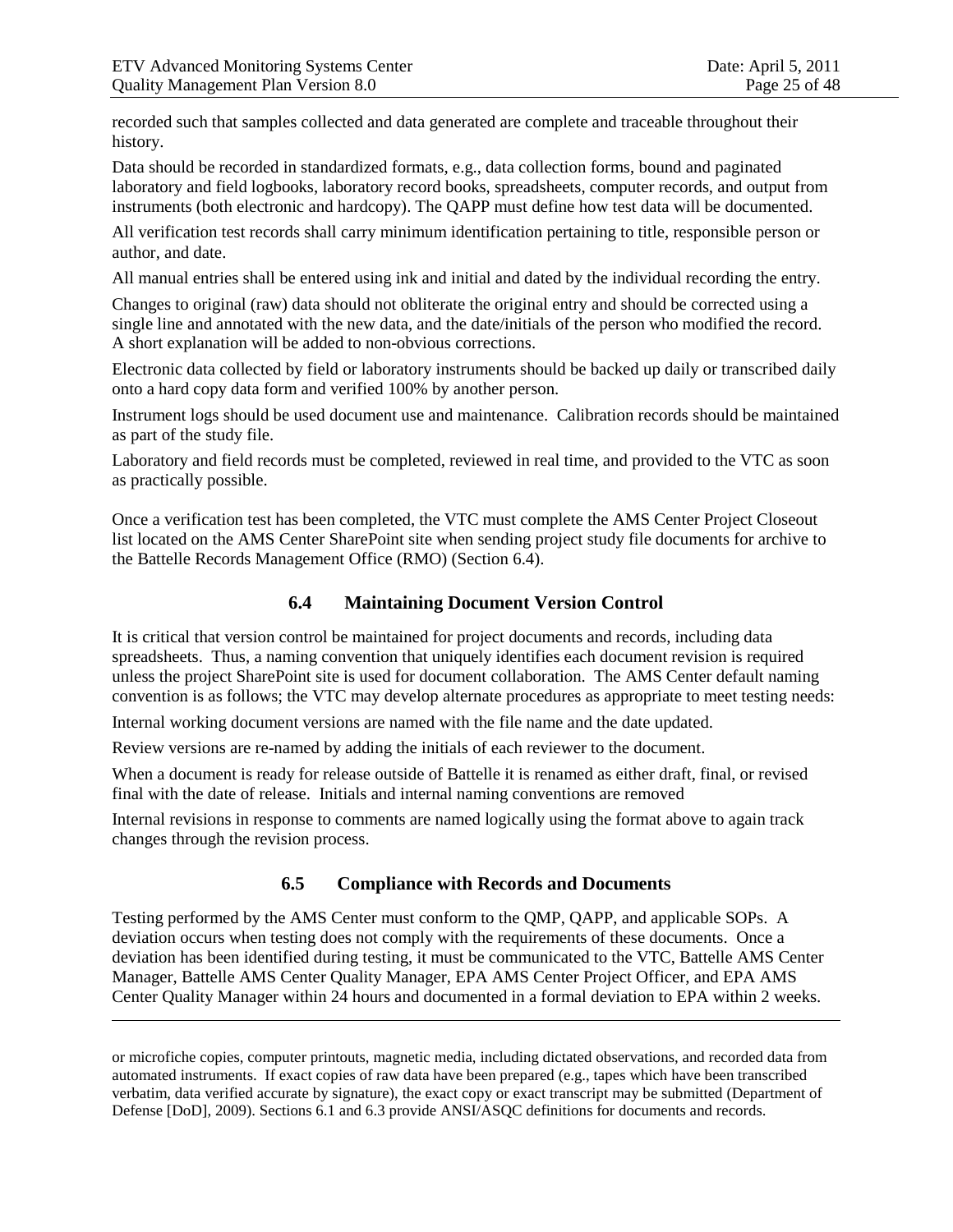<span id="page-25-0"></span>Deviations must be fully documented including, date and description of deviation, and impact on the verification test. Amendment and deviation forms are in Appendix C.

# **6.6 Records Management**

All AMS Center documents and records needed to reconstruct test activities and verify that reported data were collected in a manner consistent with this QMP and AMS Center requirements will be catalogued and maintained for an established retention period. The Battelle RMO will retain, as a permanent record, documentation of the transfer or destruction of Battelle's AMS Center documents and records. It is Battelle policy that all program, project study files, and business records must be archived by the RMO in accordance with the requirements established in SBMS.

The VTC is responsible for assembling and submitting hard copy and electronic verification test records to the Battelle RMO for archival.

The RMO SBMS defines procedures for labeling, inventorying, transferring, retrieving, and destroying records. Battelle SOPs and LRBs are maintained permanently.

The retention period for AMS Center documents begins at the end of the verification test period of performance (i.e., EPA approval of the verification report). Program files and QA records will be maintained by Battelle's RMO for 10 years. Final verification reports will be maintained by Battelle's RMO for 20 years. Disposition of the records after the retention period will differ by QA Category as follows:

- For verifications designated by the EPA as QA Category III, all records will be disposed at the retention period (10 years project study files and QA records; 20 years for reports).
- For verifications designated by the EPA as OA Category II, all records held by the Battelle RMO will be submitted to the US EPA at the end of the retention period. Battelle will ship the records to the following address:

Andrew W. Breidenbach Environmental Research Center U.S. Environmental Protection Agency 26 W. Martin Luther King Dr. MS 208 Cincinnati, OH 45268 Attention: AMS Center Project Officer

Battelle provides the EPA AMS Center Project Officer with test documents and records (described in Sections 6.1 and 6.2) throughout testing. Battelle provides electronic copies of the QAPP and reports for the EPA AMS Center Project Officer to upload to the ETV website. Battelle also uploads QA audit reports to the ETV database. Additional documents and records will be provided to AMS upon request.

# **6.7 Compliance**

<span id="page-25-1"></span>The AMS Center QMP and QAPPs are prepared to meet the format and content requirements of EPA QA/R-2 (2001), and EPA QA/R-5 (2002), respectively, as well as the current version of the ETV Program QMP. The review and approval process defined in this QMP and EPA procedures are intended to ensure that the QMP and QAPPs comply with EPA standards. Approval of these documents by EPA establishes compliance.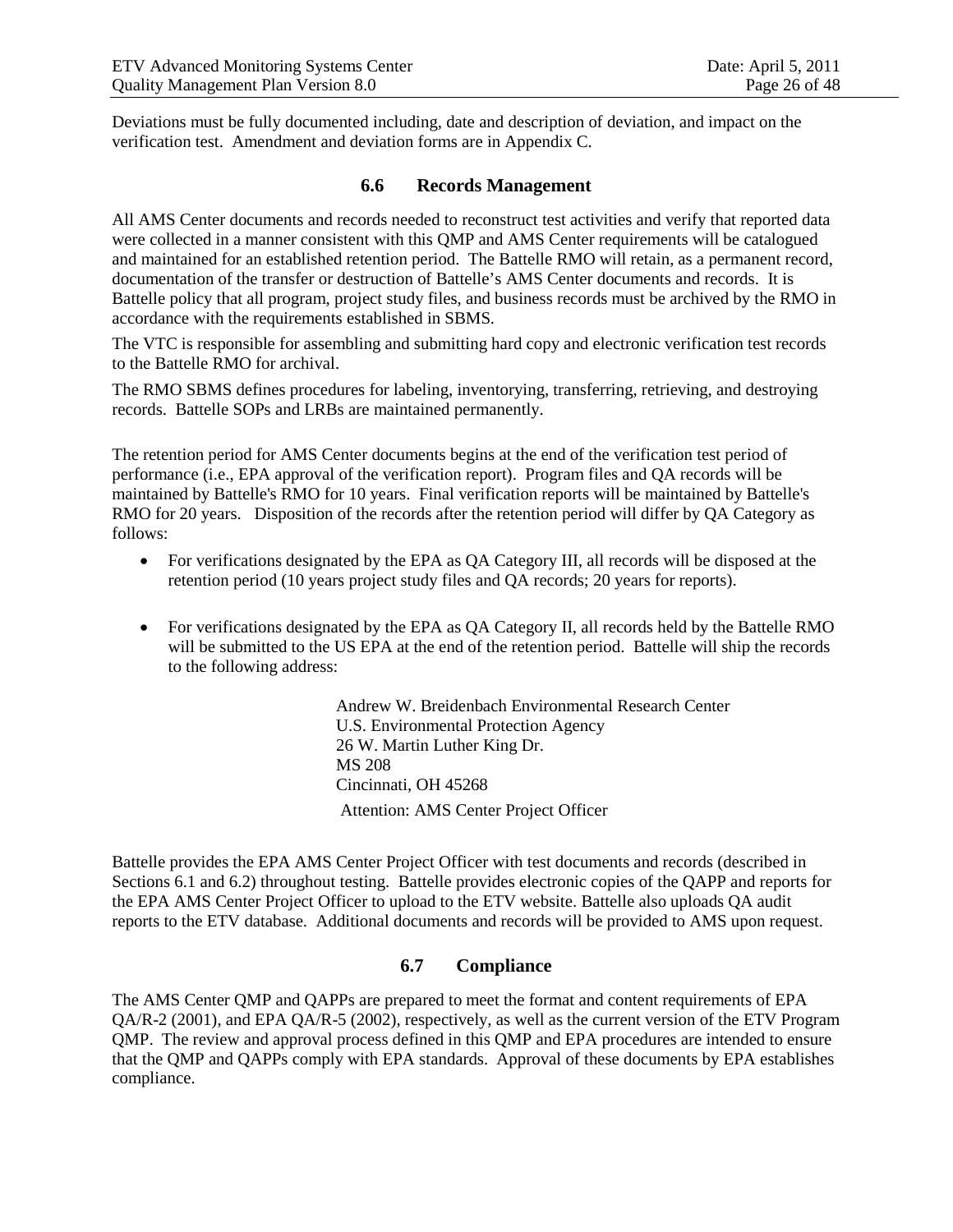# **6.8 Sample Handling**

<span id="page-26-0"></span>It is critical that documentation prior to, during, and after field operations should be adequate to enable historical reconstruction of all events resulting in final data, including sufficient detail so that decision logic may be traced. Unique sample numbers and rigorous sample transfer procedures are key to data traceability.

#### <span id="page-26-1"></span>**6.8.1 Sample Identification Numbers**

Unique sample numbers must be assigned to each collected sample to enable sample tracking through an entire process to ensure samples are not switched accidentally, lost, or reported with the wrong data. A unique sample is designated as one that has the same:

source (station location);

date and time;

collection technique (note this would encompass matrix);

preservation;

<span id="page-26-2"></span>analyte tests to be run on each container or group of containers.

#### **6.8.2 Sample Custody**

When samples are transported from the field, regardless of transportation method, a sample transmittal or chain-of-custody (COC) form must accompany the samples. The form should list each sample present in the shipping container. Samples are considered to be in a person's custody if:

The samples are in a person's actual possession.

The samples are in a person's view after being in that person's possession.

The samples were in a person's possession and then were locked or sealed up to prevent tampering.

<span id="page-26-3"></span>The samples are in a secure area.

# **6.9 Confidentiality**

<span id="page-26-4"></span>As specified in each AMS Center Vendor Agreement, vendor technology information marked proprietary must not be disclosed, intentionally or unintentionally, to anyone except other authorized relevant Battelle staff. Appropriate markings are to be used on all sensitive materials to assist in their protection.

#### **6.10 Document Distribution**

Once records have been reviewed and approved as required, distribution will be made as listed in Table 1. AMS Center documents specifically requiring EPA approval before release include:

AMS Center QMP;

Generic Verification Protocols;

QAPPs;

ETV verification reports;

ETV verification statements.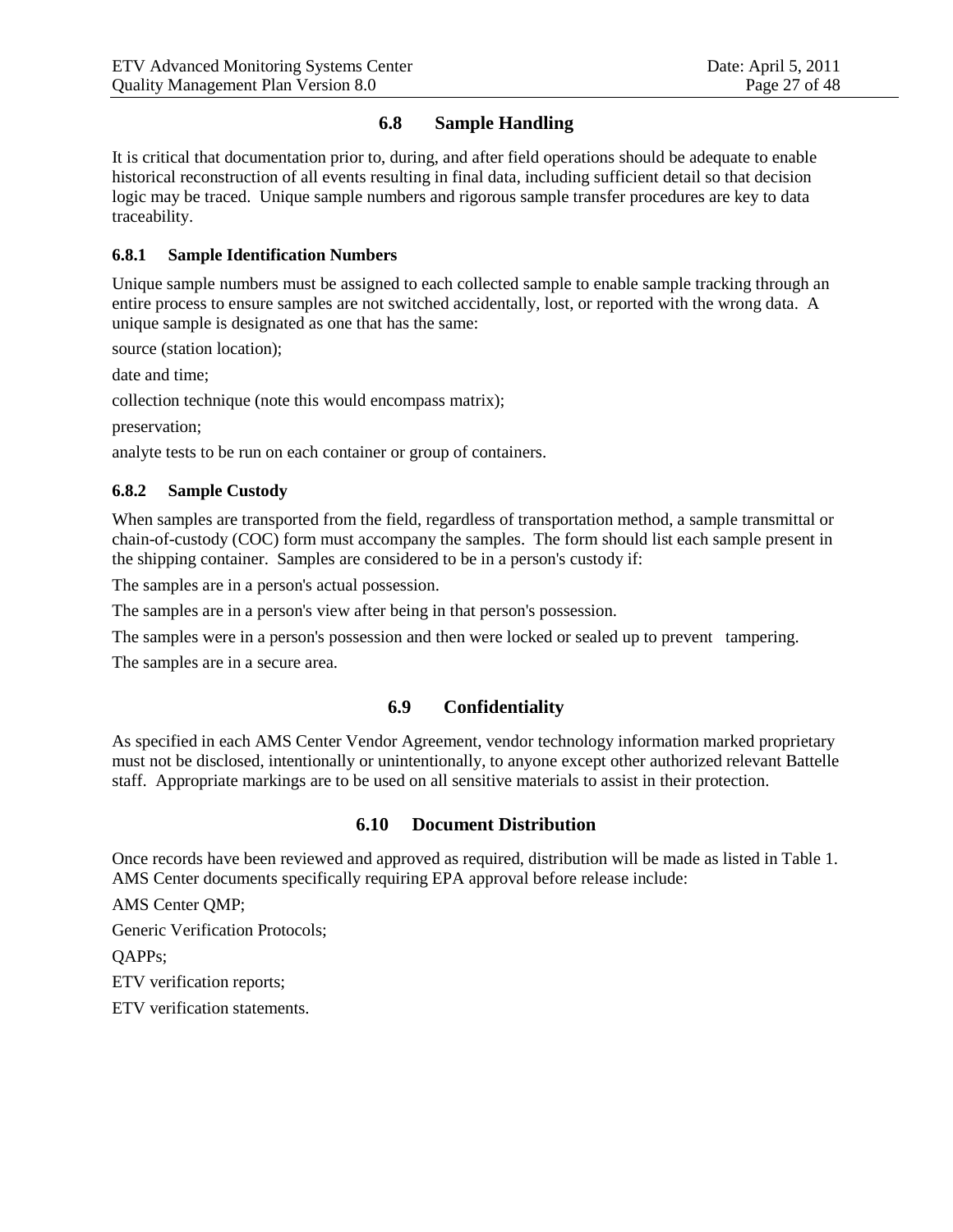| <b>Record Type</b>                                                                                      | Preparation/<br>Updating                                    | <b>Review</b>                                                                                                                                                                                                                             | Approval                                                                                                                                                                       | <b>Finals Distributed to:</b>                                                                               |
|---------------------------------------------------------------------------------------------------------|-------------------------------------------------------------|-------------------------------------------------------------------------------------------------------------------------------------------------------------------------------------------------------------------------------------------|--------------------------------------------------------------------------------------------------------------------------------------------------------------------------------|-------------------------------------------------------------------------------------------------------------|
| Cooperative<br>Agreement<br>Reporting<br>Records (e.g.,<br>quarterly and<br>annual progress<br>reports) | <b>Battelle AMS</b><br>Center<br>Manager                    | <b>Battelle Verification Testing</b><br>Leader<br><b>Battelle AMS Center Quality</b><br>Manager                                                                                                                                           | <b>Battelle AMS Center</b><br>Manager's line manager                                                                                                                           | <b>EPA AMS Center</b><br>Project Officer                                                                    |
| <b>AMS Center</b><br>Quality<br>Management Plan                                                         | <b>Battelle AMS</b><br>Center<br>Quality<br>Manager         | <b>Battelle AMS Center Manager</b><br><b>EPA AMS Center Project</b><br>Officer<br><b>EPA AMS Center Quality</b><br>Manager                                                                                                                | <b>EPA AMS Center Project</b><br>Officer<br><b>EPA AMS Center Quality</b><br>Manager<br><b>Battelle AMS Center</b><br>Manager<br><b>Battelle AMS Center Quality</b><br>Manager | Appendix A                                                                                                  |
| Minutes of<br>Stakeholder<br>Meetings                                                                   | <b>Battelle AMS</b><br>Center<br>Stakeholder<br>Coordinator | <b>EPA AMS Center Project</b><br>Officer<br>Stakeholders                                                                                                                                                                                  | NA <sup>1</sup>                                                                                                                                                                | Stakeholders<br><b>EPA AMS Center</b><br>Project Officer                                                    |
| QAPP (including<br>SOPs,<br>amendments and<br>deviations)                                               | <b>Battelle VTCs</b>                                        | Battelle AMS Center Manager<br><b>Battelle AMS Center Quality</b><br>Manager<br><b>EPA AMS Center Quality</b><br>Manager<br><b>EPA AMS Center Project</b><br>Officer<br>Assigned Stakeholders <sup>2</sup><br>Peer Reviewers <sup>2</sup> | Vendors<br><b>EPA AMS Center Project</b><br>Officer<br><b>EPA AMS Center Quality</b><br>Manager                                                                                | Appendix A                                                                                                  |
| Generic<br>Verification<br>Protocol                                                                     | <b>Battelle</b>                                             | <b>EPA AMS Center Project</b><br>Officer<br><b>Battelle AMS Center Quality</b><br>Manager<br>Assigned Stakeholders                                                                                                                        | <b>EPA AMS Center Project</b><br>Officer<br>EPA AMS Center Quality<br>Manager                                                                                                  | <b>EPA AMS Center</b><br>Project Officer                                                                    |
| Raw data                                                                                                | <b>Battelle</b>                                             | <b>Internal Technical Peer</b><br>Review                                                                                                                                                                                                  | <b>NA</b>                                                                                                                                                                      | <b>Verification Test</b><br>records. First day's<br>data distributed for<br><b>EPA Review</b><br>Appendix A |

<span id="page-27-0"></span>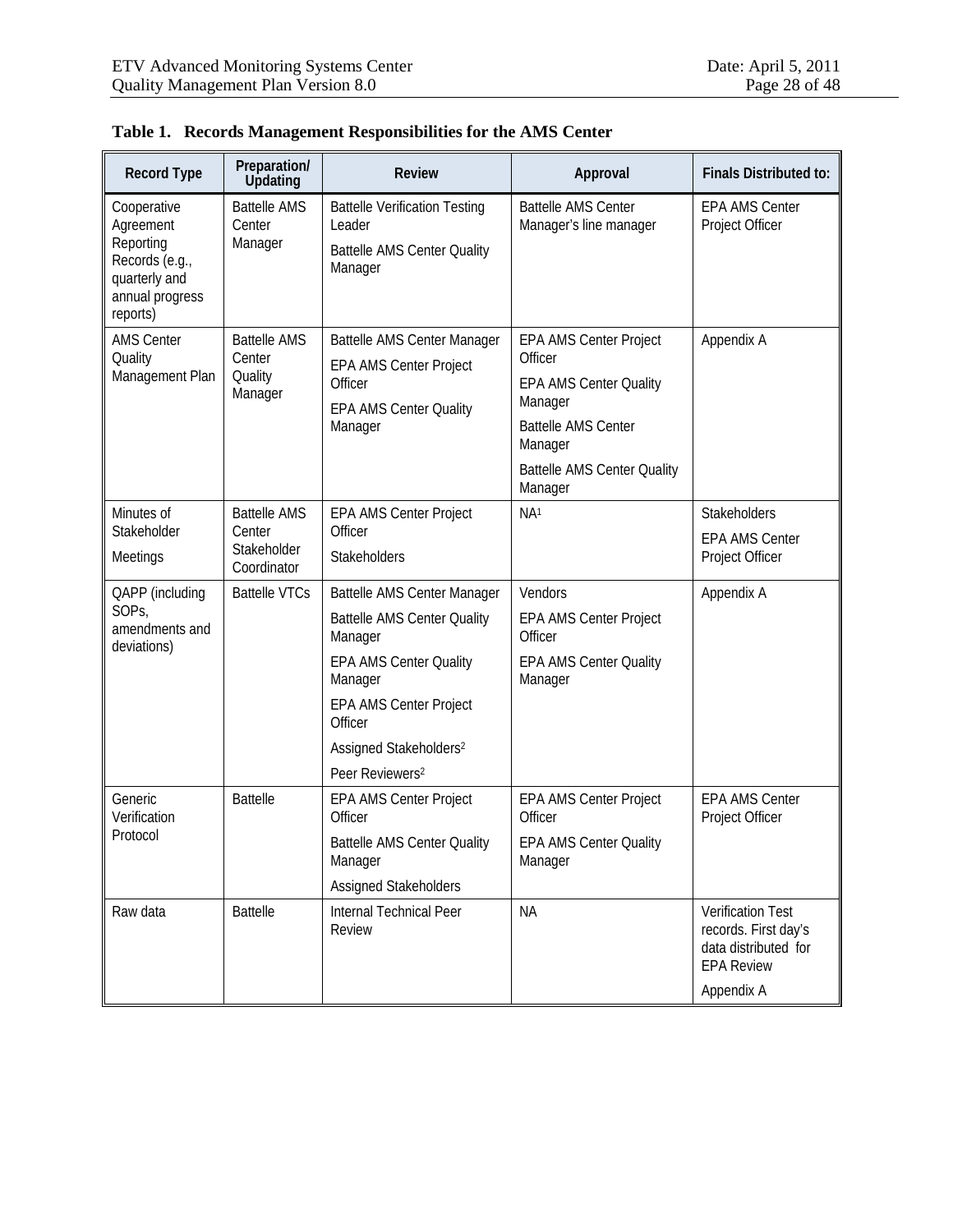| <b>Record Type</b>                   | Preparation/<br>Updating                               | <b>Review</b>                                                                                                                                                                                                                   | Approval                                                                                                                   | <b>Finals Distributed to:</b> |
|--------------------------------------|--------------------------------------------------------|---------------------------------------------------------------------------------------------------------------------------------------------------------------------------------------------------------------------------------|----------------------------------------------------------------------------------------------------------------------------|-------------------------------|
| <b>ETV Verification</b><br>Report    | <b>Battelle</b><br>Verification<br>Test<br>Coordinator | <b>Battelle AMS Center Manager</b><br><b>Battelle AMS Center Quality</b><br>Manager<br><b>EPA AMS Center Project</b>                                                                                                            | <b>EPA AMS Center Project</b><br>Officer                                                                                   | Appendix A                    |
|                                      |                                                        | Officer<br><b>EPA AMS Center Quality</b><br>Manager                                                                                                                                                                             |                                                                                                                            |                               |
|                                      |                                                        | Vendor<br>Peer Reviewers                                                                                                                                                                                                        |                                                                                                                            |                               |
| <b>ETV Verification</b><br>Statement | <b>Battelle</b><br>Verification<br>Test<br>Coordinator | Battelle AMS Center Manager<br><b>Battelle AMS Center Quality</b><br>Manager<br><b>EPA AMS Center Project</b><br>Officer<br><b>EPA AMS Center Quality</b><br>Manager<br>Vendor<br><b>ETV Program Director</b><br>Peer Reviewers | <b>EPA Laboratory Director</b><br><b>Battelle ENVS Product Line</b><br>Manager<br><b>EPA AMS Center Project</b><br>Officer | Appendix A                    |
| <b>Battelle Audit</b><br>Reports     | <b>Battelle AMS</b><br>Center QAO                      | Battelle AMS Center Manager<br><b>Battelle Verification Test</b><br>Coordinator                                                                                                                                                 | <b>EPA AMS Center Project</b><br>Officer<br><b>Battelle AMS Center Quality</b><br>Manager                                  | Appendix A                    |

1NA = Indicates that approval is not applicable.

2These records will be provided to stakeholders and peer reviewers if deemed appropriate by the VTC.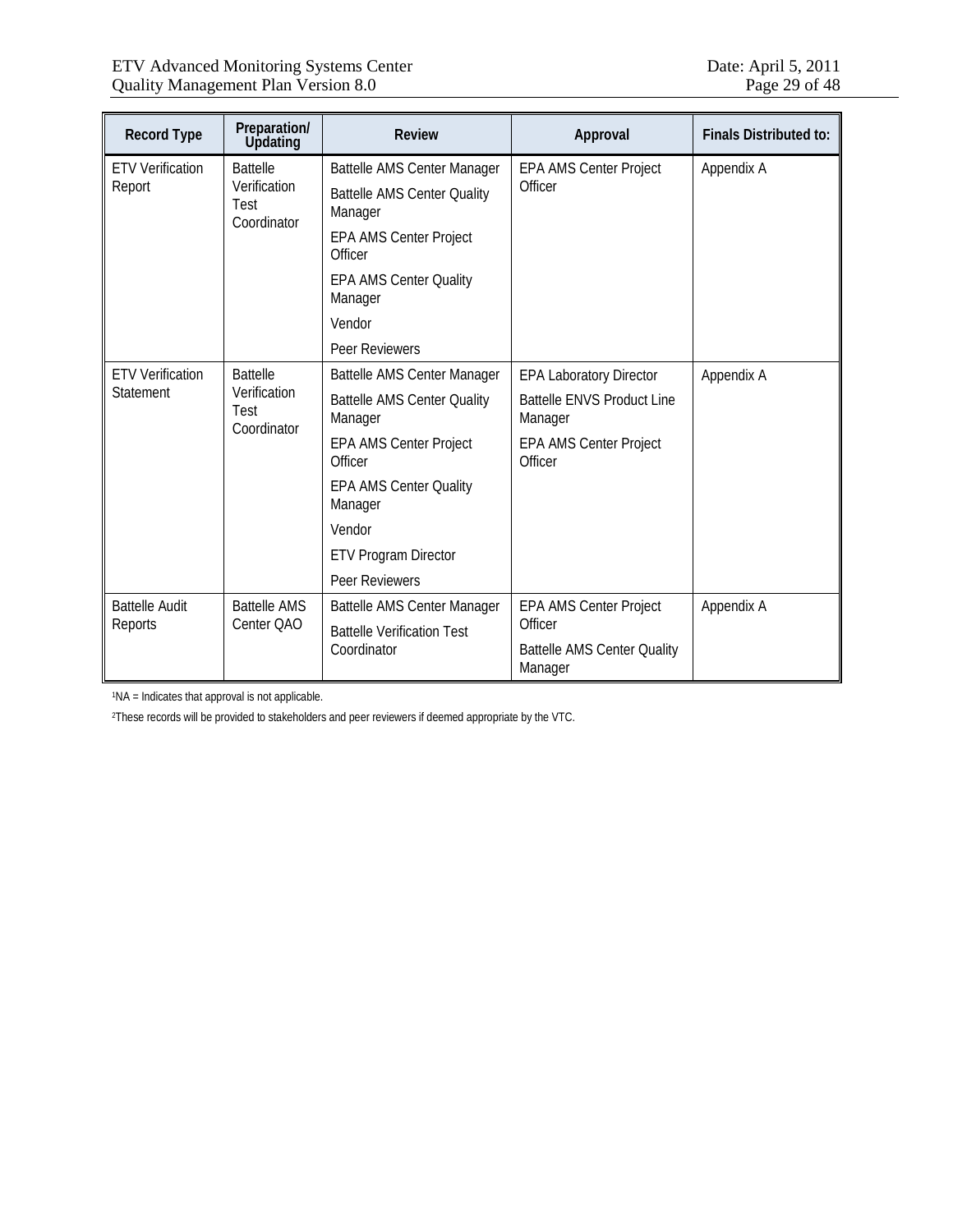# **7 COMPUTER HARDWARE AND SOFTWARE**

<span id="page-29-0"></span>Hardware and software used in support of AMS Center verification testing must be adequate to meet the project requirements. Hardware and software capability needs should be assessed during the planning process and specific needs defined in the QAPP. Hardware and software will be installed, maintained, and used according to Battelle policy and procedures, as defined in the ENVS Product Line QMP.

The selection and use of hardware and software must conform to the requirements of the Battelle Operations and Systems Security Information Management (IM) office. IM uses software patch management and software version upgrade processes to ensure that the baseline software on a computer connected to the Battelle network is kept up-to-date with the latest security patches and upgrades.

# **7.1 Hardware**

<span id="page-29-1"></span>All computer hardware at Battelle contains Intel based Pentium or Xeon processors running a Microsoft operating system. Personal computers are leased on a 3-year replacement schedule to take advantage of advances in technology, to ensure complete compatibility with current standards, and to provide adequate resources to staff with the heaviest computational needs.

Computer hardware will be upgraded as needed to improve performance and provide complete compatibility with current Battelle standards or program requirements. The decision to upgrade computer hardware is made when a project that requires specific computer capabilities is received. Next, an assessment of impact is completed. This assessment includes a review of current computer programs and the impact or upgrading hardware on data accessibility.

# **7.2 Software**

<span id="page-29-2"></span>Each personal computer (PC) at Battelle is set up with standard complement of Microsoft software (e.g., Word, Excel, Access, PowerPoint, and Outlook) with capabilities of running other commercial software (e.g., WordPerfect, Quattro, Acrobat, Lotus, etc.) and delivery of data in various standard formats. Microsoft Windows 2007 is currently being installed on new leased computers during set-up. The need other, specialized software to support a verification test will be identified in the QAPP.

Most software used at Battelle is acquired commercially and is loaded and tested by Battelle's IM department as specified by the publisher. Software used for data management activities may include Microsoft Excel or Access. Standard word processing software (e.g. Word) is used to create reports. Independently-developed software is not used within the ETV AMS Center; only commercial products are used.

# <span id="page-29-3"></span>**7.2.1 Change Control**

Change control involves tracking software and hardware versions used for specific environmental data collection and management activities so that data can be reproduced using the version used to create it (e.g., instrument software versions) and so that if problems or "bugs" are identified in specific hardware or software versions, the affected data can be identified and fixed. Battelle's IM department tracks the hardware configuration and software versions loaded on each PC during set-up.

The purpose of retesting and recalibration is to verify that a new system is compatible with the previous system and that it will accommodate previous data entry and data reduction programs without impact to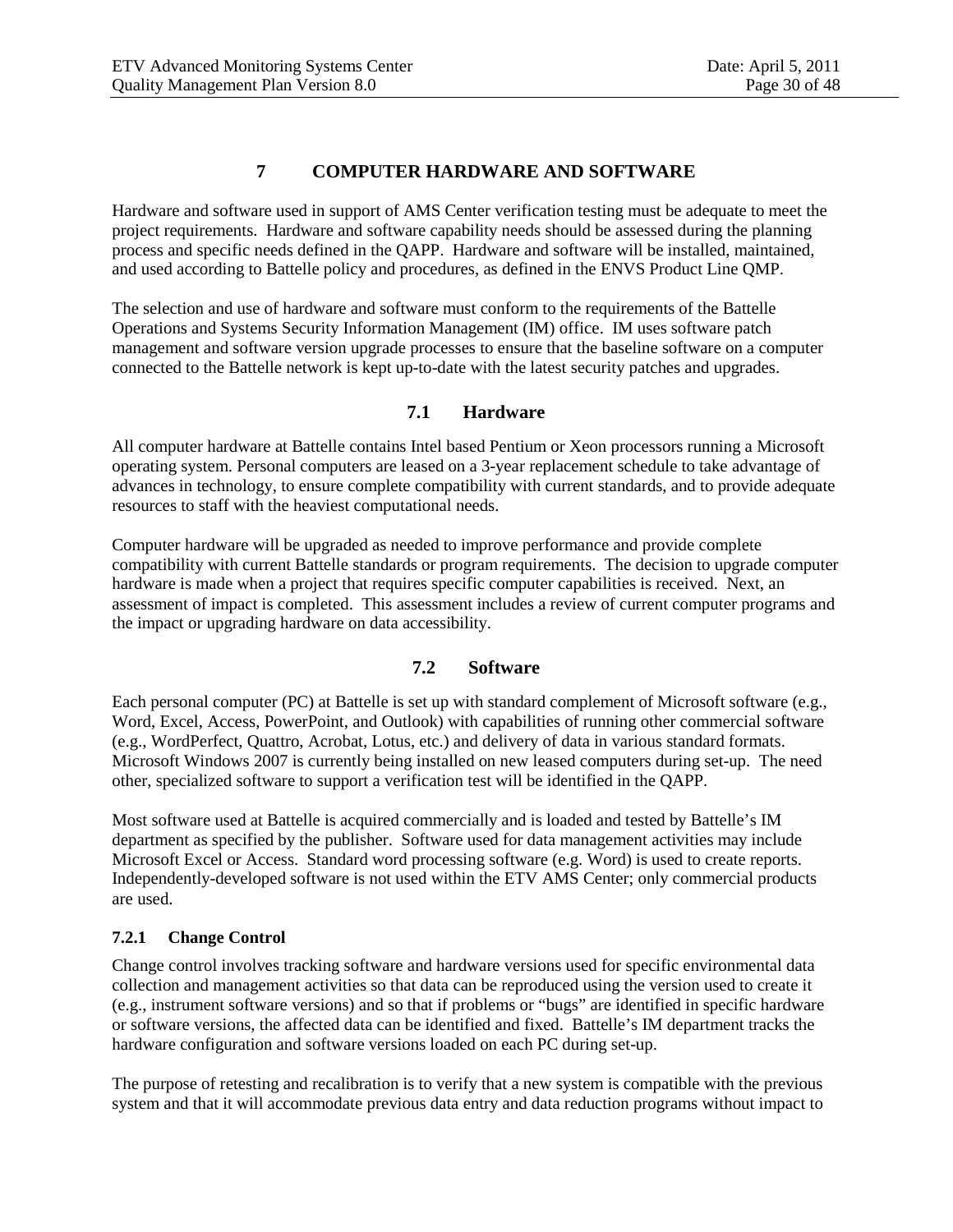existing data. In most cases testing will consist of review of existing documents or data to verify that formats and output are not changed. For more complex applications, such as modeling or 3D algorithms, a data set may be re-entered, tested, or plotted and the outputs compared. In these cases, testing results should be documented in the project files. The performance of hardware and software may require retesting if:

Hardware components are changed.

Software configuration is modified.

New or updated software is installed.

The VTC and technical lead for a verification test must be aware of hardware and software change control and potential impacts of version differences. They are responsible for determining if and how retesting is required and how retesting will be accomplished and documented.

#### <span id="page-30-0"></span>**7.2.2 Purchased Hardware and Software**

Any specialized hardware or software purchased for a specific AMS Center applicable must be evaluated to ensure that it meets the intended use requirements and that it complies with any contractual requirements and standard. The evaluation process will be defined in the QAPP and/or documented in the project files.

# <span id="page-30-1"></span>**7.2.3 Validation Policy**

Since all hardware and software used for the ETV AMS Center is commercially available, wide public use and continued market viability is considered proof of software dependability; therefore, validation is not considered necessary. However, verification of data analysis techniques within each program (e.g. the use of formulas and macros) is required. For example, spreadsheet formulas and output shall be independently reviewed, verified, and documented.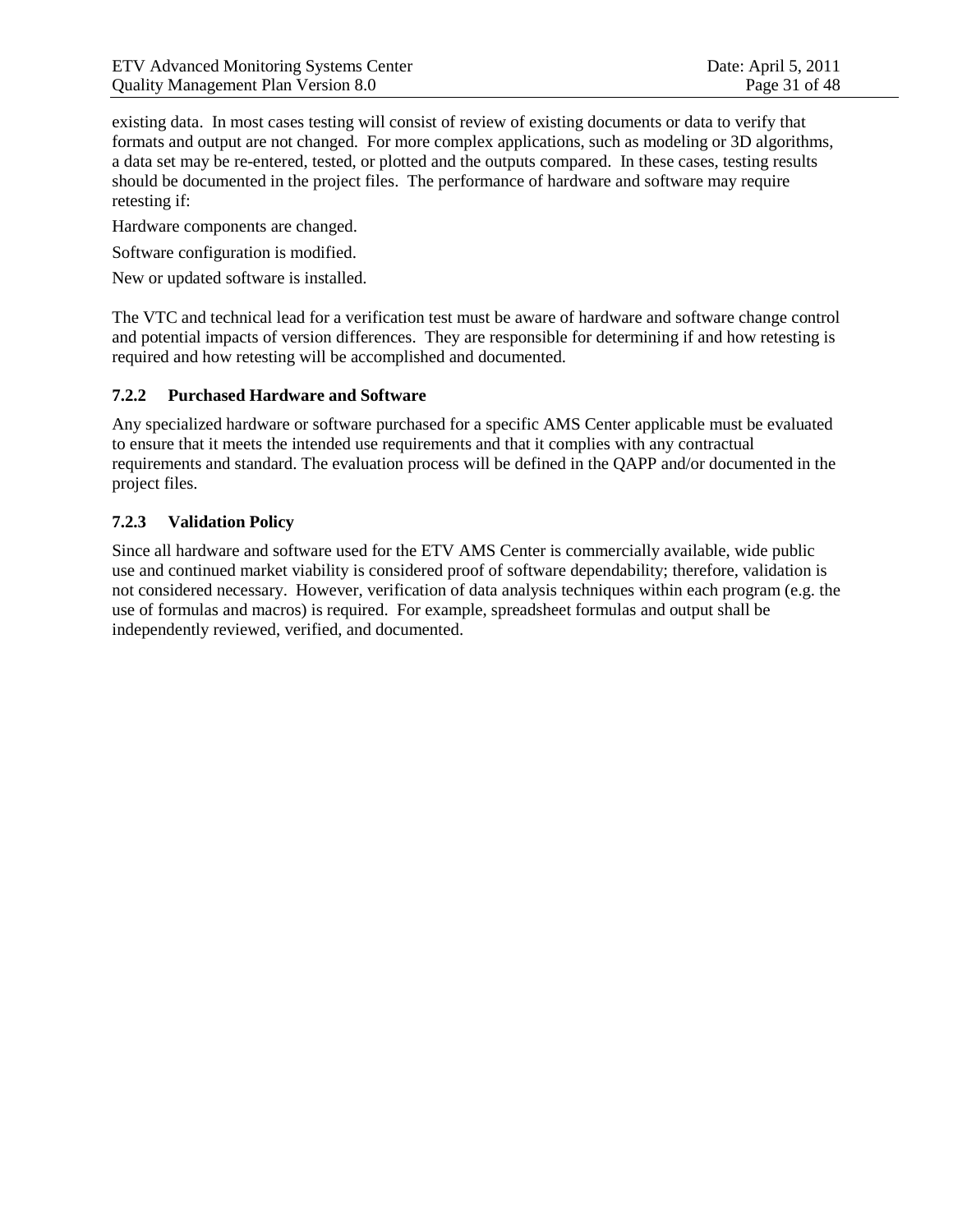# **8 PLANNING**

<span id="page-31-1"></span><span id="page-31-0"></span>Systematic, timely, and effective planning is necessary to assure that data and information collected for AMS Center verification testing meet the objectives and quality for their intended use.

# **8.1 AMS Center Systematic Planning**

The overall planning process for the AMS Center involves the identification of potential technologies for testing, establishing the test objectives, determining the testing logistics, identifying the data needed to meet the test objectives, and defining the criteria for assessing the quality and usability of test data. This planning process will establish the framework to define requirements for testing QA/QC, data collection, and data analysis and evaluation. An overview of the EPA ETV verification process is shown in Figure 2.

Verification test planning shall be coordinated by Battelle among the participating organizations including EPA, the stakeholders, the vendors, and any testing organizations and laboratories participating in the test. Battelle, with the concurrence and oversight of the EPA AMS Center Project Officer, shall identify the planning roles of the participants, and shall conduct planning activities by shared communication via email, teleconference, video conference, and in-person meetings, as appropriate, and within the constraints of budget.

# <span id="page-31-2"></span>**8.1.1 Stakeholders**

Stakeholder committee(s) or technical panels with representatives of appropriate technology interest groups are jointly established by the EPA AMS Center Project Officer and the AMS Center Stakeholder Coordinator (Section 2.2.4). Individual stakeholders are selected for these committee(s) based on their expertise and interest in environmental monitoring and their availability and willingness to participate.

A joint meeting of the EPA AMS Center Project Officer, Battelle, and each stakeholder committee or technical panel will be held at least once annually, with meetings minutes recorded, reviewed, and circulated to the stakeholders and the EPA AMS Center Project Officer. The meeting can be conducted in person or by teleconference. The purposes of the stakeholder or technical panel meetings include:

identify, revise, and/or clarify the technical and quality goals of the work to be accomplished;

determine testing priorities;

discuss test design;

define and review verification plans;

identify verification test collaborators.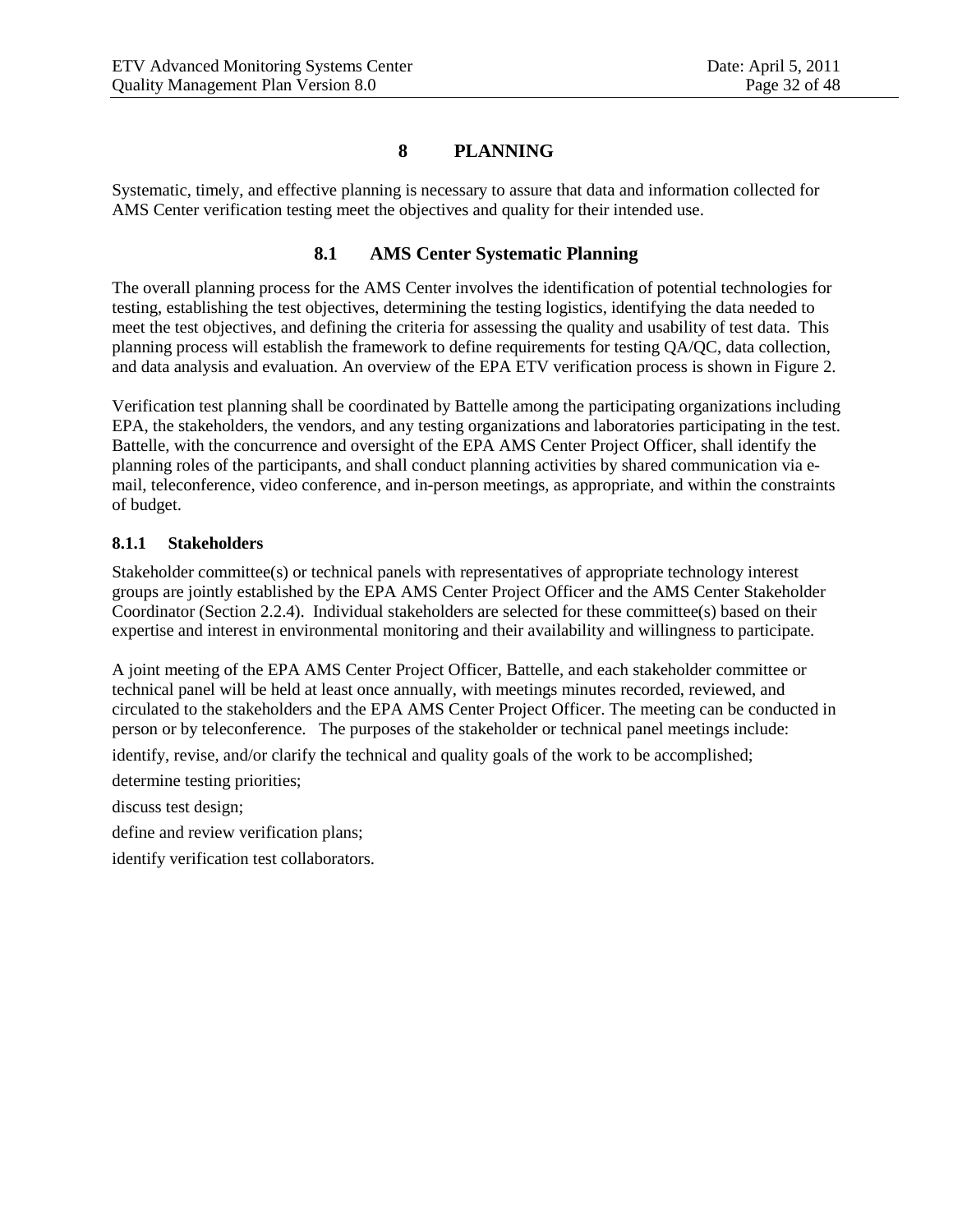

<span id="page-32-0"></span>**Figure 2. Systematic Planning of Verification Tests**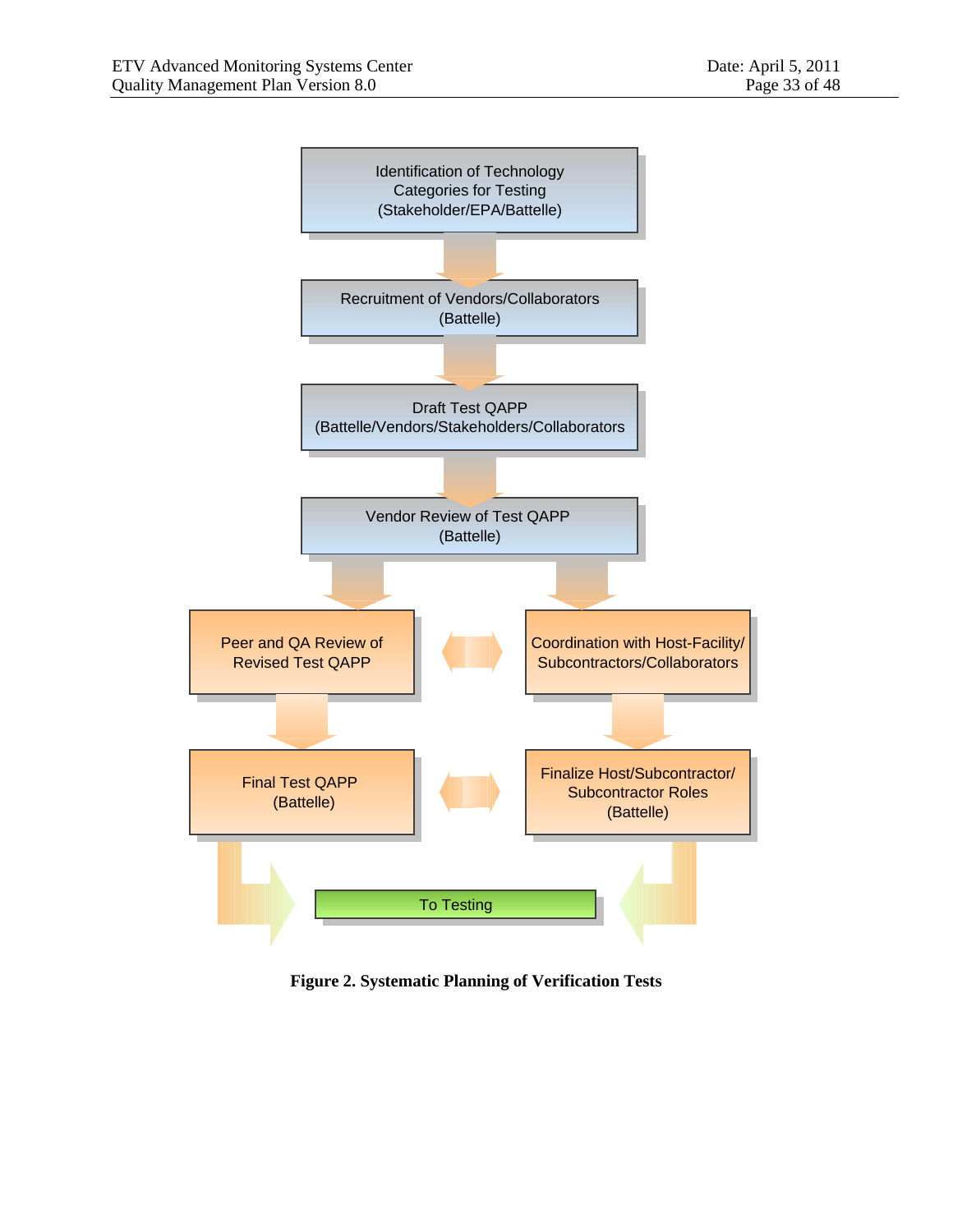# <span id="page-33-0"></span>**8.1.2 Systematic Planning of Verification Tests**

The AMS Center planning process will establish the verification test details, including:

goals, data quality objectives, and data quality indicators;

project schedule, resource needs, milestones, and requirements;

type and quantity of data needed and how the data will be used to support the data quality objectives;

data quality performance criteria;

QA/QC activities to assess the quality performance criteria;

data collection methods and logistics;

data analysis and evaluation procedures.

<span id="page-33-1"></span>The test details will be documented in the verification test QAPP.

# **8.1.3 Data Quality Objectives**

The design process for verification testing establishes the test data quality objectives (DQOs). These ensure that the collected data are of sufficient type, quality, and quantity to answer the study questions (typically expressed relative to the ability to estimate an unknown parameter within specified bounds or make a correct decision within a certain degree of confidence).

Once the DQOs are established, the experimental design will be developed. The QAPP will define the verification test to be conducted, the baseline parameters, the number of replicate tests, and the controls.

#### <span id="page-33-2"></span>**8.1.4 Data Quality Indicators**

Data quality indicators (DQIs) will be defined in the QAPP for each test objective. DQIs are a set of measurable [c](#page-23-4)haracteristics<sup>c</sup> that address the quality of data at the field and lab analytical level. DQIs have some influence on determining whether the DQOs have been met, as they help define the level of quality in the data. The QAPP must define the DQIs appropriate for the verification test objectives and the measurement quality objectives (MQOs; the actual acceptance criteria) placed on the DQIs. The MQOs will be used during data assessment to determine whether the quality of a data set is acceptable relative to the DQIs. Table 2 illustrates the relationship between DQOs, DQIs, and MQOs. Appendix D provides definitions of DQIs and the types of QC samples used to measures them.

The test objectives and DQIs will establish the criteria for the selection of field and laboratory procedures, methods, and equipment. DQIs are defined in AMS Center QAPPs for reference data as well as for ancillary measurements that support verification test data when possible. DQIs are typically not required in AMS Center QAPPs for vendor technology data, since the vendor is responsible for specifying the quality measurements to be made to ensure the integrity of their technology's outputs.

Considerations include reliability under the intended field conditions or sample matrices, detection limits, specificity, and sensitivity. For all test activities critical to the achievement of the DQOs, the QAPP will detail:

equipment for each field activity and measurement;

analytical methods for each laboratory procedure;

 $\overline{a}$ 

<sup>c</sup> DQIs are typically defined as the PARCC parameters: precision, accuracy, representativeness, comparability, and completeness.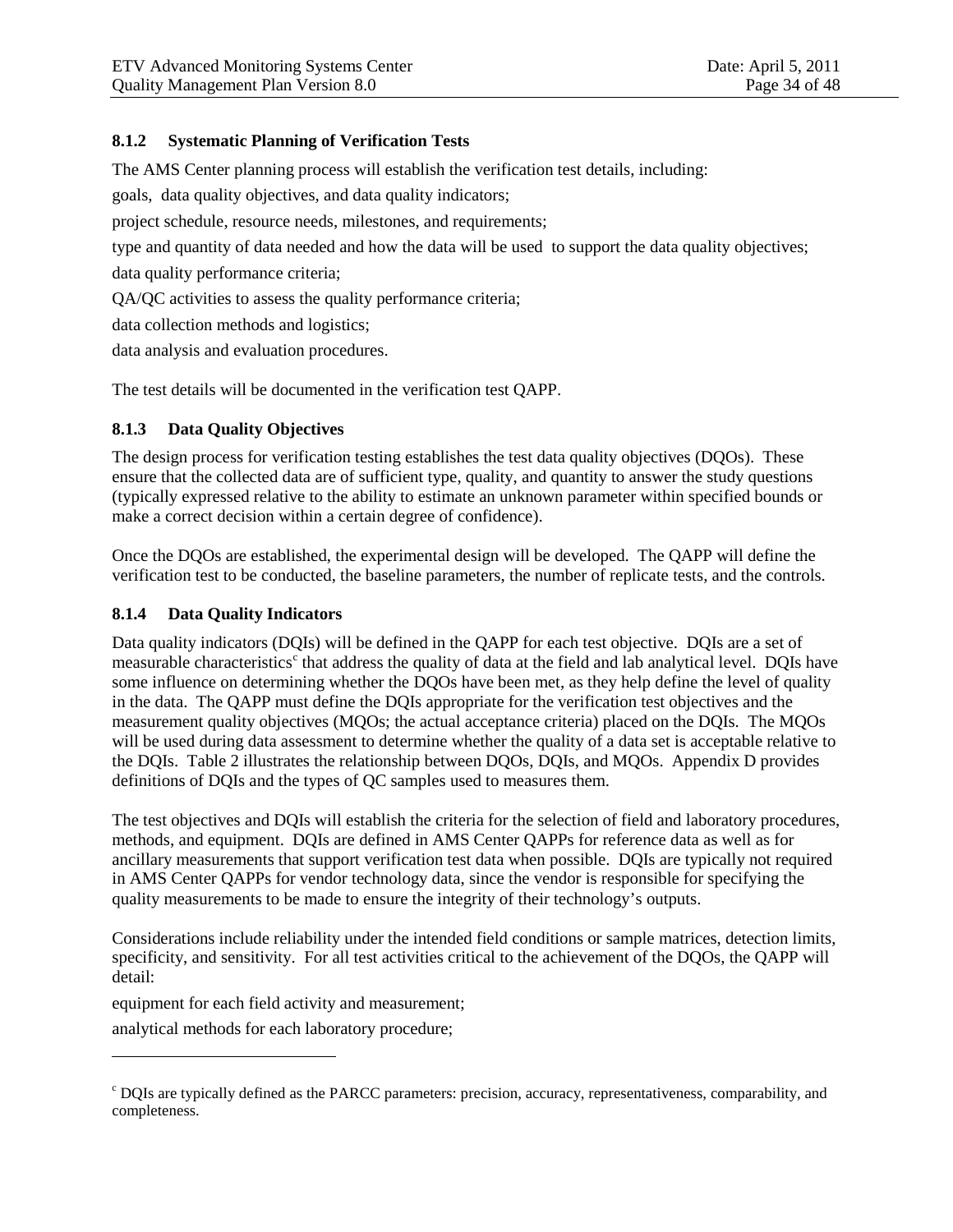sampling and data collection procedures;

calibration, operation, and maintenance requirements;

QC samples and procedures to be implemented in the field and laboratory and MQOs for each DQI.

Whenever possible these details should be described in SOPs that are developed by the sampling and testing team or reference laboratory. SOPs are discussed in Sections 6.1.2 and 9.2.

<span id="page-34-2"></span>**Table 2. The Relationship between DQOs, DQIs, and MQOs**

| Data Quality Objective<br>(DQO) $\rightarrow$                                                                                                          | <b>Data Quality Indicator</b><br>$(DQI) \rightarrow$                                                                         | <b>Measurement Quality Objective (MQO)</b>                                                      |
|--------------------------------------------------------------------------------------------------------------------------------------------------------|------------------------------------------------------------------------------------------------------------------------------|-------------------------------------------------------------------------------------------------|
| Qualitative and quantitative<br>study objectives<br>How 'good' does the<br>study data have to<br>be?<br>How many samples<br>are needed to<br>determine | Quantitative:<br>Precision<br>Accuracy<br>Sensitivity<br>Qualitative:<br>Representativeness<br>Comparability<br>Completeness | Project specific acceptance criteria for the DQIs                                               |
| E.g.,<br>50 samples are<br>needed to achieve<br>desired level of<br>confidence $(\pm 30\%)$<br>that the attribute is<br>correctly characterized        | E.g.,<br>Precision<br>Accuracy                                                                                               | E.g.,<br>Laboratory duplicates precision < 10%<br><b>RPD</b><br>Blank spike accuracy $\pm 15\%$ |

# **8.2 Quality Assurance Project Plans**

<span id="page-34-0"></span>A QAPP is prepared for each verification test by the Battelle VTC. The QAPP format and content is based on EPA QA R-5 EPA, 2001. Elements of the QAPP are defined in Appendix E. The QAPP describes the details of the test design required to meet the data quality objectives established during the planning process.

Verification tests are designed using the systematic planning process shown in Figure 2.0. The design takes into account time, scheduling, and resource constraints. All relevant activities pertaining to environmental data operations must be detailed in the QAPP, including performance specifications, the appropriate controls, and the statistical methods used to establish both the design and evaluation of test results, as appropriate.

# <span id="page-34-1"></span>**8.2.1 Sample Collection Procedures**

The QAPP must define the procedures for samples collected in the field to ensure handling, storage, cleaning, packaging, shipping, and preservation of field and laboratory samples are adequate to prevent damage, loss, deterioration, artifacts, or interferences. Topics to be covered include:

sampling methods, sample types, numbers, quantities, handling, packaging, shipping, and custody (if sampling is performed);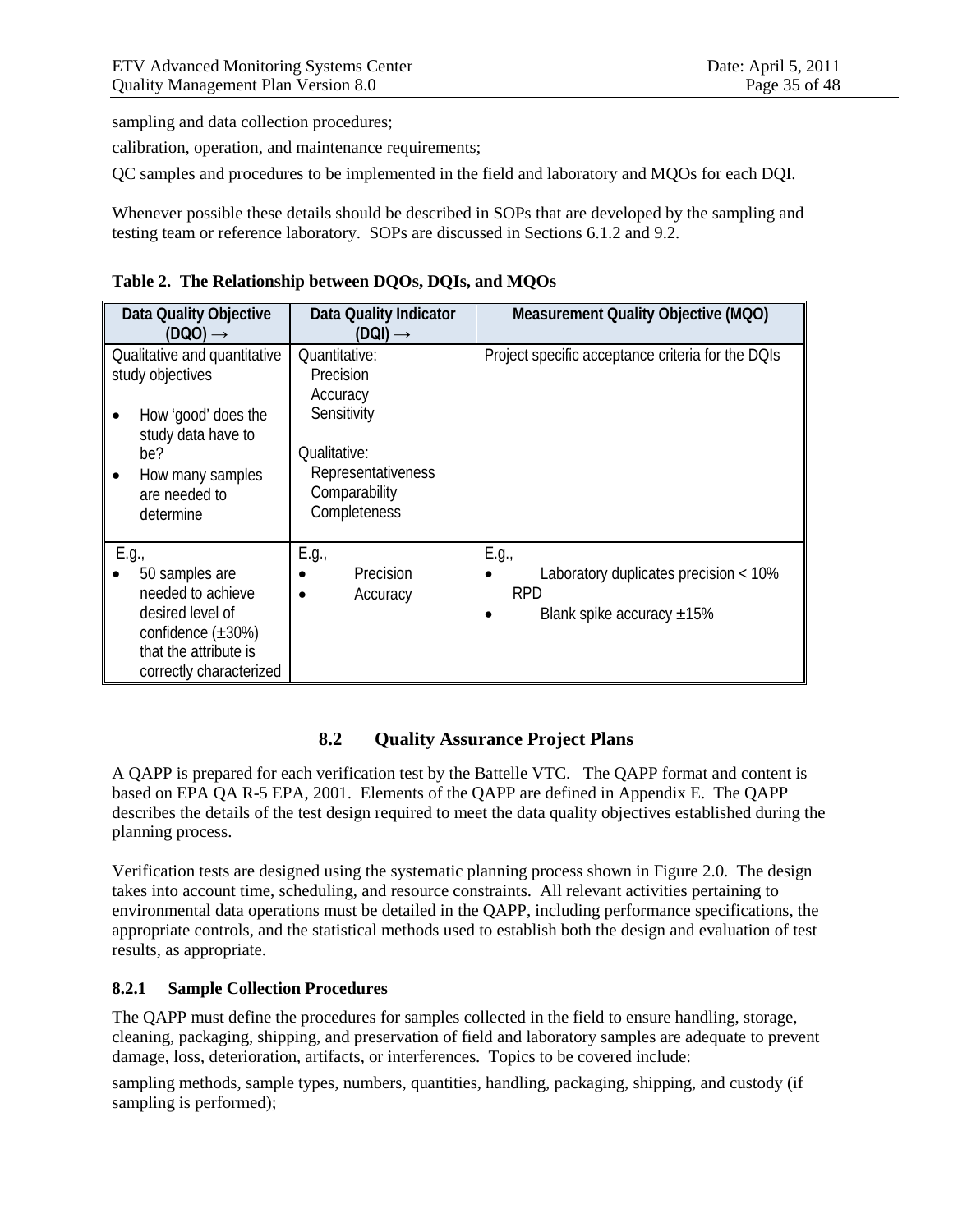sample locations, storage conditions, and holding times;

protection of the health and safety of testing personnel and the public (unless a stand-alone health and safety plan is prepared);

<span id="page-35-0"></span>procedures for the minimization and disposal of waste generated.

# **8.2.2 Documentation Requirements**

The QAPP will define what records and observations will be documented during testing and where and how those records and observations will be recorded. Documentation must follow the requirements of Section 6.2.1.

# <span id="page-35-1"></span>**8.2.3 Reference Methods**

Verification testing that involves the collection of analytical data by a technology should incorporate parallel analysis of samples by a reference laboratory using standard methods or benchmark measurements. For these tests, the results of the reference or benchmark measures will typically be used to assess the performance of the technology.

#### <span id="page-35-2"></span>**8.2.4 Conformance to the QAPP**

All verification test activities must conform to the requirements of the QAPP.

Changes to the approved QAPP that are made during the test are deviations. Deviations are documented using the deviation form (Appendix C). The notification and documentation period for deviations is defined in Section 6.3.

Changes to the approved QAPP that are made before testing begins, or between rounds or phases of testing, are amendments. Amendments are documented using the amendment form (Appendix C).

Significant changes to the QAPP may warrant a reversion of the QAPP. The EPA AMS Center Quality Manager makes the determination as to whether the changes are significant. Revisions are reviewed and approved according to Section 6.1.3.

Generation of verification test data will not be initiated until the approved QAPP is in place. If verification test data are generated prior to full QAPP approval, a QMP deviation must be prepared and approved. The deviation form in Appendix C is used to document this deviation.

# **8.3 Generic Verification Protocols**

<span id="page-35-3"></span>The generic verification protocol is meant to promote uniform testing for a technology category, and is therefore a more general document than a test-specific QAPP. The Battelle AMS Center Manager will be responsible for assuring that generic verification protocols are prepared and transferred to the EPA AMS Center Project Officer and stakeholders for review. The issues that may be addressed in the verification protocol are the following:

general description of the Center;

responsibilities of all involved organizations;

experimental design;

equipment capabilities and description;

description and use of field test sites;

description and use of laboratory test sites;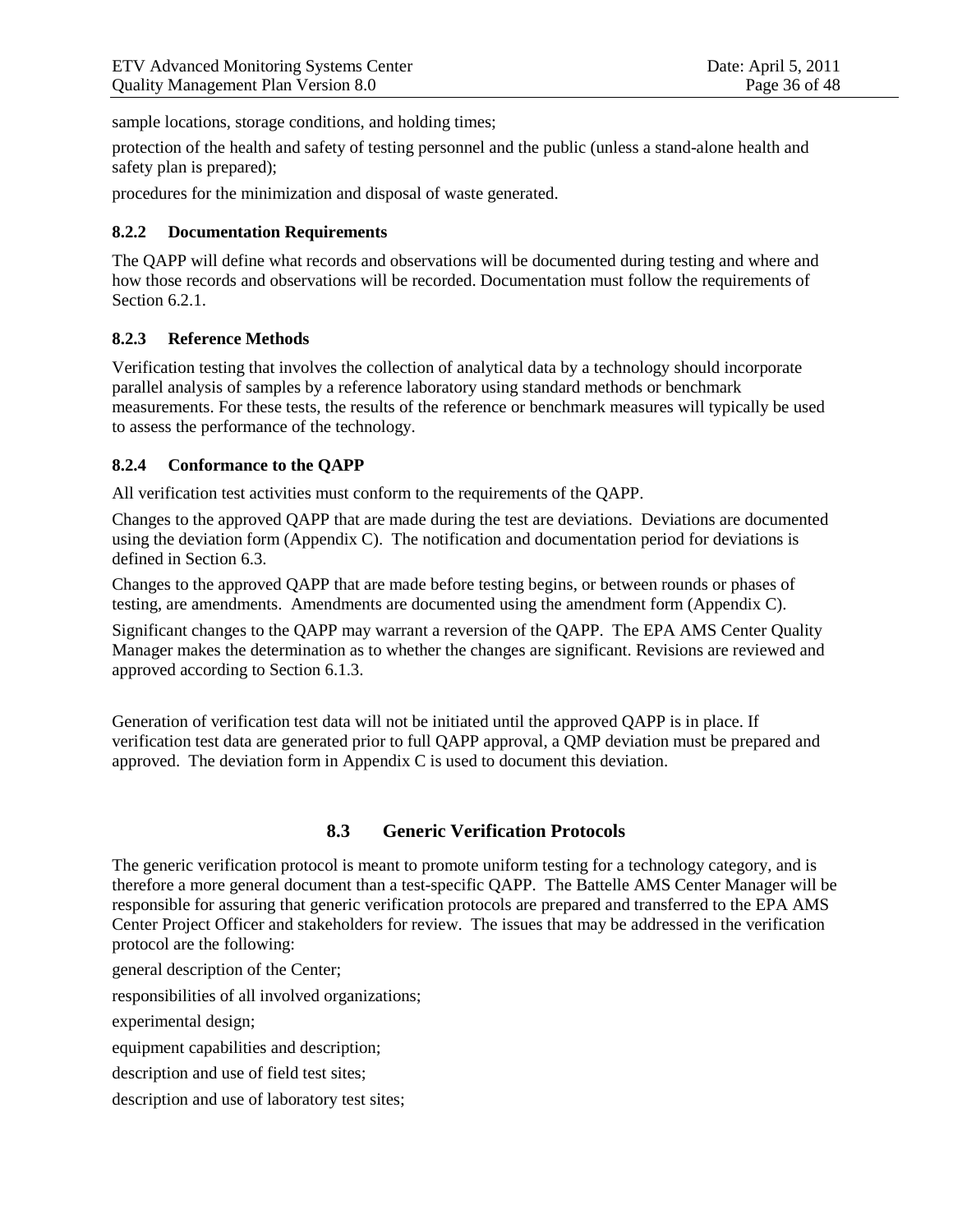QA/QC; data handling; requirements for other documents; health and safety; references.

#### **8.4 Existing Data**

Existing data are defined as data from databases, data resulting from previous projects, the scientific literature, or other sources. If existing data are used to support verification testing, examination to determine whether the data are suitable for their intended to support verification testing. Existing data can be used for informational purposes to support development of the verification test design. If existing data are to be used as verification test data for an AMS Center test, then the data must meet the requirements specified in Appendix C of the ETV QMP for existing data.

#### **8.5 Roles and Responsibilities**

The Battelle AMS Center Manager is responsible for directing the activities of the Center in collaboration with the EPA AMS Center Project Officer. The Battelle AMS Center Quality Manager is responsible for developing and maintaining the AMS Center QMP (this document). The VTC is responsible for preparation of QAPPs, amendments, and deviations in compliance with the AMS Center QMP. QAPPs, amendments, and deviations are reviewed and approved by the Battelle AMS Center Manager, Battelle AMS Center Quality Manager, EPA AMS Center Project Officer, and EPA AMS Center Quality Manager.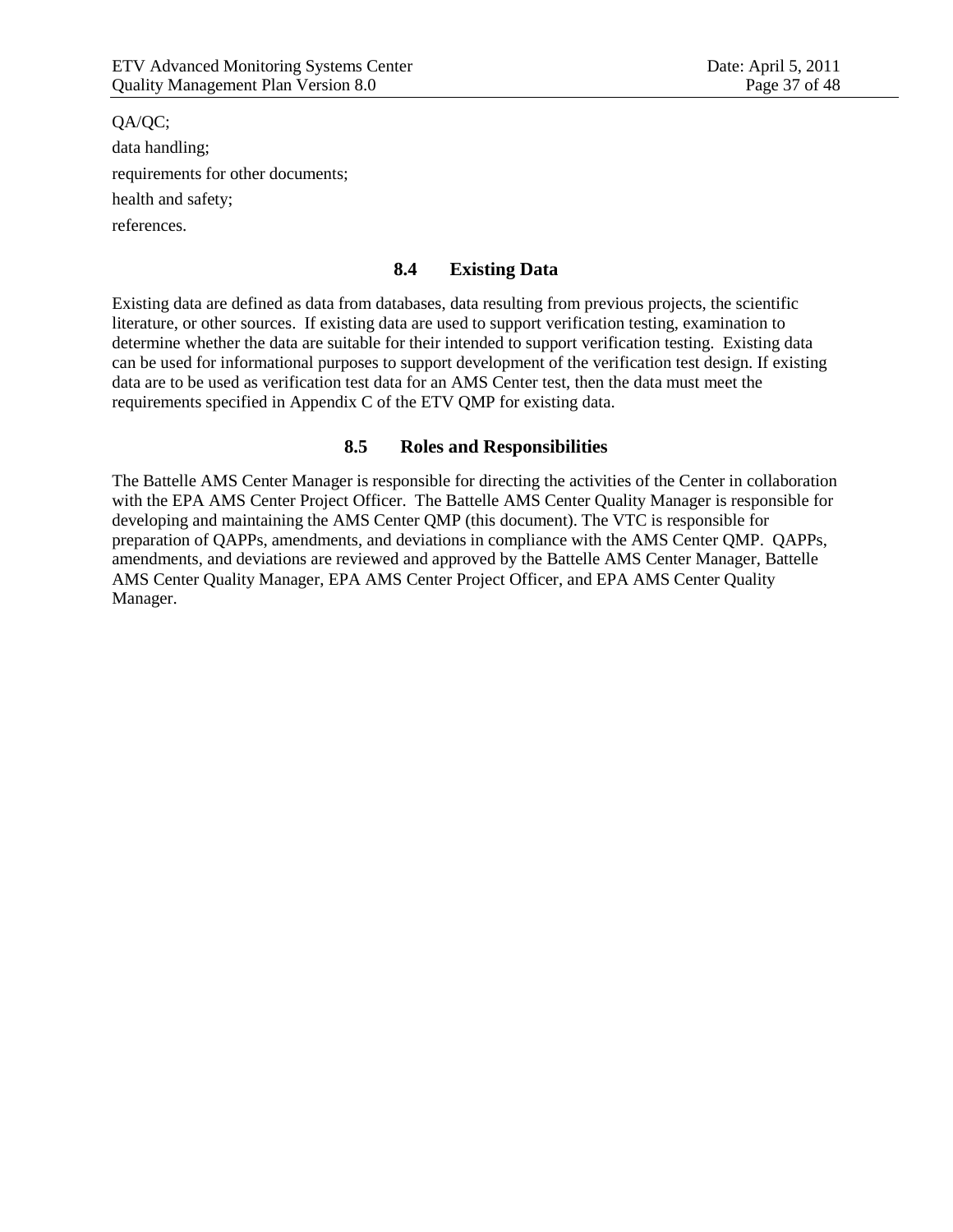## **9 IMPLEMENTATION OF WORK PROCESSES**

## **9.1 Performance of Verification Test Activities**

Technology performance verification tests must be implemented according to approved QAPPs and other supporting documents referenced in the QAPP (e.g., SOPs, instruction manuals). When a prescribed sequence for the work is defined during the planning stages, work must follow that sequence.

#### **9.1.1 Kick-off Meetings**

A kick-off meeting will be held prior to the start of each verification test to review procedures for the test with all verification testing staff, the Battelle AMS Center Manager, the Battelle AMS Center Quality Manager, the EPA AMS Center Project Officer, and the EPA AMS Center Quality Manager. The kickoff meeting should be conducted after the QAPP has been approved, signed by the vendor, and distributed to the team. The VTC leads the kickoff meetings. The purpose of the kick-off meeting is to describe the test background, objectives, schedule, logistics, QA/QC requirements, and communication procedures. During the kick-off meeting staff may seek clarification of test details or identify logistical concerns. During the kick-off meeting, the EPA AMS Center Project Officer and the EPA AMS Center Quality Manager may expand on any discussion item as needed to ensure that EPA's concerns and insights are communicated to the participants. The kick-off meeting checklist is provided in Appendix F. In some cases, a separate meeting may be held with additional staff (e.g. collaborators, external personnel, reference laboratory, etc.) if warranted.

#### **9.1.2 Communicating Verification Test Requirements**

A copy of the approved QAPP and supporting documents will be distributed to test personnel prior to testing. These documents must be immediately available at locations where testing, sampling, and analysis in support of the verification test are being performed.

Any changes to the QAPP required during testing must be documented by deviation. Deviations are distributed to Battelle AMS Center Manager, Battelle AMS Center Quality Manager, the EPA AMS Center Project Officer, and the EPA AMS Center Quality Manager. If the changes described in the deviation are for activities not yet completed then the deviation should also be distributed to appropriate test personnel.

QAPP amendments must be distributed to anyone who received the original QAPP.

Deviations must be retained in the verification test records and summarized in the verification test report.

Frequent deviations from established procedures should result in a retrospective review of the written document and possible revision. Amendments and deviations will include all the information displayed on the form shown in Appendix C, including impact to the test data.

All test activities must be documented as described in Section 6.2.1 and the QAPP.

## **9.2 Identifying the Need for Special Procedures**

The QAPP and documents referenced therein must define the procedures for verification testing. The level of detail must be adequate for a qualified individual to perform the procedure independently. In some cases, the level of detail needed to adequately describe a procedure is best documented in a specialized, detailed SOP or protocol.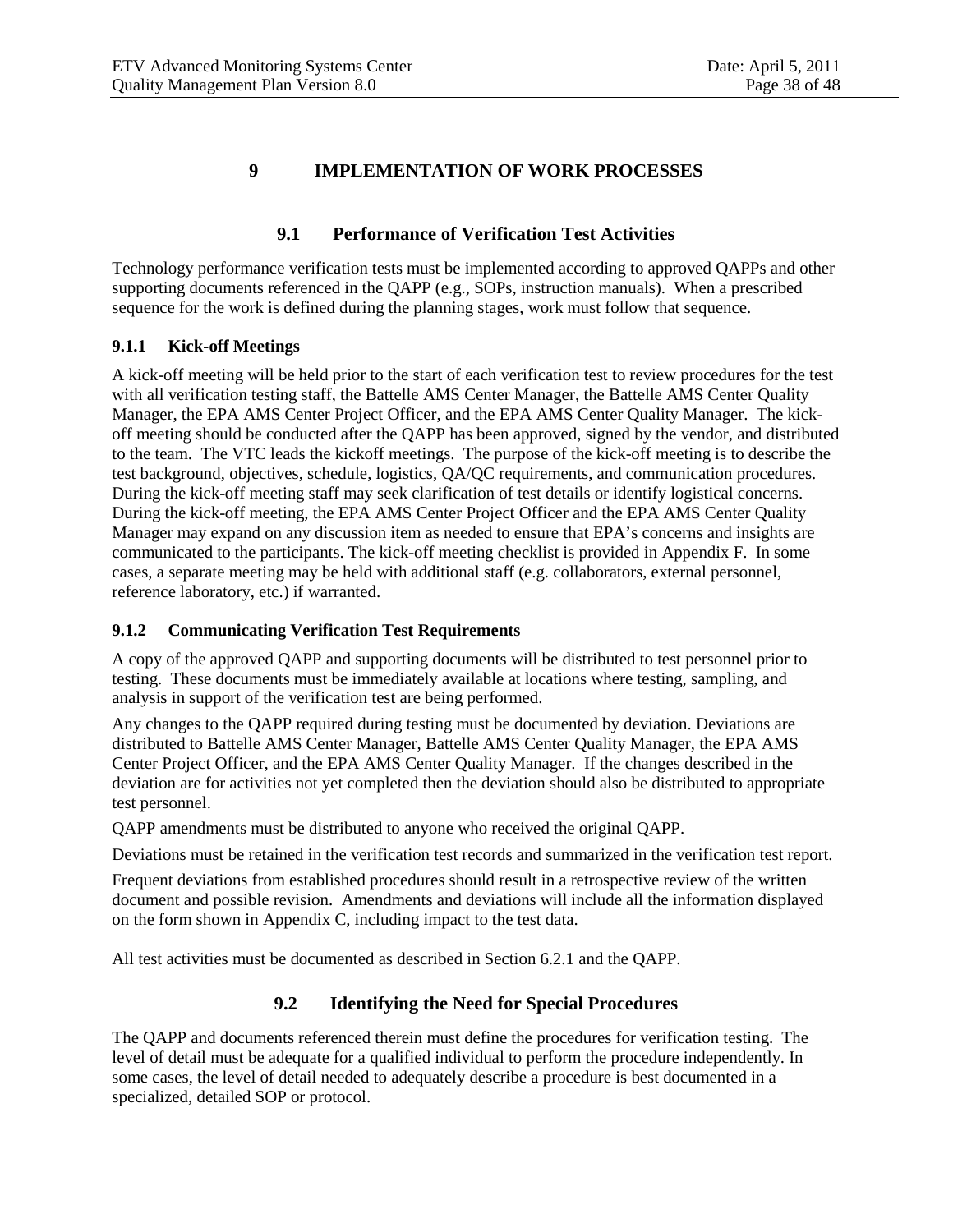If the procedure is routine then an SOP should be developed by the procedure 'owner.' As described in Section 6.1.2, SOPs are controlled documents and formally approved and tracked.

If the procedure is test-specific then a protocol is adequate. Protocols are test-specific documents prepared by the technical lead or delegate that are approved by the technical lead, VTC, and the AMS Center Quality Manager. Protocols must be version-controlled in some manner.

A special procedure requiring a detailed SOP or protocol is required if the procedure:

is complex, involves many steps, and must be completed follow a regime of timing and sequences (e.g., analytical methods);

is lengthy and is best captured in a separate document;

involves the quantitative preparation of chemical solutions that impact data quality (e.g., calibration solutions);

involves the setup, use, and operation of complex equipment or instruments that will impact data quality and that are not easily operating by following simple manufacturer instructions (analytical instruments).

The VTC is responsible for identifying the need for special written documents to describe a procedure. The AMS Center Quality Manager is responsible for ensuring that all technical procedures described in the QAPP are adequately described in a written procedure.

## **9.3 Document Control**

It is critical that test personnel have access to the current, approved versions of each document required for verification testing and that obsolete documents are not available for inadvertent use. Section 6.1 describes the management of controlled documents for the AMS Center. The procedures that will be implemented by the AMS Center to ensure test-specific document control include the following:

The final, approved QAPP is distributed to verification test participants prior to testing.

Any QAPP amendments and deviations (that describe QAPP changes to be implemented) are distributed to the full QAPP distribution list once approved.

Instrument manuals will be maintained with the instruments.

QAPPs, amendments, and deviations (that describe QAPP changes to be implemented) must be physically available at each technology verification testing site.

SOPs or protocols developed for testing will be distributed to personnel who will be conducting the procedures.

When a QAPP, amendment, deviation (that describes QAPP changes to be implemented), manual, SOP, or protocol is revised, it will be formally distributed to each test participant. Test participants are responsible for immediately removing previous document versions from their work area or saving them in the project files as a historical record. The VTC is responsible for maintaining all versions of all test documents to maintain a history of project activities.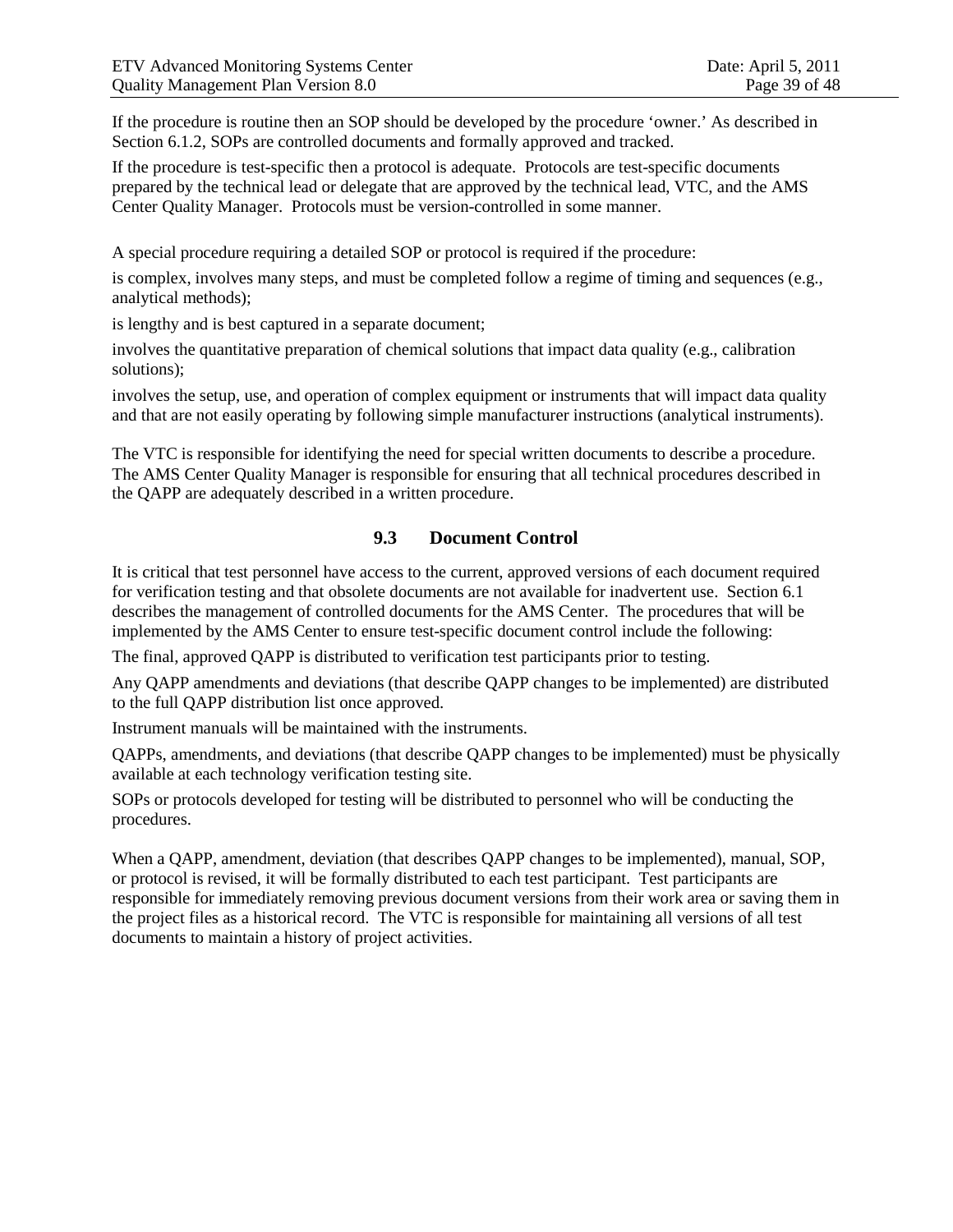## **10 ASSESSMENT AND RESPONSE**

Assessments are planned, scheduled, conducted reported, and tracked to closure by the AMS Center Quality Manager or appointed QA Officers to determine the suitability and effectiveness of the quality system overall and the quality of the testing performed for each verification test. Appendix B delineates the responsibilities of the AMS Center Quality Manager and QA Officers.

## **10.1 Quality System Assessment**

The Battelle AMS Center Manager and Battelle AMS Center Quality Manager assess the adequacy of the quality system formally during the review and update of the QMP (Section 6.1.1). As part of the review they consider elements are that are adequate to achieve quality results, problems that need further control, and requirements that are obsolete or superseded with other requirements. This same assessment process is conducted during the review of each assessment report, as part of responses to comments by the EPA AMS Center Project Officer and EPA AMS Center Quality Manager, and during the development of QAPP amendments or deviations. Systematic issues that require modification to procedures are announced to the AMS Center team using the SharePoint Announcement feature. Further, lessons learned are tabulated by the Battelle AMS Center Quality Manager and published on the AMS Center SharePoint site.

An external quality system audit of the Battelle quality system is expected to be performed at least once by the EPA AMS Center Quality Manager. In addition, an independent technical systems audit (TSA) will be performed by the EPA AMS Center Quality Manager or designee, at least one time per year for the AMS Center.

## **10.2 Assessment Procedures**

The assessment process involves planning, implementation, documenting the assessment, and preparing the assessment report. Assessments schedules must be conducted so that real-time intervention can be implemented if needed. Section C1 of each QAPP will include a detailed description of the TSA and ADQ schedules. Three types of assessments are typically conducted for each verification test. The assessments are discussed below. Section of D of each QAPP will provide the test-specific assessment details.

#### **10.2.1 Performance Evaluation Audit**

PE audits are a quantitative evaluation of a measurement system. PE audits should be conducted whenever a reference method is available or whenever a technology will measure a parameter for which a reference sample is available.

The type and frequency of PE are specified in the QAPP for each verification test.

The value or composition of reference materials must be certified or verified prior to use, and the certification or verification must be adequately documented.

The Battelle AMS Center QAO will review results of PE audits.

#### **10.2.2 Technical Systems Audits**

A TSA is a qualitative on-site evaluation of sampling and/or measurement systems associated with a particular verification test. The objective of the TSA is to assess and document the conformance of on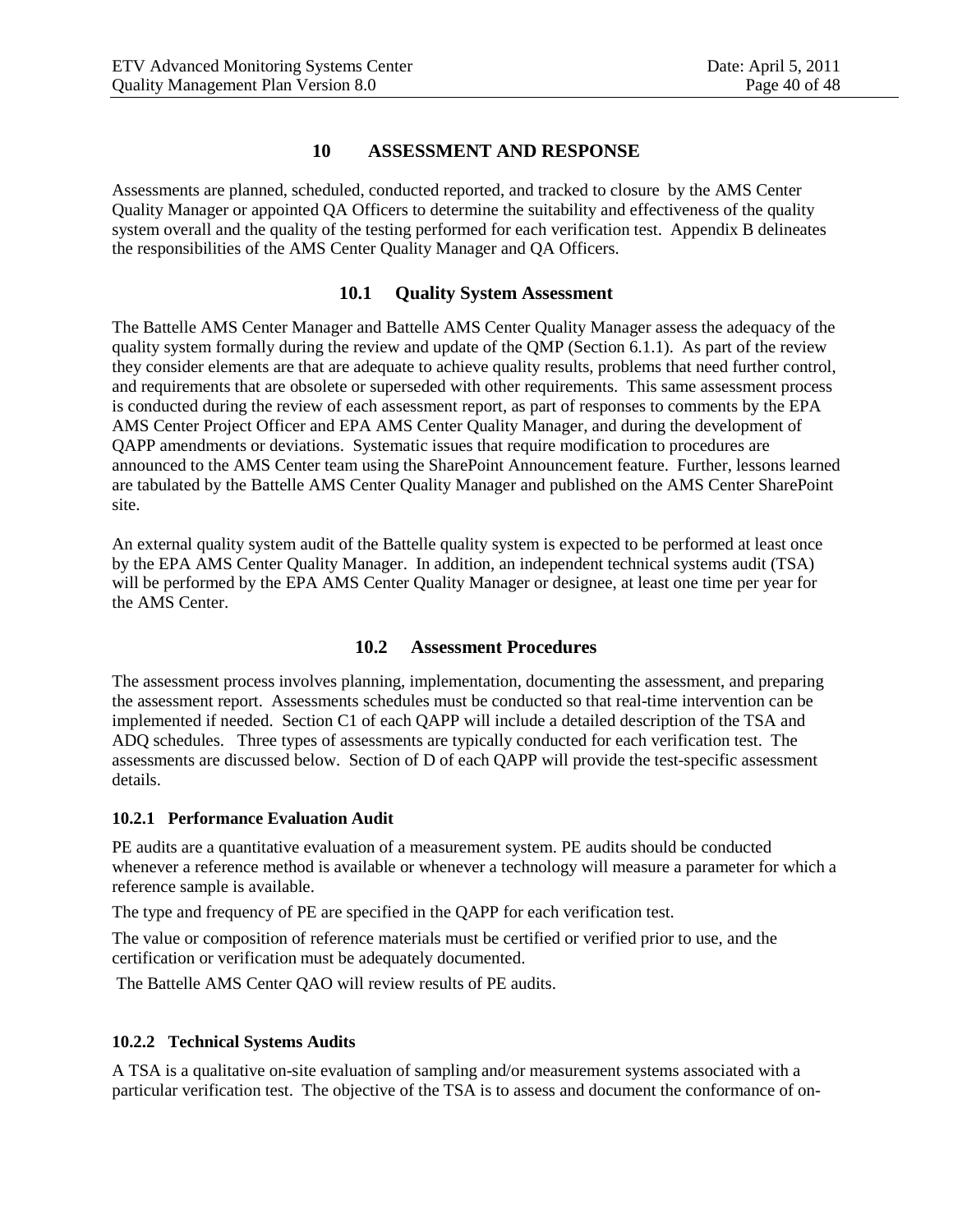site testing procedures with the requirements of the QAPP and associated SOPs. The TSA may assess test facilities, equipment maintenance and calibration procedures, reporting requirements, sample collection, analytical activities, and QC procedures.

The Battelle AMS Center Quality Manager or designated QA Officer conducts a TSA at least once during each verification test.

A TSA checklist based on the QAPP is prepared prior to the assessment by the Battelle AMS Center QA Officer, reviewed by the Battelle AMS Center Quality Manager and Battelle AMS Center Manager, and submitted to the EPA AMS Center Project Officer and EPA AMS Center Quality Manager. EPA approval of the checklist is not required prior to the TSA but any comments will be incorporated.

For each TSA, an assessment kickoff meeting should be conducted with the verification testing team when possible and appropriate so that the team understands the assessment logistics. The agenda should include at least the following information:

- o Schedule of assessment(s),
- o Proper completion of data records,
- o Notification to affected parties,
- o Specific assessment requirements (personnel lists, equipment lists, and availability of QAPPs),
- o Follow-up procedures for corrective action, including debriefing and discussion of possible resolutions,
- o Corrective action guidelines to facilitate completion of the reported assessment.

At the close of the TSA, an immediate informal debriefing will be conducted. A formal debriefing that includes the Battelle AMS Center Quality Manager or designed QA Officer, the Battelle AMS Center Manager, the VTC, the on-site team that was audited, the EPA AMS Center Project Officer, and EPA AMS Center Quality Manager should be conducted when possible.

The EPA AMS Center Quality Manager conducts an independent TSA once per year, as applicable, for the AMS Center.

The results of TSAs will be documented in a formal audit report. The format of the report is located on the AMS Center SharePoint site.

The TSA report schedule is as follows:

- o The draft TSA report with the completed checklist will be submitted to the VTC and EPA within 10 days of the TSA.
- o The VTC audit response is due 10 working days from delivery of the TSA report.
- o The final TSA, with audit responses, is due to EPA within 10 days of receiving the response.

The final report with VTC responses accepted by the test QA Officer will be signed, scanned, and uploaded to the ETV database.

## **10.2.3 Audit of Data Quality**

 $\overline{a}$ 

An ADQ is a quantitative evaluation of the verification test [d](#page-33-0)ata<sup>d</sup>. The objective of the ADQ is to determine if the test data were collected according to the requirements of the QAPP and associated SOPs. The ADQ assesses data accuracy, completeness, quality, and traceability.

<sup>&</sup>lt;sup>d</sup> The ADO verifies data. Data verification is defined as evaluating the completeness, correctness, and conformance of the data set vs. the QAPP and method requirements.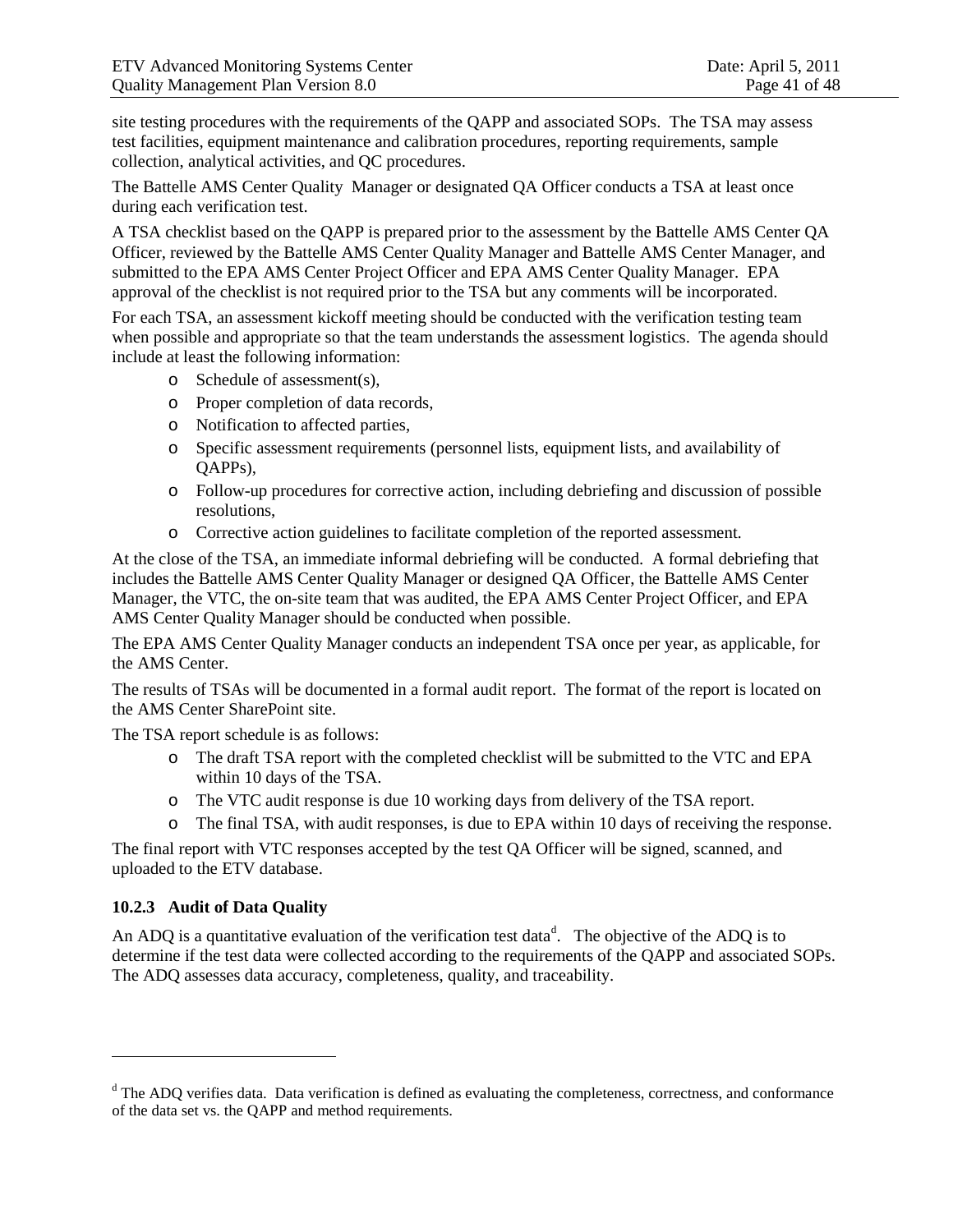The ADQ is conducted after data have been 100% verified by the VTC or designated project personnel. Battelle has established internal SharePoint sites with automated notifications for all active verification tests so the QA Officer is notified when data are posted and available for audit.

The Battelle AMS Center QA Officer conducts the ADQ.

An ADQ checklist based on the QAPP is prepared prior to the assessment by the Battelle AMS Center QA Officer, reviewed by the Battelle AMS Center Quality Manager, Battelle AMS Center Manager, and submitted to the EPA AMS Center Project Officer and EPA AMS Center Quality Manager. EPA approval of the checklist is not required prior to the ADQ but any comments will be incorporated.

The amount of data reviewed during the ADQ, and the reporting frequency, is dependent on whether the verification test is designated as Category II or Category III by the EPA AMS Center Project Officer. The Category level is defined in the QAPP. The final ADQ will assess the accuracy of the verification report vs. the collected and compiled data. The audit requirements are summarized below in Table 3.

| <b>ADQ Elements</b>          | <b>Category II</b>        | <b>Category III</b>       |
|------------------------------|---------------------------|---------------------------|
| Reference Method Calibration | 100%                      | 100%                      |
| Reference Method QC          | 100%                      | 100%                      |
| First batch of posted data   | 25%                       | 10%                       |
| Report to VTC and EPA        | 10 days from data receipt | 15 days from data receipt |
| Subsequent data              | 25%                       | 10%                       |
| <b>Verification Report</b>   | 25%                       | 10%                       |

## **Table 3. AMS Center ADQ Audit Requirements**

The reporting frequency for ADQs will be defined in QAPP based on the frequency of data reporting, the test duration, and the presence/absence of data quality issues identified during the audits.

Problems that could impact data quality are immediately communicated to the VTC and the Battelle AMS Center Manager.

The results of the ADQ will be documented in a formal audit report. The format of the report is located on the AMS Center SharePoint site.

- o The draft ADQ report with the completed checklist will be submitted to the VTC and EPA within 10 days of the ADQ.
- o The VTC audit response is due 10 working days from delivery of the ADQ report.
- o The final ADQ, with audit responses, is due to EPA within 10 days of receiving the response.

The final report with VTC responses accepted by the test QA Officer will be signed, scanned, and uploaded to the ETV database.

## **10.2.4 Data Validation**

Data validation assesses the overall quality of a data set based on the MQOs. Data validation is initially conducted by the VTC during the data review process. The VTC review includes verifying that:

- the raw data records are complete, understandable, well-labeled, and traceable;
- all data identified in the QAPP has been collected;
- instrument calibration and QC criteria were achieved;
- data calculations are accurate.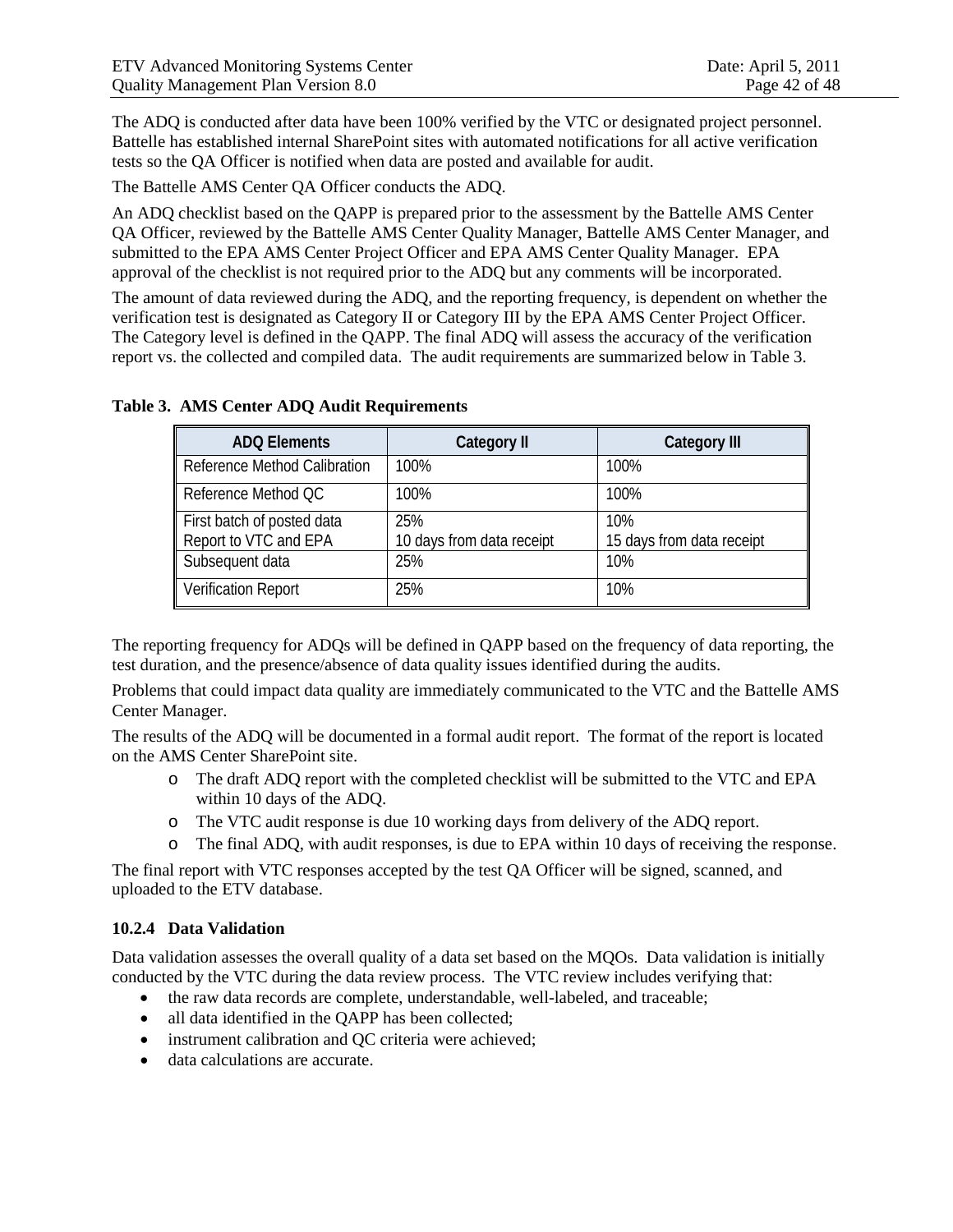The VTC review may deem a data set unusable, questionable, or semi-quantitative, based on the results of the QC data and achievement of the DQIs.

Data validation is also conducted during the ADQ when the AMS Center QA Officer reviews the data vs. QAPP requirements and assessed overall data quality. The ADQ verifies a percentage (Table 3) of the reported data vs. raw data, including any calculations. In addition, during the ADQ a checklist based on the QAPP assesses, as appropriate

- data completeness;
- sample handling, holding times, and integrity;
- instrument calibration;
- quality control; and
- documentation.

Any limitations on the data and recommendations for limitations on data usability are documented in the data audit report.

#### **10.2.5 Data Assessment**

The VTC assesses data usability during the review of test data. This assessment typically includes a statistical and scientific evaluation of the data to determine the validity of the test design and the performance of the technology vs. the performance measures specified in the QAPP design process.

The draft and final Verification Report is prepared by the VTC. The report assesses how the technology performed under the test conditions according to the verification parameters defined in the QAPP. Verification reports are peer-reviewed by external reviewers and verification statements are signed by an EPA laboratory director and Battelle management.

Any assessment findings that impact the quality of verification test data will be summarized in the verification test report

Any limitations on the data and recommendations for limitations on data usability are documented in the ETV verification report.

## **10.3 Qualifications of Assessors**

Personnel who perform the AMS Center assessments must be QA professionals with specific training in QA/QC principles and procedures.

Assessors must be independent of the work being reviewed, free of conflict of interest, knowledgeable in the area being assessed, and trained in assessment techniques.

The principal Battelle assessor will be the Battelle AMS Center Quality Manager, who will have an extensive QA laboratory and field inspection, technical, and management experience, and who will be familiar with the AMS Center assessment requirements.

Should the need arise, the Battelle AMS Center Quality Manager will designate other individual to be QA Officers for specific verification tests or to perform scheduled assessments, based upon that person's technical skill and knowledge of the technology being tested and testing schedule.

The Battelle AMS Center Quality Manager is responsible for the assessments performed by other personnel and will review and approve all audit reports. The Battelle AMS Center Manager is ultimately responsible for the quality of the AMS Center performance and will approve all VTC audit responses.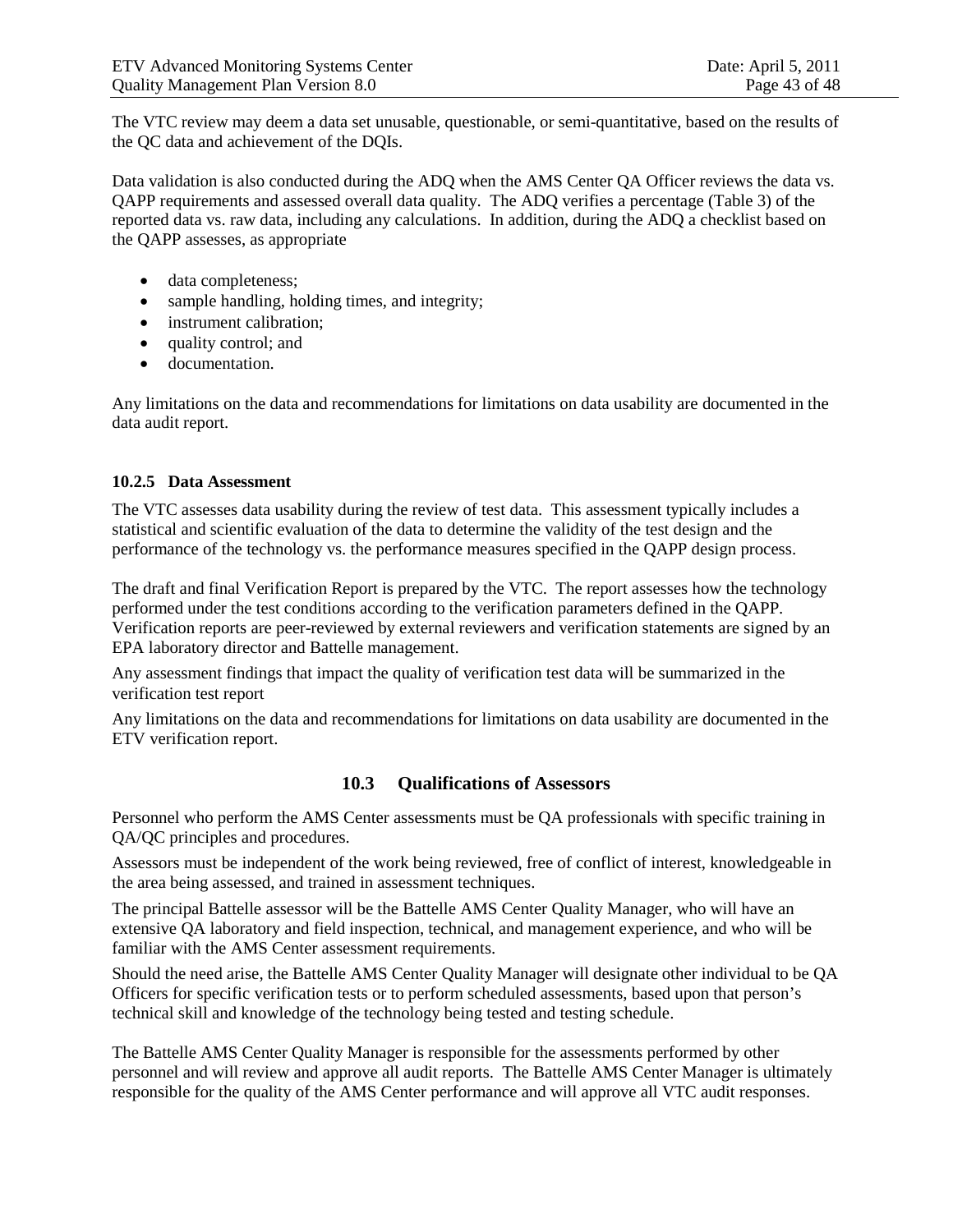## **10.4 Authority of Assessors**

By virtue of their designation as QA personnel at Battelle, the Battelle AMS Center Quality Manager and QA Officers have the responsibility and authority to:

identify, document, and report problems affecting the quality of verification results;

identify noteworthy practices and encourage their implementation as continuous improvement activities;

propose recommendations for resolving these quality problems;

independently confirm implementation and effectiveness of solutions;

access records and appropriate managers.

recommend that work during a verification test be stopped if safety and quality are threatened.

- o The Battelle AMS Center Manager and VTC must ensure compliance with all applicable federal, state, and local safety policies during the performance of verification testing.
- o The Battelle AMS Center Manager shall then direct the AMS Center staff accordingly.
- o Any AMS Center staff member can contact the VTC if they suspect that personal health or test objectives during the conduct of verification testing are being compromised. The VTC is responsible for immediately notifying Battelle AMS Center Manager.
- o The EPA AMS Center Quality Manager is delegated to notify the EPA AMS Center Project Officer who will notify the Battelle AMS Center Manager to facilitate a stop work order if work of inadequate quality is discovered.
- o Documentation is required of any stop work order and the corrective action implemented and shall be maintained as part of the Battelle quality records, with a copy provided to the EPA AMS Center Project Officer and EPA AMS Center Quality Manager.

## **10.5 Reports to Management**

The results of all AMS Center QA assessments are documented in written reports to the VTC and the Battelle AMS Center Manager. Assessment results are categorized as acceptable or not acceptable. Unacceptable results are further categorized as findings or observations. Findings are non-conformances at the project level that will have a significant adverse effect on quality. Observations are nonconformances at the project level that will not have a significant adverse effect on quality.

The Battelle AMS Center Manager receives the initial assessment reports and is thus apprised of any issues identified during the audit.

The Battelle AMS Center Manager reviews and approves the VTC responses and thus ensures that responses are thorough, fully address the audit findings and observations, and thoughtfully assess any impact to testing.

The EPA AMS Center Project Officer and EPA AMS Center Quality Manager receive the draft and final assessment reports.

Any comments received from management that do not change the intent of an audit finding or observation will be addressed by the author.

Distribution of assessment reports is described in Section 10.3 and Appendix A.

As needed, issues requiring management action are reported during management meetings and project reviews.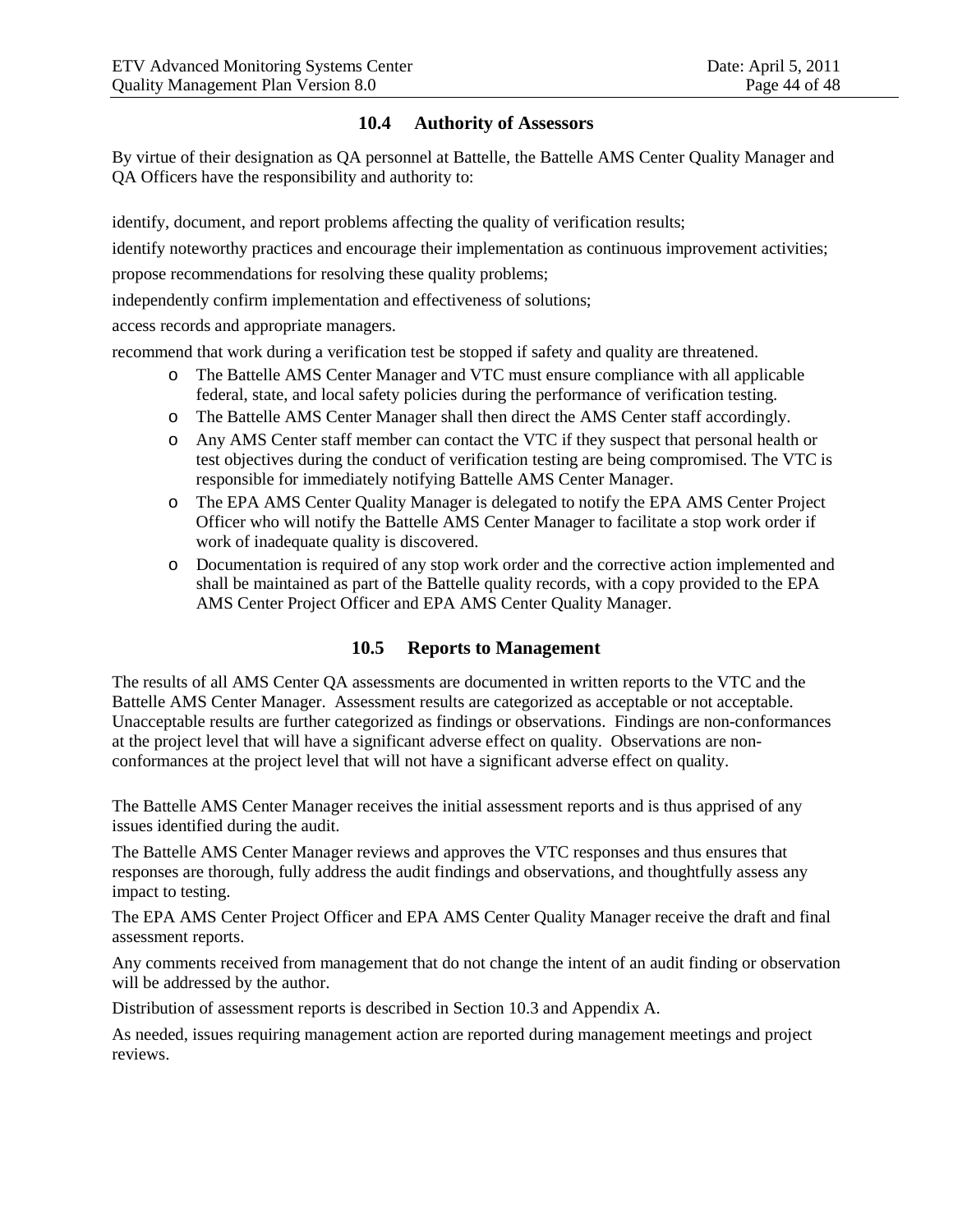## **10.6 Corrective Action**

Corrective action is implemented in response to any situation that compromises the quality of testing or data generated by the AMS Center. The need for corrective action can be identified by any AMS Center personnel and implemented with the prior approval of the Battelle AMS Center Manager, Battelle AMS Center Quality Manager, or VTC.

Corrective action is required for all assessment findings and observations.

The VTC is responsible for determining appropriate corrective action to address an issue. The corrective action should minimize the chance that a problem adverse to quality will re-occur. The corrective action will be documented by the VTC on the assessment report.

The VTC is responsible for ensuring that corrective actions are implemented as documented in the assessment report.

Implementation of corrective actions must be verified by the Battelle AMS Center Quality Manager or QA Officer who prepared the assessment report to ensure that corrective actions are adequate and have been completed.

Verification of corrective actions can be by re-assessment or examination of documentation.

The assessment report cannot be finalized until each corrective action has been identified and verified.

Staff may request corrective action through the on-line Corrective Action Logger <http://wwwi.duxbury.battelle.org/CAL/>(SOP 4-035). This tool enables entry of a request for corrective action, sends an email notification to the person responsible, their manager, and the QA Manager, and tracks responses and approvals.

The corrective action process should include an assessment of the root cause of a problem so that effective changes can be implemented to minimize reoccurrence. Once the root cause determination is verified, appropriate actions can be planned, documented, and implemented by the AMS Center staff.

Any finding that is a QAPP deviation must be documented as described in Section 8.2.4.

#### **10.7 Dispute Resolution**

If an audit finding or response creates a dispute that cannot be resolved by the QA Officer and VTC, the dispute will be elevated to the Battelle AMS Center Quality Manager and Battelle AMS Center Manager.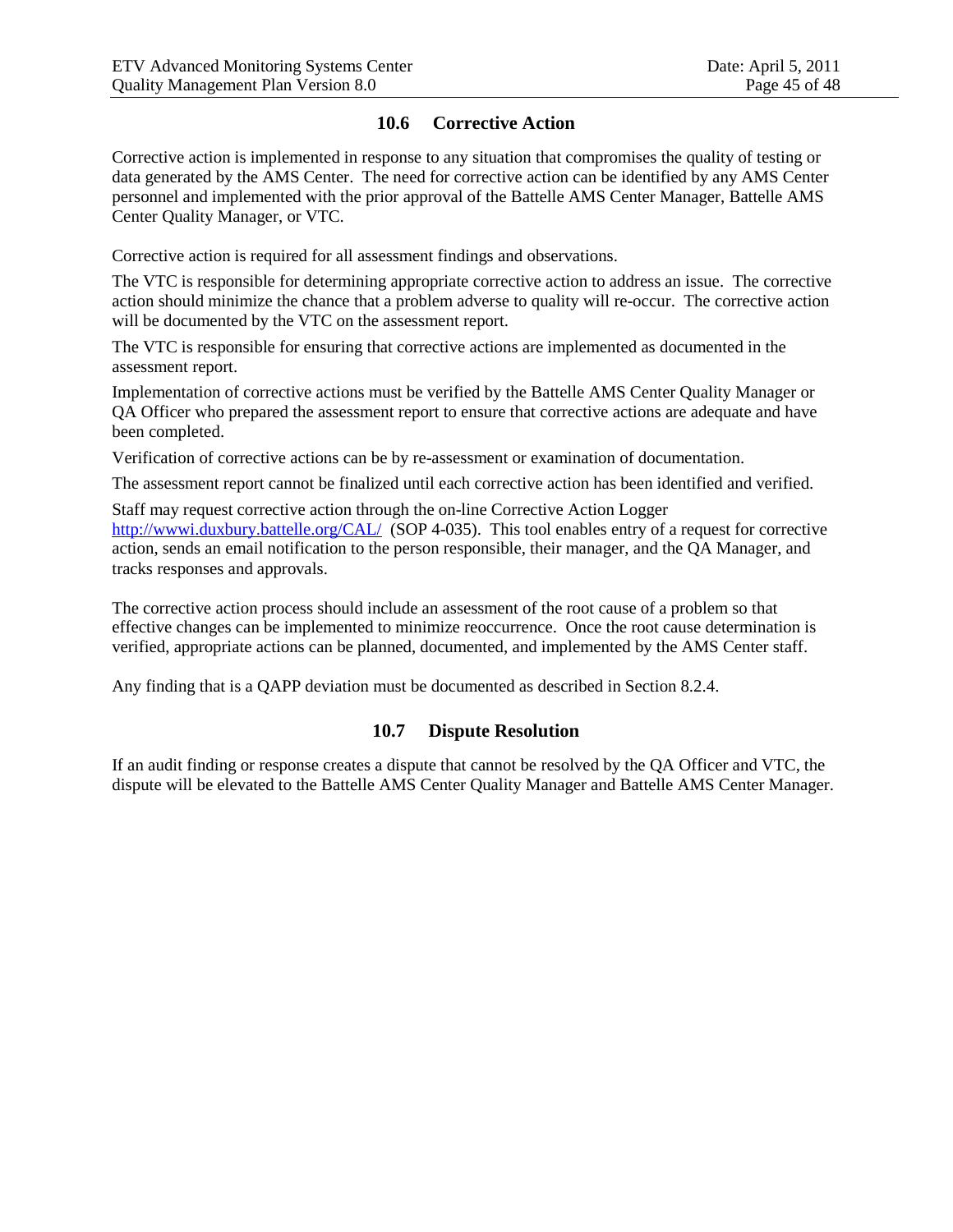## **11 QUALITY IMPROVEMENT**

The AMS Center is committed to a process of continuous quality system improvement. While every member of the AMS Center team is encouraged to contribute to quality improvement initiatives, the Battelle AMS Center Manager and Battelle AMS Center Quality Manager are specifically responsible for identifying opportunities to improve the quality system. The purpose of quality system improvement is to ensure that conditions adverse to quality are prevented, identified, corrected, documented, and tracked.

## **11.1 Annual QMP Review**

The QMP for the AMS Center will be conducted annually by the Battelle AMS Center Quality Manager and technical and management staff in order to identify and incorporate improvements to the quality system (Section 6.1.1). Action items identified during the review will be documented by inclusion in the revised QMP.

## **11.2 Problem Identification and Resolution**

All staff are encouraged to identify problems and offer solutions to problems in the following quality areas:

adequacy of the quality system, as defined in the QMP;

consistency of the quality system;

implementation of the quality system to specific verification tests;

correction of quality system procedures;

completeness of documented information;

quality of data;

quality of planning documents, such as the QAPPs;

implementation of the work process.

Suggests are received by the Battelle AMS Center Manager and Battelle AMS Center Quality Manager. No formal tracking system has been developed because suggestions are typically implemented in nearreal time. The process for identifying and implementing improvements includes the following:

- o Improvements to QAPPs, reports, VSs, and audit reports are made on the next new document of each type, which then becomes the template for future documents.
- o Suggestions for improving sampling designs or test logistics are communicated during AMS Center team meetings.
- o The Battelle ETV SharePoint site uses the Announcement feature to communicate improvements, lessons learned, and new instructions to the Battelle AMS Center team.
- o Any staff member may request a corrective action (Section 10.6) if an on-going problem or systematic issue is identified.

## **11.3 Assessments**

TSAs and ADQs serve as tools to determine cause and effect relations of significant problems that might require testing protocol, management system, or quality system changes. Monitoring and evaluation by the AMS Center Quality Manager, for example, may indicate trends or common and recurring problems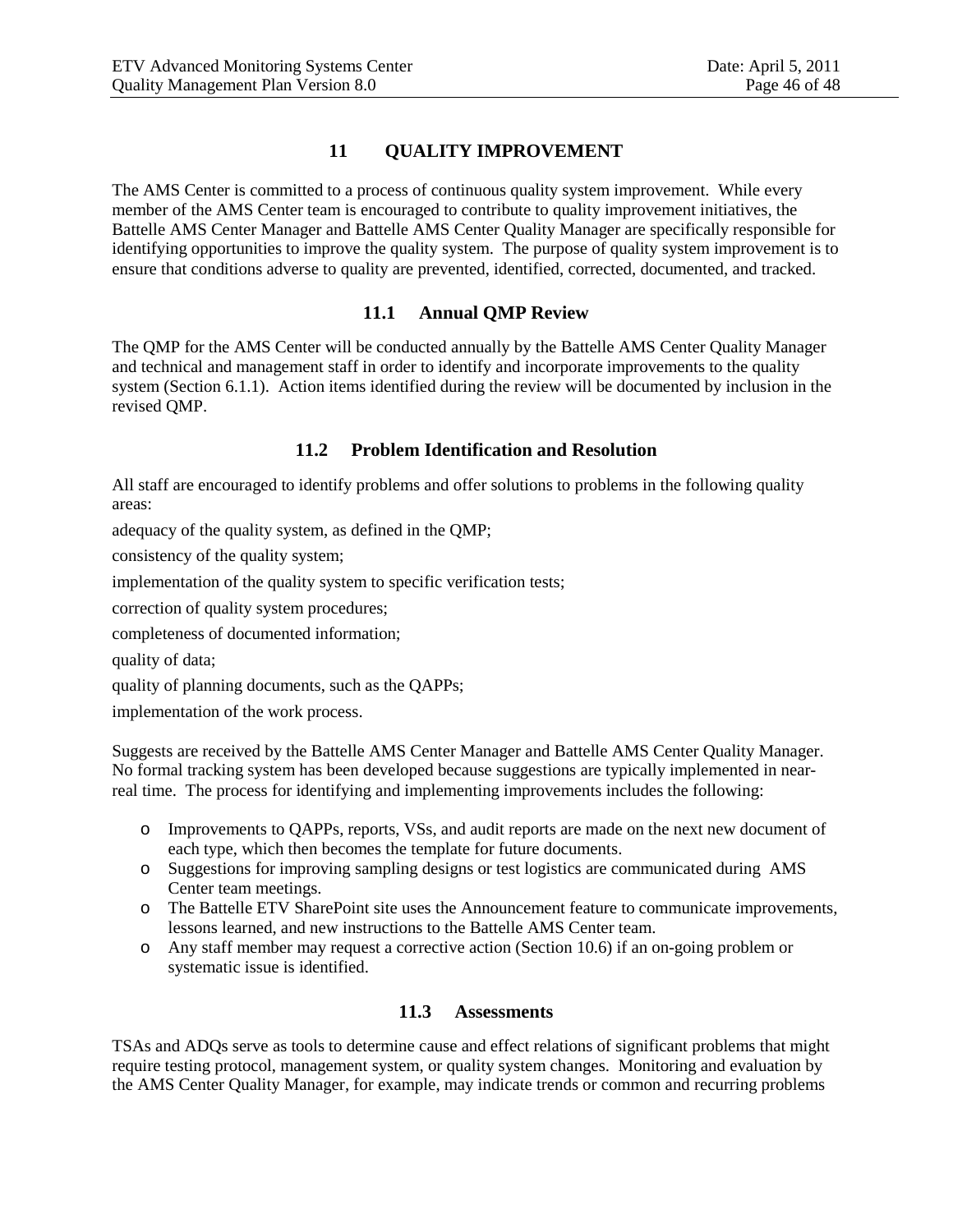for an entire technology evaluation. In this case, the situation is immediately communicated to the Battelle AMS Center Manager and an appropriate corrective action identified.

## **11.4 Customer Satisfaction and Feedback**

Battelle conducts customer satisfaction surveys to obtain feedback and identify areas for improvement. Action items are reviewed by all levels of management each quarter and improvement opportunities are identified. Quality processes are continually monitored and both short-term and long-term quality issues are identified through customer feedback and client involvement, peer review and internal lessons learned, and program review.

## **11.5 Communication of Quality System Improvements**

Quality system improvements identified through any of the venues described above are announced to the AMS Center team using the SharePoint Announcement feature.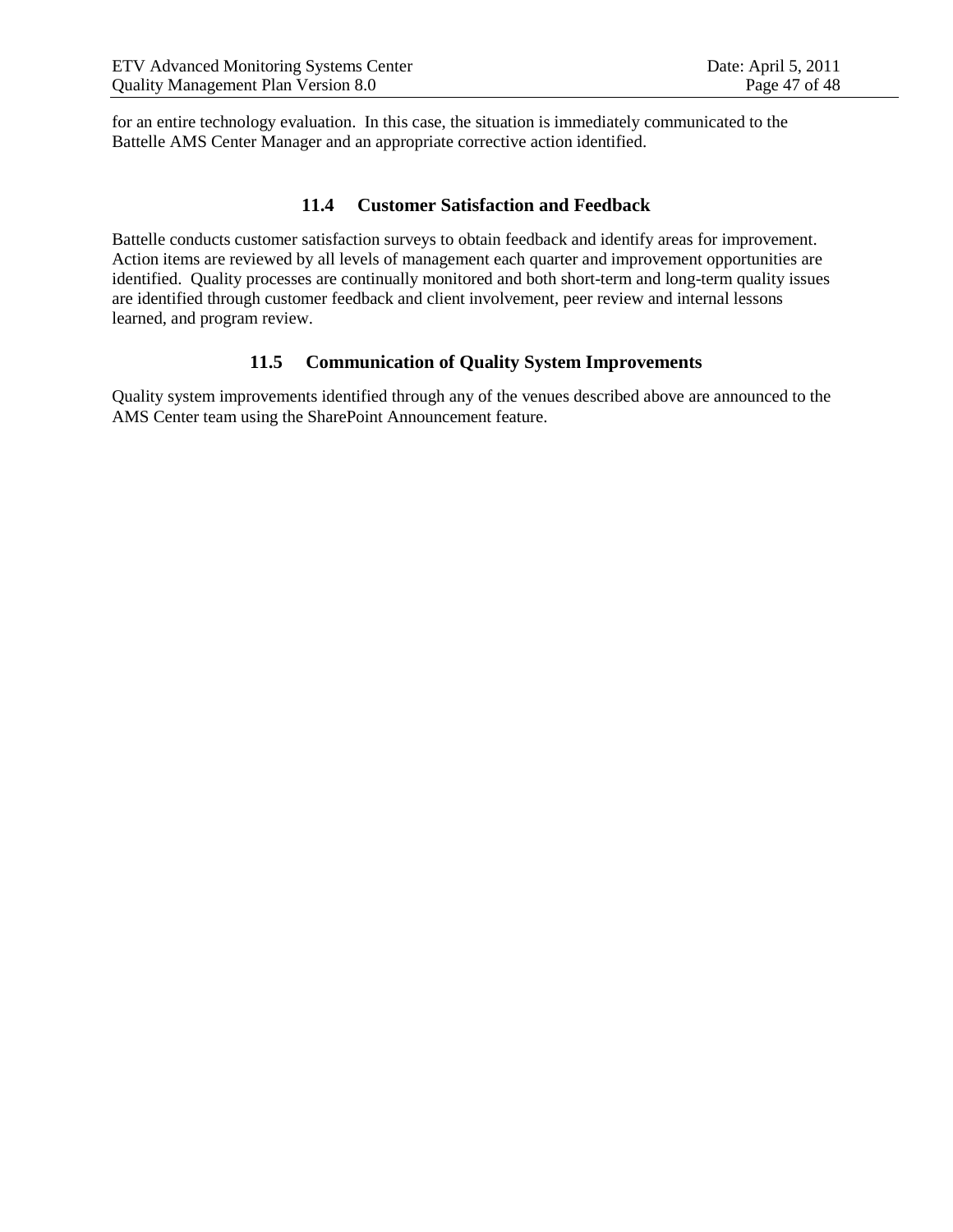#### **12 REFERENCES**

- ANSI/ASQ. 1994. Specifications and Guidelines for Quality Systems for Environmental Data Collection and Environmental Technology Programs. E4-1994.
- ANSI/ASQ. 2004. Quality Systems for Environmental Data and Technology Programs Requirements with Guidance for Use.
- Battelle. 2009. Environmental Product Line Quality Management Plan. Revision 0. October 2009.
- Environmental Protection Agency (EPA). 2008. Environmental Technology Verification Program Quality Management Plan. Version 3.0. January 2008.
- Environmental Protection Agency (EPA). 2001a. EPA Requirements for Quality Management Plans. EPA QA/R-2. EPA/240/B-01/002. Office of Environmental Information. March.
- Environmental Protection Agency (EPA). 2001b. EPA Requirements for Quality Assurance Project Plans. EPA QA/R-5. EPA/240/B-01/003. Office of Environmental Information. March.
- Environmental Protection Agency (EPA). 2006a. Guidance on Systematic Planning Using the Data Quality Objectives Process. EPA QA/G-4. EPA/240/B\_06/001. Office of Environmental Information. February. Available at: [http://www.epa.gov/quality/qs-docs/g4-final.pdf.](http://www.epa.gov/quality/qs-docs/g4-final.pdf)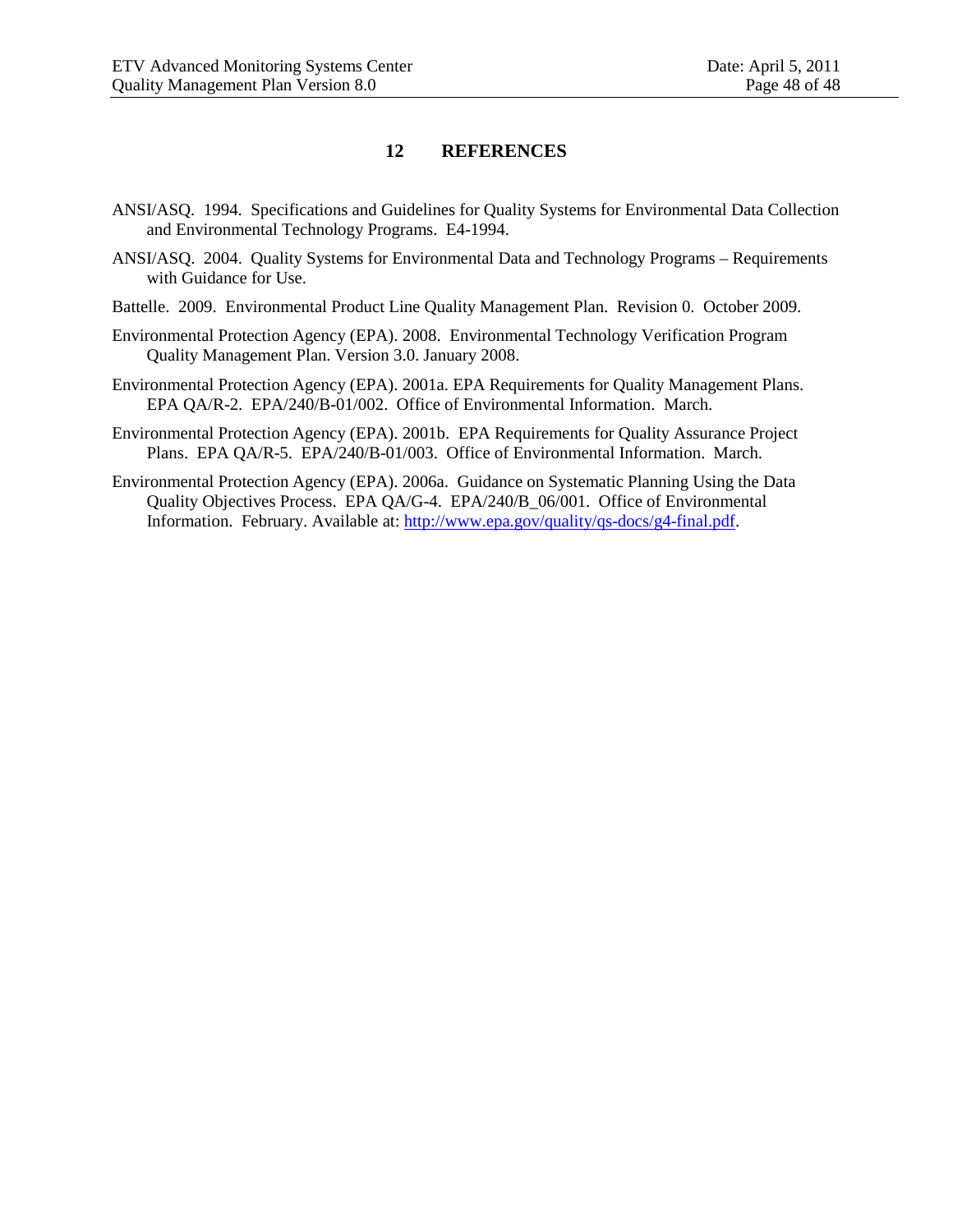**APPENDIX A**

**KEY EPA AND BATTELLE AMS CENTER STAFF AND DISTRIBUTION LIST**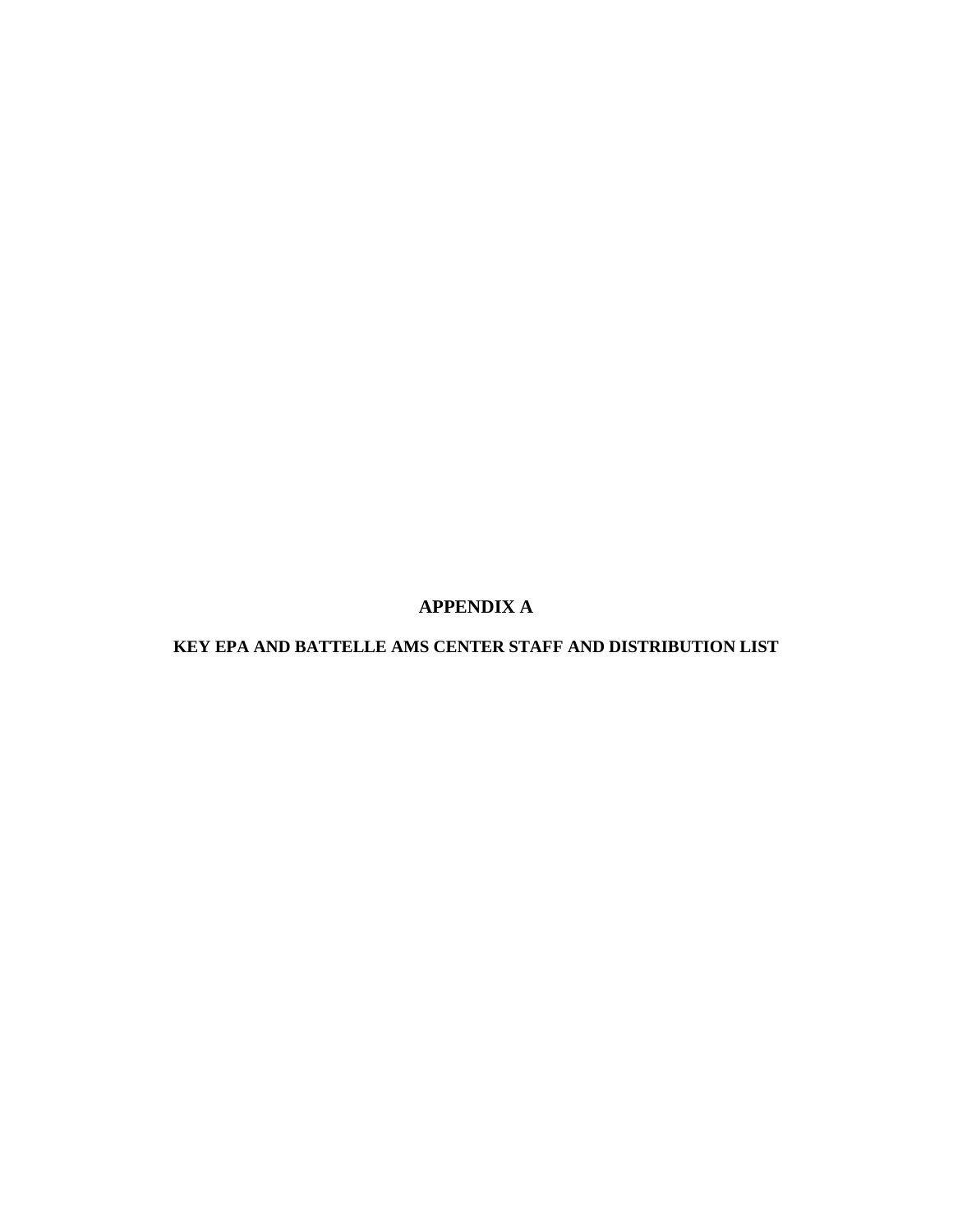|                                                 |                                          |                                                                                                                                  |              |                                                            |                                                     | <b>Master Distribution List</b>                                      |                       |                                                |   |
|-------------------------------------------------|------------------------------------------|----------------------------------------------------------------------------------------------------------------------------------|--------------|------------------------------------------------------------|-----------------------------------------------------|----------------------------------------------------------------------|-----------------------|------------------------------------------------|---|
| <b>ROLE</b>                                     | NAME <sup>1</sup>                        | <b>CONTACT INFORMATION</b>                                                                                                       | <b>alkiO</b> | ళ<br>Amendments,<br><b>Deviations</b><br>QAPP <sub>S</sub> | Announcements <sup>2</sup><br>General AMS<br>Center | Correspondence,<br>E-mails, & Data <sup>3</sup><br>Verification Test | TSA and ADQ<br>Report | Verification<br><b>Statements</b><br>Reports & | a |
| Frequency of<br>Preparation or<br><b>Review</b> |                                          |                                                                                                                                  | Annual       | As needed                                                  | Daily as needed                                     | Daily as<br>needed                                                   |                       | $\overline{At}$<br>completion<br>of testing    |   |
| <b>EPA AMS Center</b><br>Project Officer        | Dr. John<br>McKernan                     | 26 W. Martin Luther King Dr., MS 208<br>Cincinnati, OH<br>45268<br>Ph: 513-569-7415<br>Fx: 513-569-7158<br>McKernan.John@epa.gov | ✓            |                                                            |                                                     | ✓                                                                    | ✓                     |                                                |   |
| <b>EPA AMS Center</b><br><b>Quality Manager</b> |                                          |                                                                                                                                  | ✓            | $\checkmark$                                               |                                                     | $\checkmark$                                                         | $\checkmark$          |                                                |   |
| <b>Battelle Center</b><br>Manager               | $\overline{\mathsf{Ms}}$ . Amy<br>Dindal | 1801 Waldorf Dr.<br>Royal Palm Beach, FL 33411<br>Ph: 561-422-0113<br>Fx: 614-458-6697<br>dindala@battelle.org                   | ✓            |                                                            | ✓                                                   | ✓                                                                    | ✓                     |                                                |   |
| <b>Battelle Quality</b><br>Manager              | Ms.<br>Rosanna<br><b>Buhl</b>            | 397 Washington St.<br>Duxbury, MA 02332<br>Ph: 781-952-5309<br>Fx: 781-934-2124<br>buhl@battelle.org                             | ✓            | ✓                                                          | $\checkmark$                                        | ✓                                                                    | ✓                     |                                                |   |
| Verification<br><b>Testing Leader</b>           | Dr.<br>Thomas<br>Kelly                   | 505 King Ave.<br>Columbus, OH 43201<br>Phone: 614-424-3495<br>Fax: 614-458-3495<br>kellyt@battelle.org                           |              |                                                            |                                                     |                                                                      |                       |                                                |   |
| Stakeholder<br>Coordinator                      | Ms.<br>Rachel<br>Sell                    | 4009 Rondeau Dr.<br>San Jose, CA<br>95124-4724                                                                                   | ✓            |                                                            | ✓                                                   |                                                                      |                       |                                                |   |

#### **KEY EPA AND BATTELLE AMS CENTER STAFF AND DISTRIBUTION LIST**

ETV Advanced Monitoring Systems Center<br>Quality Management Plan Version 8.0 Quality Management Plan Version 8.0 ETV Advanced Monitoring Systems Center

Date: April 5, 2011 Appendix A Date: April 5, 2011<br>Appendix A-1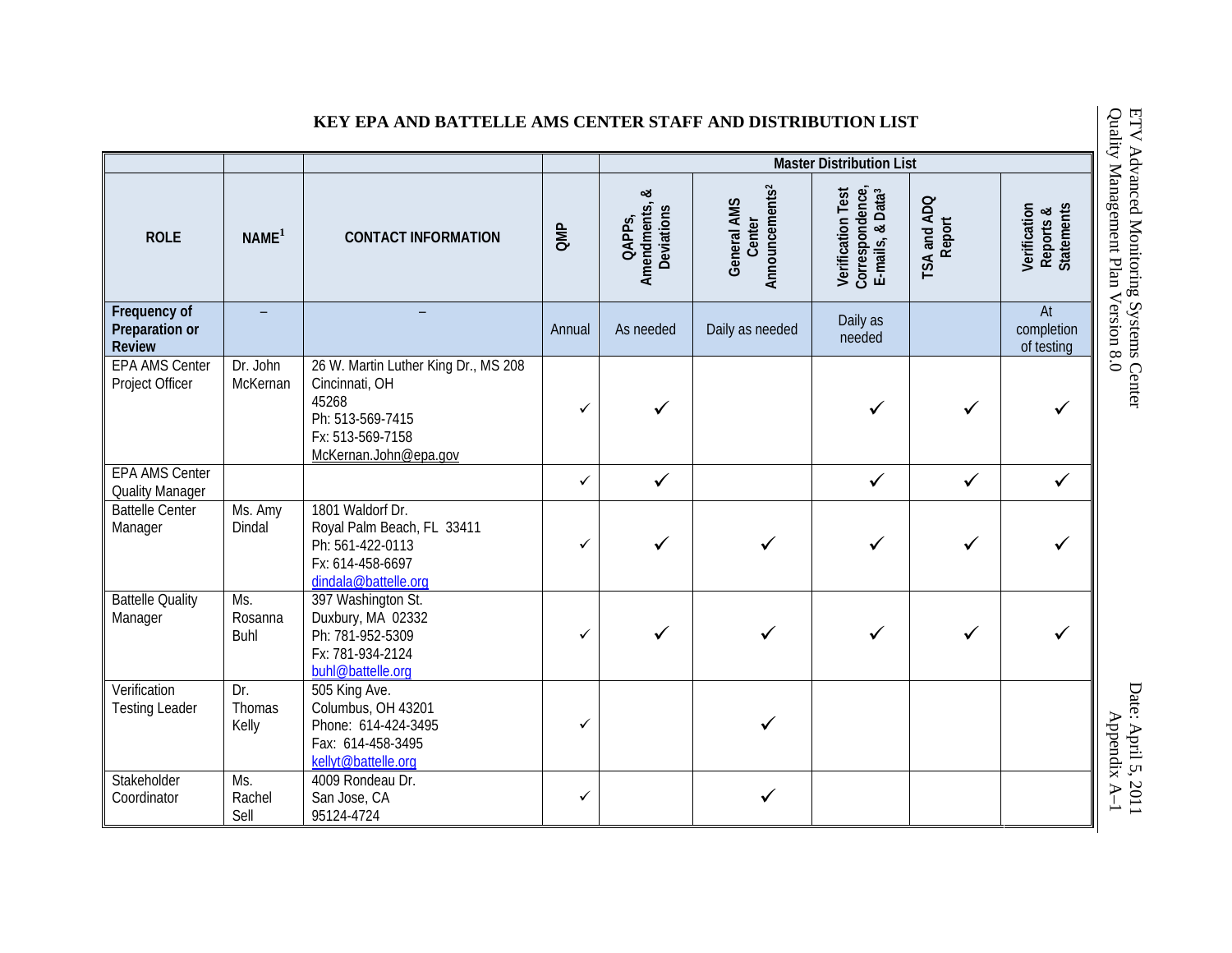|                                             |                   |                                                            |              |                                                       |                                                     | <b>Master Distribution List</b>                                      |                           |                                                |
|---------------------------------------------|-------------------|------------------------------------------------------------|--------------|-------------------------------------------------------|-----------------------------------------------------|----------------------------------------------------------------------|---------------------------|------------------------------------------------|
| <b>ROLE</b>                                 | NAME <sup>1</sup> | <b>CONTACT INFORMATION</b>                                 | OMP          | ≈<br>Amendments,<br>Deviations<br>QAPP <sub>S</sub> , | Announcements <sup>2</sup><br>General AMS<br>Center | Correspondence,<br>E-mails, & Data <sup>3</sup><br>Verification Test | and ADQ<br>Report<br>TSA. | <b>Statements</b><br>Verification<br>Reports & |
|                                             |                   | Ph: 408-728-7008<br>Fx: 614-458-0728<br>sellr@battelle.org |              |                                                       |                                                     |                                                                      |                           |                                                |
| <b>VTC</b>                                  | Test-<br>specific | Defined in QAPP                                            | $\checkmark$ | $\checkmark$                                          | $\checkmark$                                        | $\checkmark$                                                         | √                         | ✓                                              |
| <b>Verification Test</b><br>QA Officer      | Test-<br>specific | Defined in QAPP                                            | $\checkmark$ | $\checkmark$                                          | $\checkmark$                                        | $\checkmark$                                                         | $\checkmark$              |                                                |
| Verification Test<br><b>Technical Staff</b> | Test-<br>specific | Defined in QAPP                                            | ✓            | $\checkmark$                                          | $\checkmark$                                        | $\checkmark$                                                         |                           |                                                |
| Vendors                                     | Test-<br>specific | Defined in QAPP                                            |              | QAPP Only                                             |                                                     |                                                                      |                           | $\checkmark$                                   |
| Stakeholders                                | Test-<br>specific | Defined in QAPP                                            |              | QAPP Only                                             |                                                     |                                                                      |                           | $\checkmark$                                   |

<sup>1</sup> Assignments as of the signature date of this QMP. Staff assignments in these roles may change throughout the life of this plan. The Battelle AMS Center Manager will notify the EPA AMS Center Project Officer by email of any changes to Battelle staff assignments listed in this table. <sup>1</sup> <sup>1</sup>Battelle staff are responsible for signing up for automated AMS Center Announcement notification. This is discussed at each test kickoff meeting. <sup>2</sup>EPA personnel are copied on emails to other EPA staff involved in a test (e.g., collaborator or reviewer).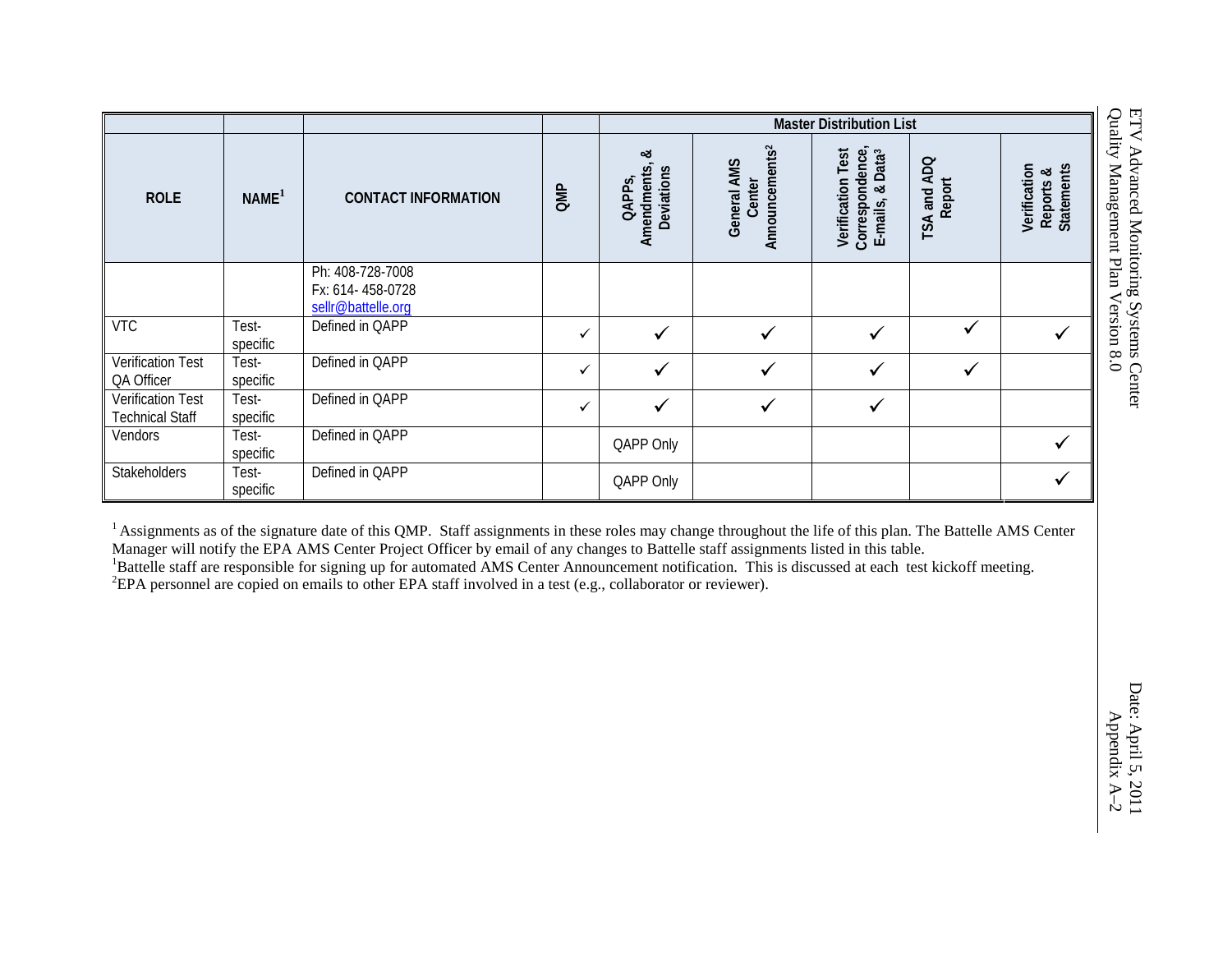**APPENDIX B**

**PERSONNEL RESPONSIBILITIES FOR AMS CENTER VERIFICATION TEST ACTIVITIES**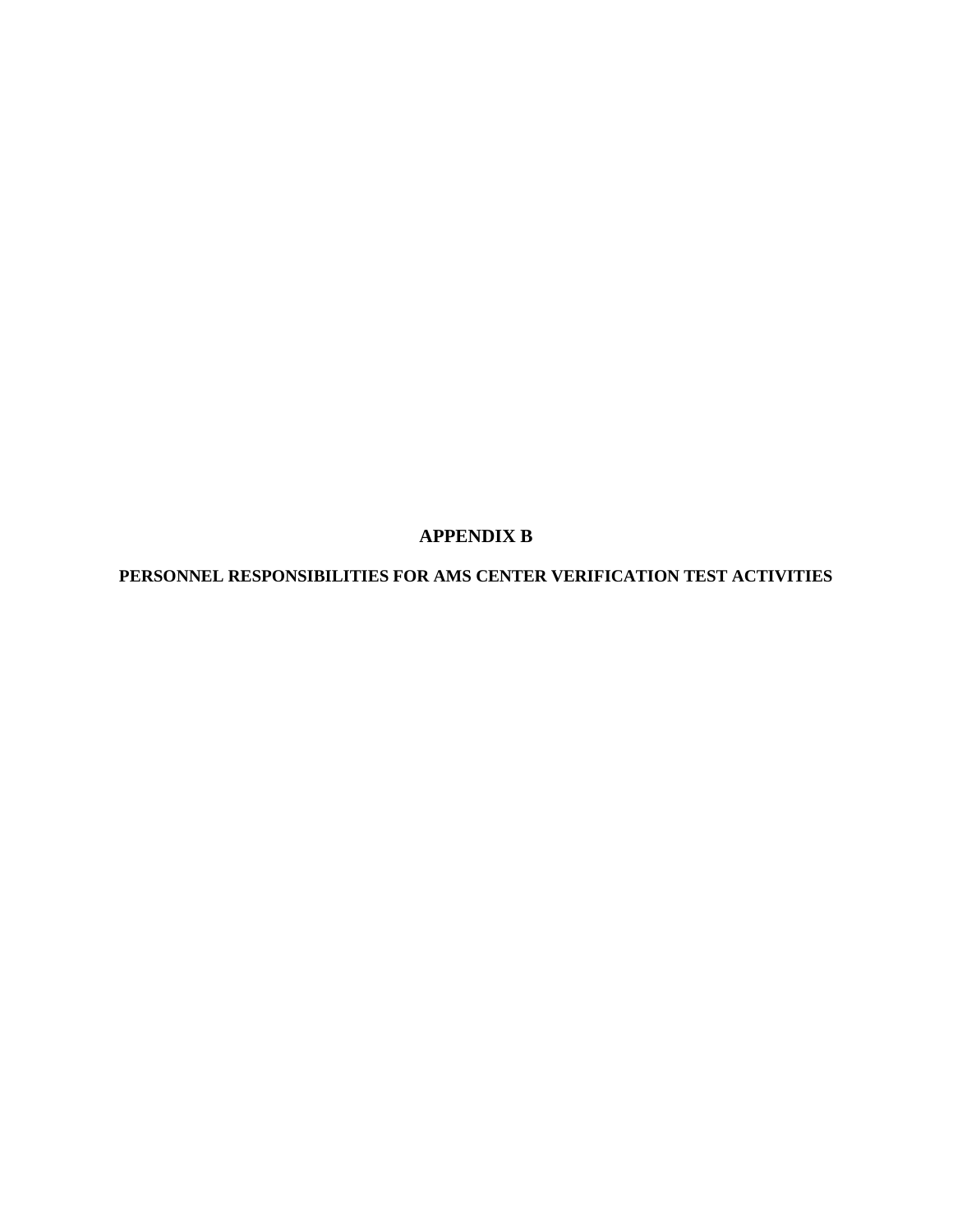| <b>AMS Center Team</b><br><b>Member</b>         | Responsibilities                                                                                                                                                                                                                                                                                                                                                                                                                                                                                                                                                                                                                                                                                                                                                                                               | Authority                                                                                                                                                                                                                                                                                                                               |
|-------------------------------------------------|----------------------------------------------------------------------------------------------------------------------------------------------------------------------------------------------------------------------------------------------------------------------------------------------------------------------------------------------------------------------------------------------------------------------------------------------------------------------------------------------------------------------------------------------------------------------------------------------------------------------------------------------------------------------------------------------------------------------------------------------------------------------------------------------------------------|-----------------------------------------------------------------------------------------------------------------------------------------------------------------------------------------------------------------------------------------------------------------------------------------------------------------------------------------|
| <b>EPA AMS Center</b><br>Project Officer        | • Review the draft QAPP.<br>• Approve the final QAPP.<br>• Review and approve deviations to the approved final QAPP.<br>• Appoint a delegate to review and approve deviations to the<br>approved final QAPP in his absence, so that testing progress<br>will not be delayed.<br>• Review the first day of data from the verification test and<br>provide immediate comments if concerns are identified.<br>• Review the draft verification report and statement.<br>• Oversee the EPA review process for the verification report and<br>statement.<br>• Coordinate the submission of verification report and statement<br>for final EPA approval.                                                                                                                                                              | • Approve QAPPs, audit reports,<br>deviations, and verification<br>reports/statements.<br>• Authorized to suspend work if data<br>quality or project objectives are<br>jeopardized.                                                                                                                                                     |
| <b>EPA AMS Center</b><br><b>Quality Manager</b> | • Review the draft QAPP.<br>• Review the first day of data from the verification test and<br>provide immediate comments if concerns are identified.<br>• Perform at her option an external TSA and/or audit of data<br>quality during the verification test.<br>• Prepare and distribute an assessment report summarizing<br>results of the external audit.<br>• Notify the EPA AMS Center Manager of the need for a stop<br>work order if the external audit indicates that data quality or<br>safety is being compromised.<br>• Review the draft verification report and statement.                                                                                                                                                                                                                          | • Approve the QAPP, audit reports,<br>deviations, and verification<br>statements.<br>• Authorized to suspend work if data<br>quality or project objectives are<br>jeopardized.                                                                                                                                                          |
| <b>Battelle AMS Center</b><br>Manager           | • Ultimate responsibility for all aspects of the AMS Center,<br>including meeting all technical, budget, and schedule goals for<br>the Center.<br>• Ensure that necessary Battelle resources, including staff and<br>facilities, are committed to the verification test.<br>• Conduct and oversee activities to establish and maintain active<br>stakeholder committees<br>• Maintain communication with EPA's AMS Center Project<br>Officer and QM.<br>• Operate ETV activities within the documented quality system<br>• Oversee vendor solicitations<br>• Ensure that confidentiality of sensitive vendor information is<br>maintained.<br>• Manage oversight and conduct of verification activities<br>• Assure that quality procedures are incorporated and<br>implemented during verification activities | • Assign VTC for each test<br>• Approve the Battelle release of<br>QAPPs, audit reports, deviations,<br>and verification reports/statements.<br>• Authorized to suspend work for<br>cause if data quality or staff safety<br>are threatened.<br>• Authorized to delegate specific<br>responsibilities to other qualified<br>individuals |

## **Personnel Responsibilities for AMS Center Verification Test Activities**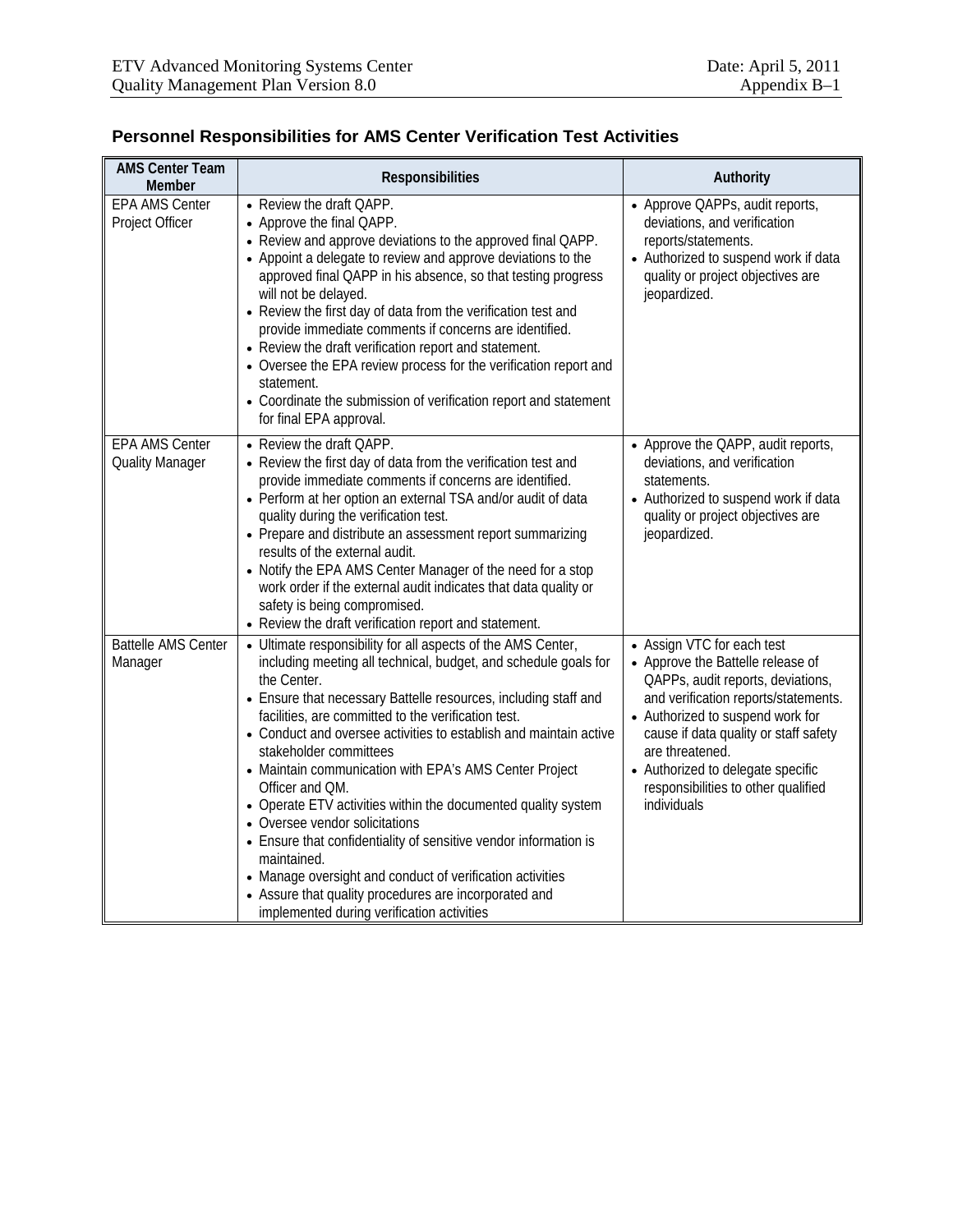| <b>AMS Center Team</b><br><b>Member</b>               | Responsibilities                                                                                                                                                                                                                                                                                                                                                                                                                                                                                                                                                                                                                                                                                                                                                                                             | Authority                                                                                                                                                                                                                                                                                    |
|-------------------------------------------------------|--------------------------------------------------------------------------------------------------------------------------------------------------------------------------------------------------------------------------------------------------------------------------------------------------------------------------------------------------------------------------------------------------------------------------------------------------------------------------------------------------------------------------------------------------------------------------------------------------------------------------------------------------------------------------------------------------------------------------------------------------------------------------------------------------------------|----------------------------------------------------------------------------------------------------------------------------------------------------------------------------------------------------------------------------------------------------------------------------------------------|
| <b>Battelle Verification</b><br><b>Testing Leader</b> | • Coordinate planning, performance, and data reviews of<br>technology verification testing consistent with the AMS Center<br><b>QMP</b> requirements<br>• Coordinate review of applications from technology vendors<br>wanting to have their technology verified<br>• Work with stakeholders and EPA to identify and prioritize<br>technologies for verification<br>• Schedule verification tests<br>• Provide recommendations to the AMS Center Manager for<br>verification teams to perform specific technology verification<br>test/data reviews.<br>• Review QAPPs, and amendments and deviations to QAPPs<br>• Prepare and review verification reports/statements<br>• Oversee/assist in problem resolution involving verification tests                                                                | • Serve as AMS Center Manager<br>when designated to perform this<br>role                                                                                                                                                                                                                     |
| <b>Battelle Stakeholder</b><br>Coordinator            | • Stakeholder recruitment, communications, and stakeholder<br>meeting facilitation.                                                                                                                                                                                                                                                                                                                                                                                                                                                                                                                                                                                                                                                                                                                          |                                                                                                                                                                                                                                                                                              |
| <b>Battelle AMS Center</b><br><b>Quality Manager</b>  | • Ensure that the AMS Center quality system is compliant with<br><b>EPA-specified standards</b><br>• Prepare a draft and final QMP that describes the quality<br>system to be implemented by the AMS Center.<br>• Review all quality system documentation as specified in the<br><b>OMP and OAPPs</b><br>• Interact with AMS Center management and technical<br>personnel to ensure that QA/QC procedures are understood<br>• Conduct QA-related training as needed.<br>• Advise the Battelle AMS Center Manager of any systematic<br>QA/QC issues and oversee corrective actions<br>• Review draft and final QAPPs, amendment, deviations, and<br>SOP <sub>S</sub> .<br>• Attend the verification test kick-off meeting and lead the<br>discussion of the QA elements of the kick-off meeting<br>checklist. | • Assign QA Officer to each project.<br>• Approve release of the QAPP, audit<br>reports, and deviations.<br>• Authorized to recommend that work<br>be suspended if data quality is<br>threatened.<br>• Authorized to delegate specific<br>responsibilities to other qualified<br>individuals |

## **Personnel Responsibilities for the AMS Center for Verification Testing Activities**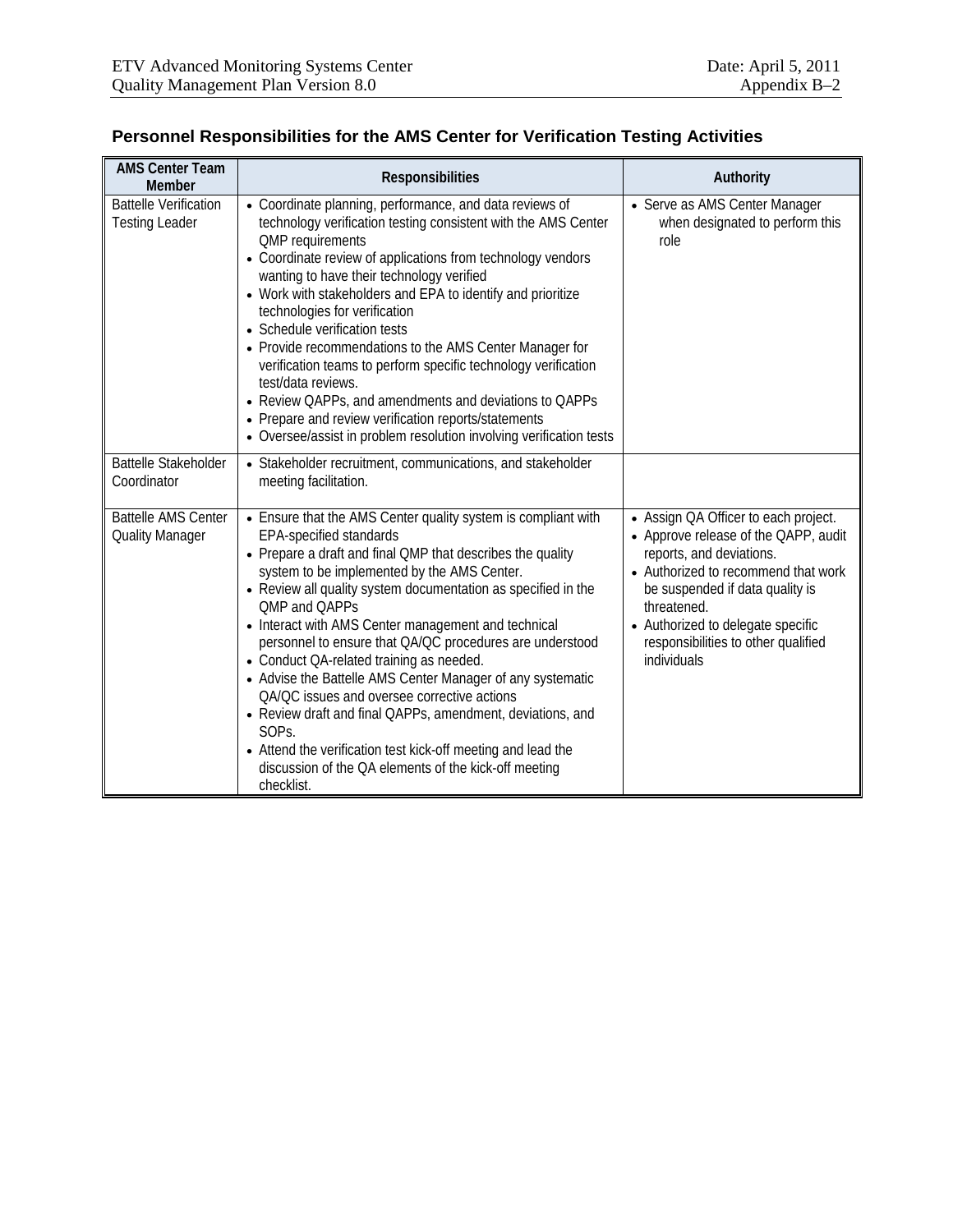| <b>AMS Center Team</b><br><b>Member</b>  | <b>Responsibilities</b>                                                                                                                                                                                                                                                                                                                                                                                                                                                                                                                                                                                                                                                                                                                                                                                                                                                                                                                                                                                                                                           | Authority                                                                                                                                |
|------------------------------------------|-------------------------------------------------------------------------------------------------------------------------------------------------------------------------------------------------------------------------------------------------------------------------------------------------------------------------------------------------------------------------------------------------------------------------------------------------------------------------------------------------------------------------------------------------------------------------------------------------------------------------------------------------------------------------------------------------------------------------------------------------------------------------------------------------------------------------------------------------------------------------------------------------------------------------------------------------------------------------------------------------------------------------------------------------------------------|------------------------------------------------------------------------------------------------------------------------------------------|
| <b>Battelle AMS Center</b><br>QA Officer | • Prior to the start of verification testing, verify the presence of<br>applicable training records, including any vendor training on<br>test equipment.<br>• Maintain real-time communication with the VTC on QA<br>activities, audit results, and concerns.<br>• Prepare TSA and ADQ audit checklists; conduct TSAs and<br>ADQs, and prepare audit reports for every verification test as<br>specified in the QMP and QAPP. (If other staff are designated<br>as verification test QA Officers, review audit checklists, audit<br>reports, and responses.<br>• Communicate to the VTC and/or technical staff the need for<br>immediate corrective action if an audit identifies QAPP<br>deviations or practices that threaten data quality.<br>• Verify that audit responses for each audit finding and<br>observation are appropriate and that corrective action has<br>been implemented effectively.<br>• Provide a summary of the QA/QC activities and results for the<br>verification reports.<br>• Review verification reports and verification statements | • Notify the Battelle AMS Center<br>Manager to issue a stop work order<br>if assessments indicate health,<br>safety, or quality concerns |

## **Personnel Responsibilities for the AMS Center for Verification Testing Activities**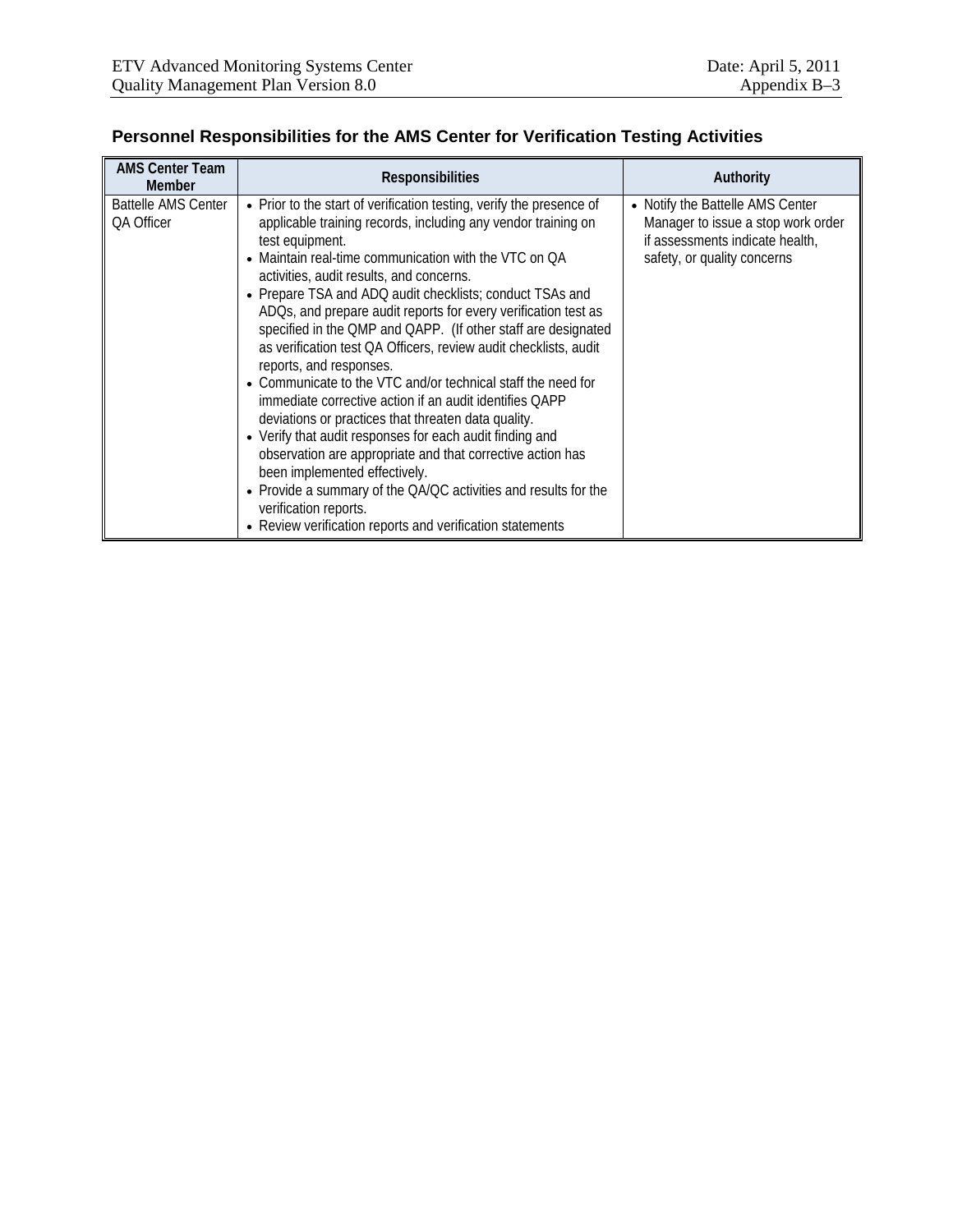| <b>AMS Center Team</b><br>Member                         | Responsibilities                                                                                                                                                                                                                                                                                                                                                                                                                                                                                                                                                                                                                                                                                                                                                                                                                                                                                                                                                                                                                                                                                                                                                                                                                                                                                                                                                                                                                                                                                                                                                                                                                                                                                                                                                                                                                                                                                                                                                                                                                                                                                                                                                                                                                                                                                    | Authority                                                                                                                                                                                                                                                                                                                                                                                                                                                                                  |
|----------------------------------------------------------|-----------------------------------------------------------------------------------------------------------------------------------------------------------------------------------------------------------------------------------------------------------------------------------------------------------------------------------------------------------------------------------------------------------------------------------------------------------------------------------------------------------------------------------------------------------------------------------------------------------------------------------------------------------------------------------------------------------------------------------------------------------------------------------------------------------------------------------------------------------------------------------------------------------------------------------------------------------------------------------------------------------------------------------------------------------------------------------------------------------------------------------------------------------------------------------------------------------------------------------------------------------------------------------------------------------------------------------------------------------------------------------------------------------------------------------------------------------------------------------------------------------------------------------------------------------------------------------------------------------------------------------------------------------------------------------------------------------------------------------------------------------------------------------------------------------------------------------------------------------------------------------------------------------------------------------------------------------------------------------------------------------------------------------------------------------------------------------------------------------------------------------------------------------------------------------------------------------------------------------------------------------------------------------------------------|--------------------------------------------------------------------------------------------------------------------------------------------------------------------------------------------------------------------------------------------------------------------------------------------------------------------------------------------------------------------------------------------------------------------------------------------------------------------------------------------|
| <b>Battelle Verification</b><br><b>Test Coordinators</b> | • Direct the team (Battelle testing staff and vendor) in performing<br>the verification test in accordance with the QAPP.<br>• Provide sufficient test oversight to ensure that the QMP and<br>QAPP requirements are implemented<br>• Perform PE audits of reference laboratories and calibrated<br>equipment for each verification test, as appropriate<br>• Serve as the primary point of contact for vendor<br>representatives and collaborators.<br>• Maintain instrumentation (vendor and/or reference<br>instrumentation) in accordance with the QMP, QAPP, SOPs,<br>and the manufacturer's instructions<br>• Provide technical support to verification testing as needed, and<br>interact with the Battelle AMS Center QA Officer and Quality<br>Manager during inspections and implementation of corrective<br>actions when needed<br>• Maintain verification test records that adequately capture test<br>activities and raw data to demonstrate the quality of data<br>collected<br>• Maintain all verification test documents and records on the<br>AMS Center SharePoint site<br>• Maintain real-time communication with the Battelle AMS<br>Center Manager and EPA AMS Center Project Officer and QM<br>on any potential or actual deviations from the QAPP.<br>• Perform QA/QC activities specified in the QMP, QAPP, and<br>applicable SOPs, including QC measures and activities<br>required for sample analyses<br>• Document results of QC analyses and include them with<br>sample results and historical data files<br>• Provide test data, including data from the first day of testing, to<br>the Battelle AMS Center Manager for distribution to the EPA<br>AMS Center Project Officer and QM.<br>• Review testing data and associated QC data at the frequency<br>specified in the QAPP to determine if quality goals and<br>objectives have been met. Designate an appropriate Battelle<br>technical staff member to review data generated by the VTC.<br>• Respond to TSAs and ADQs within 10 days of receipt.<br>• Perform corrective action at the direction of the Battelle AMS<br>Center Manager and Battelle AMS Center Quality Manager in<br>response to TSA and ADQ audit reports<br>• Prepare draft and final verification reports and verification<br>statements | • Authorized to establish contracts<br>with reference laboratories<br>• Assign technical and operational<br>staff to the project.<br>• Allocate budget among tasks as<br>identified in the QAPP.<br>• Approve all labor, materials,<br>equipment, and subcontractor<br>charges to the project.<br>• Authorized to suspend work for<br>cause if data quality or staff safety<br>are threatened.<br>• Authorized to delegate specific<br>responsibilities to other qualified<br>individuals. |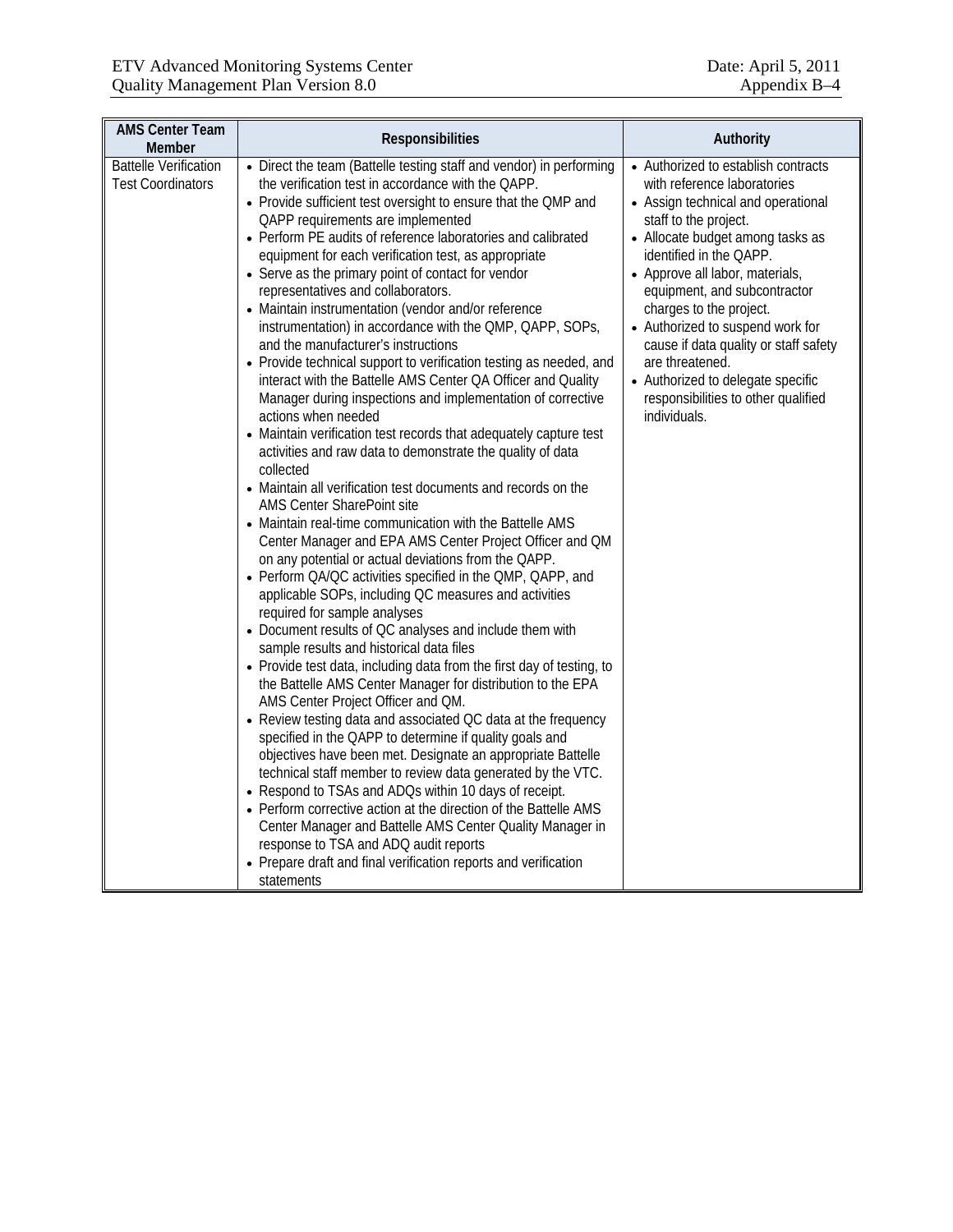| <b>AMS Center Team</b><br><b>Member</b> | <b>Responsibilities</b>                                                                                                                                                                                                                                                                                                                                                                                                                                                                                                                                                                                                                                                                                                                                                                                                                                                                                                                                                                                                                                                                                                                                                                                                                                                    | Authority |
|-----------------------------------------|----------------------------------------------------------------------------------------------------------------------------------------------------------------------------------------------------------------------------------------------------------------------------------------------------------------------------------------------------------------------------------------------------------------------------------------------------------------------------------------------------------------------------------------------------------------------------------------------------------------------------------------------------------------------------------------------------------------------------------------------------------------------------------------------------------------------------------------------------------------------------------------------------------------------------------------------------------------------------------------------------------------------------------------------------------------------------------------------------------------------------------------------------------------------------------------------------------------------------------------------------------------------------|-----------|
| <b>Battelle Testing</b><br><b>Staff</b> | • Assist in planning for the test, and making arrangements for<br>the receipt of and training on the technologies.<br>• Support the VTC in the preparation of the test/QA plan and<br>reports, as necessary<br>• Attend the verification test kick-off meeting, as requested.<br>• Assist vendor staff as needed during technology receipt and<br>training.<br>• Conduct verification testing using each participating<br>technology, following all aspects of the ETV AMS Center OMP<br>as well as the QAPP for the verification.<br>• Record qualitative observations about the maintenance and<br>operation of the technologies being tested.<br>• Ensure that the data from the technologies and reference<br>laboratories are reviewed according to the QAPP schedule,<br>compiled, recorded, and transmitted to the VTC.<br>• Support the VTC in the preparation of the QAPP and reports,<br>as necessary<br>• Support the VTC in responding to any issues raised in<br>assessment reports and audits related to technical<br>performance, statistics, or data reduction as needed.<br>• Coordinate activities of any laboratory performing the<br>reference measurements<br>• Confirm that the reference laboratory is conducting analyses<br>according to the QAPP |           |

## **Personnel Responsibilities for the AMS Center for Verification Testing Activities**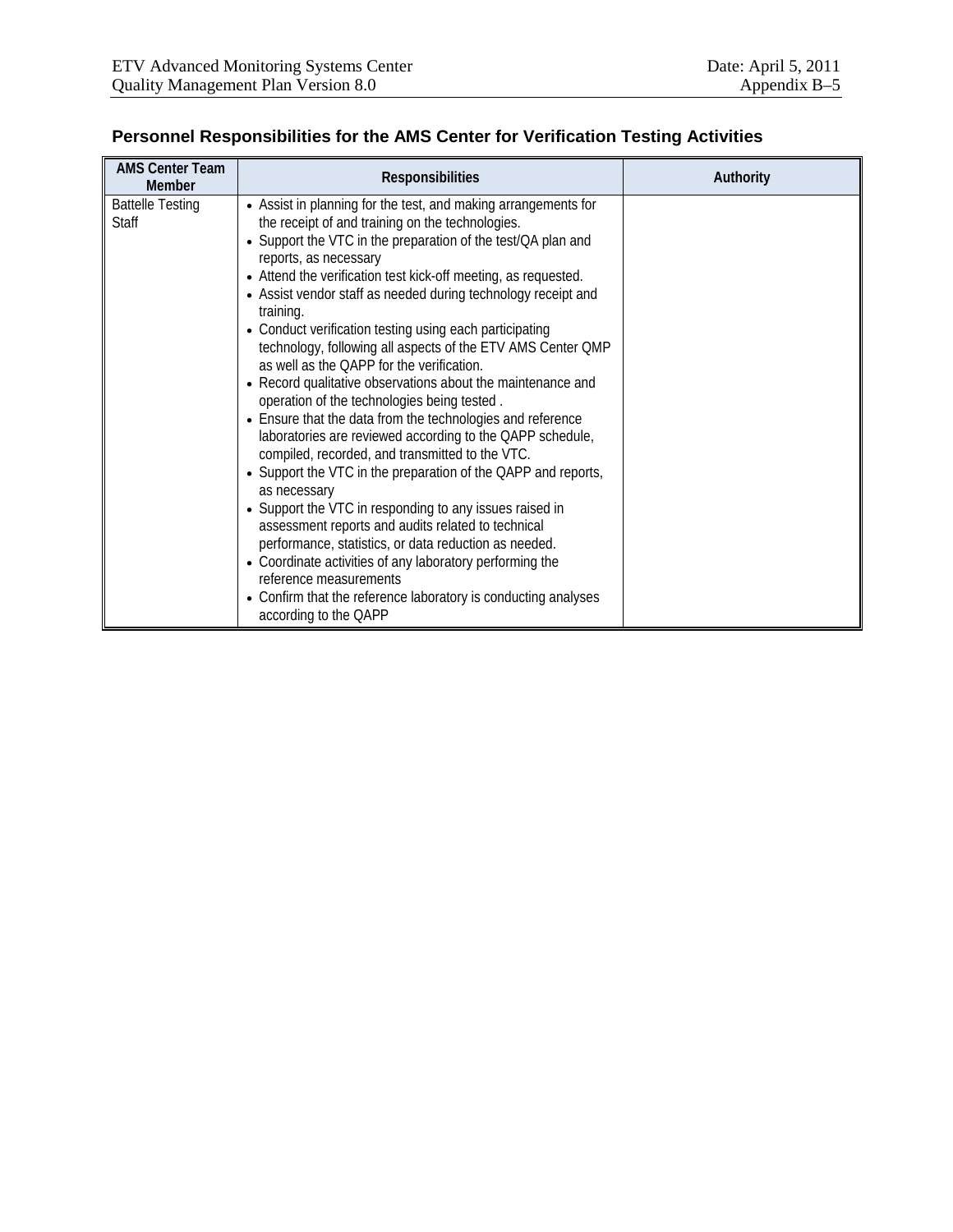**APPENDIX C**

## **AMS CENTER AMENDMENT AND DEVIATION FORMS**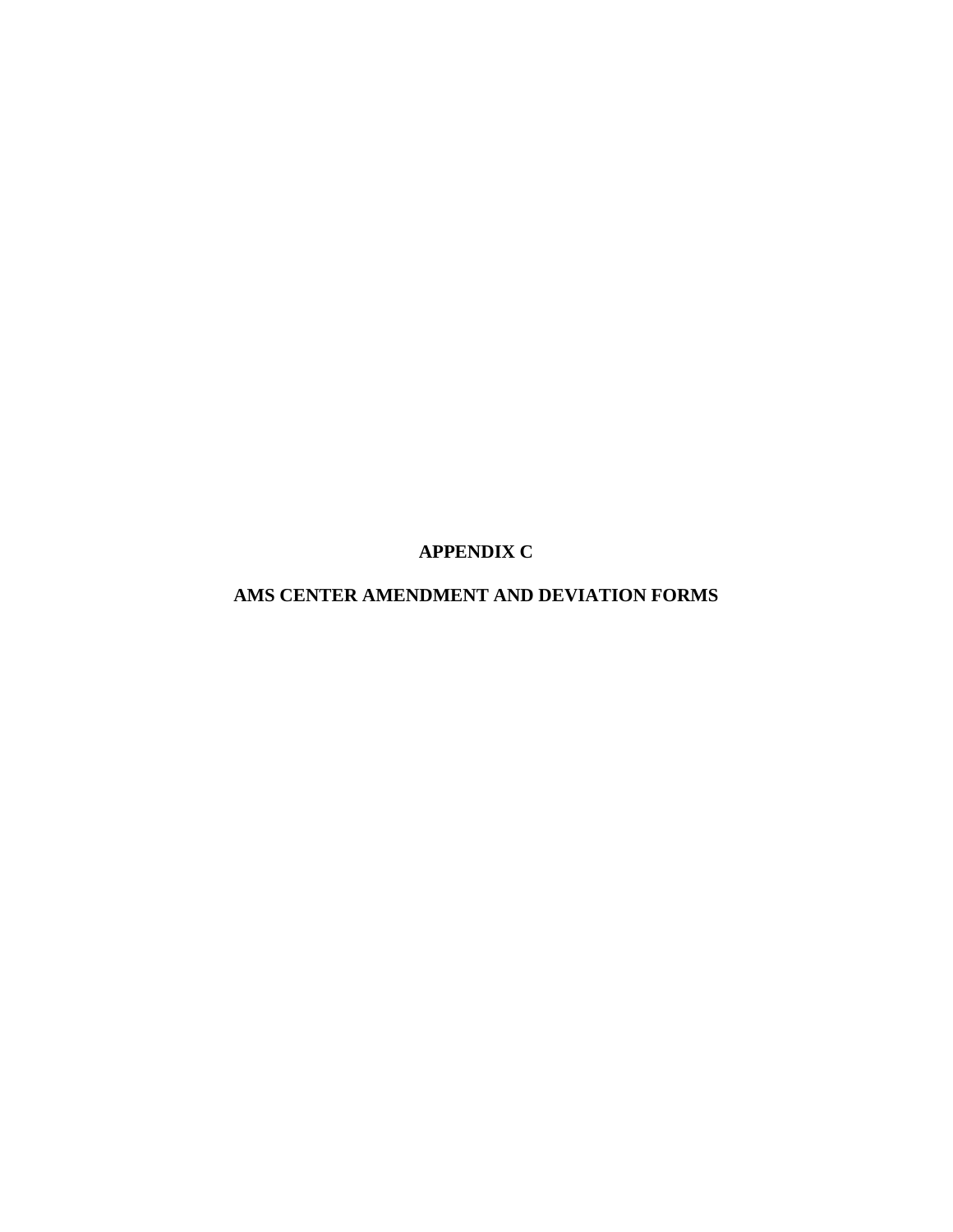

## **QAPP AMENDMENT**

QAPP TITLE AND DATE:

AMENDMENT NUMBER:

EFFECTIVE DATE:

PART TO BE CHANGED/REVISED:

CHANGE/REVISION:

REASON FOR CHANGE:

ORIGINATED BY:

Battelle Verification Test Coordinator

DATE

APPROVED BY:

Battelle AMS Center Manager Battelle AMS Center Quality Manager

DATE DATE

**Required Distribution - All individuals/organizations listed on distribution for the applicable QAPP, including but not limited to: Battelle AMS Center Management Battelle AMS Center Testing Staff Battelle AMS Center Quality Manager Subcontractors (if any) Verification Test Collaborators (if any) EPA/ETV AMS Center Project Officer EPA/ETV AMS Center Quality Manager Vendors Distribution must be documented**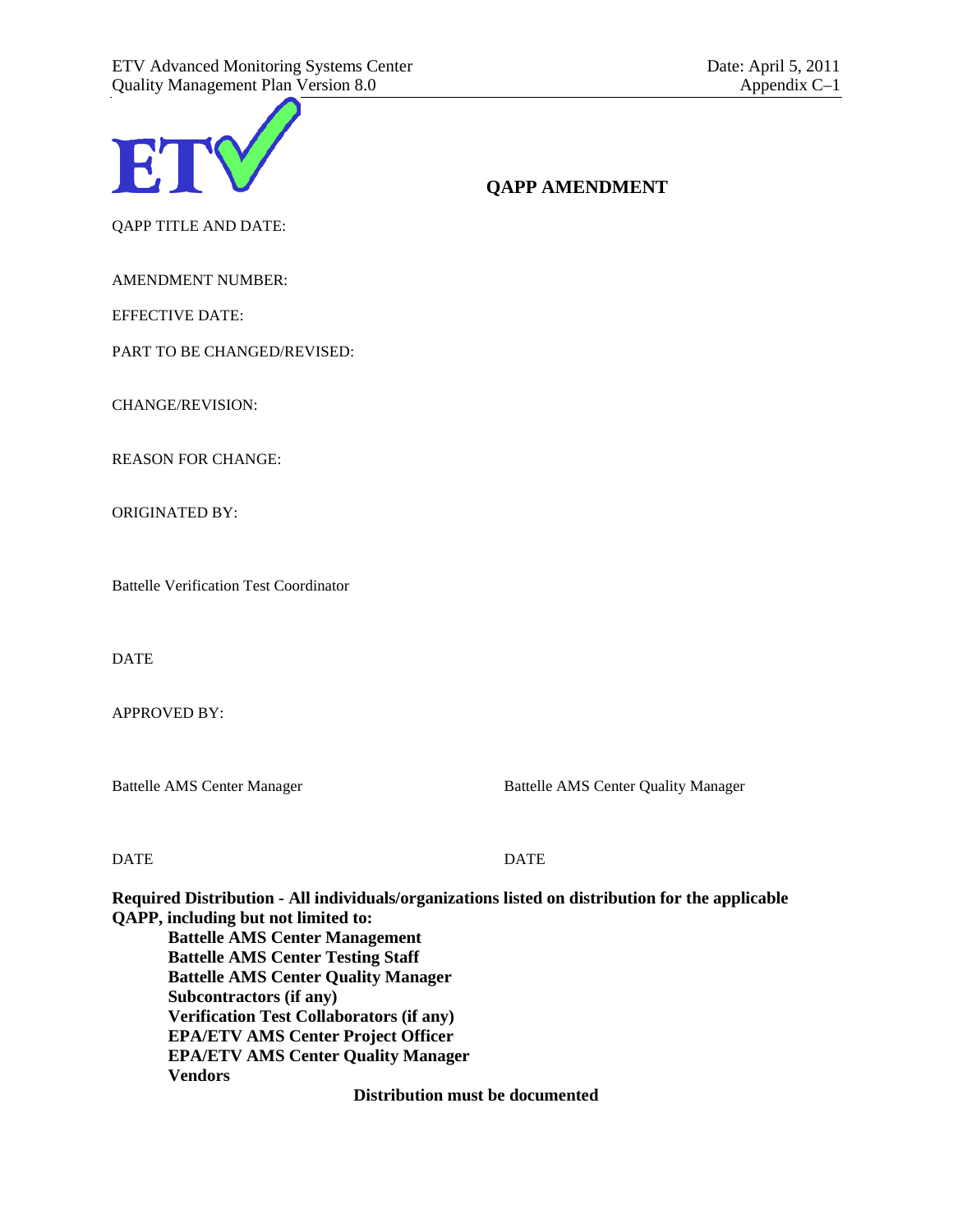

## **QAPP DEVIATION**

QAPP TITLE AND DATE:

DEVIATION NUMBER:

DATE OF DEVIATION:

DESCRIPTION OF DEVIATION:

CAUSE OF DEVIATION:

IMPACT OF DEVIATION ON THE TEST:

CORRECTIVE ACTION:

ORIGINATED BY:

Battelle Verification Test Coordinator

DATE

ACKNOWLEDGED BY:

Battelle AMS Center Manager Battelle AMS Center Quality Manager

DATE DATE

**Required Distribution - All individuals/organizations listed below: Battelle AMS Center Management Battelle AMS Center Quality Manager**

**Distribution must be documented**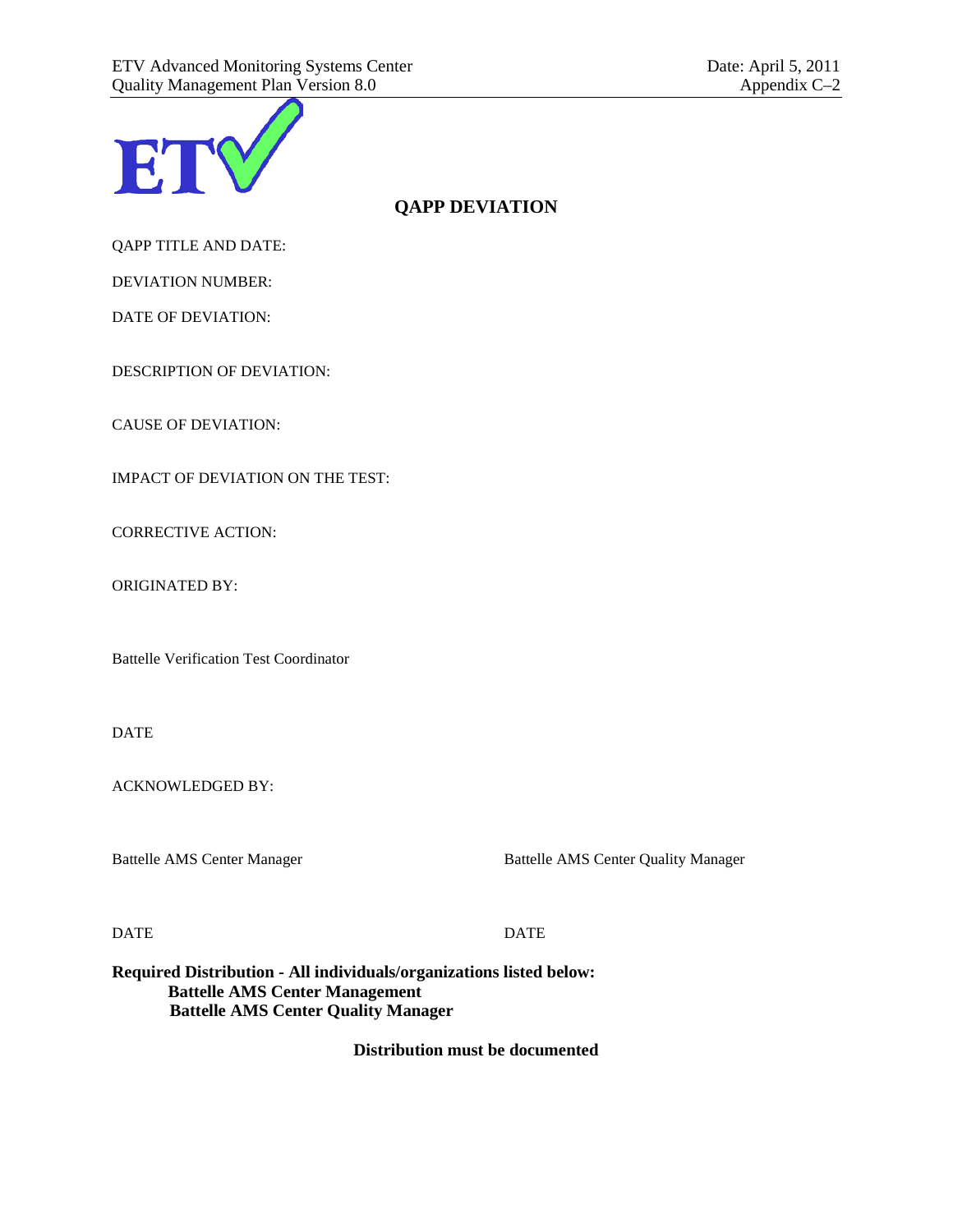**APPENDIX D**

# **DATA QUALITY INDICATOR DEFINITIONS AND EXAMPLES**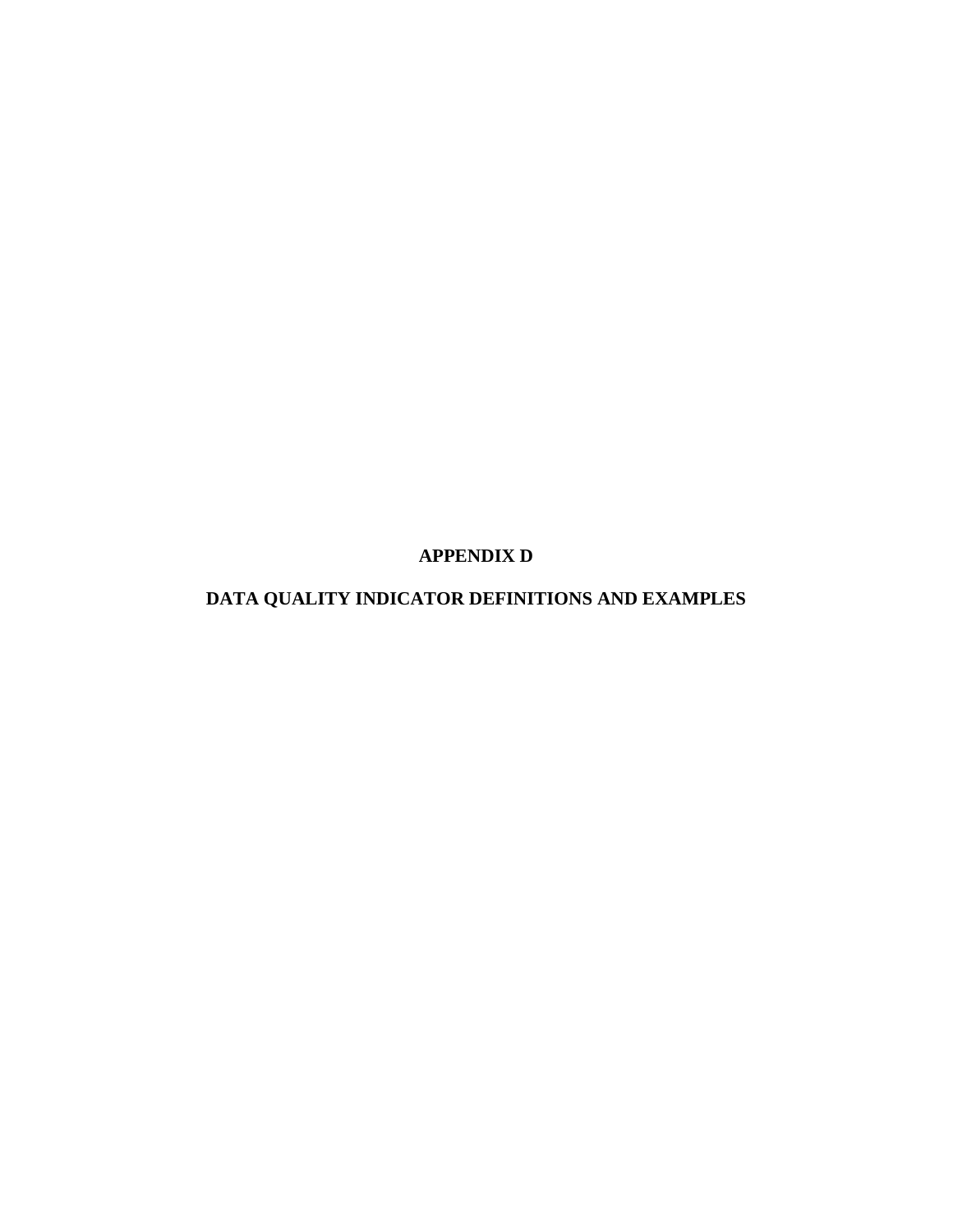| <b>Data Quality</b><br><b>Indicator</b> | <b>Meaning</b>                                                                                                                                                                               | <b>QC Measures</b>                                                                                                                                                                                              |
|-----------------------------------------|----------------------------------------------------------------------------------------------------------------------------------------------------------------------------------------------|-----------------------------------------------------------------------------------------------------------------------------------------------------------------------------------------------------------------|
| Precision                               | Agreement among repeated<br>measurements under identical, or<br>substantially similar conditions                                                                                             | • Field duplicates or splits<br>• Lab duplicates/replicates<br>• Can be within same organization or among<br>organizations using the same or different<br>methods                                               |
| <b>Bias</b>                             | Systematic or persistent distortion<br>of a measurement process that<br>causes errors in one direction                                                                                       | • Instrument calibration standards<br>Lab QC spikes<br>• Matrix spikes & duplicates)                                                                                                                            |
| Accuracy                                | Overall agreement of a<br>measurement to a known value -<br>includes a combination of random<br>error (precision) and systematic<br>error (bias) in both sampling and<br>analysis operations | • Matrix-specific standard or certified<br>reference materials<br>• Spiked matrix samples                                                                                                                       |
| Representativeness                      | The degree to which data<br>accurately and precisely<br>represent a characteristic of a<br>population or condition                                                                           | • No specific QC tools to measure<br>• Evaluate if samples were collected and<br>measurements made in such a way that<br>they reflect the population of interest (as<br>specified in the QAPP)                  |
| Comparability                           | Measure of confidence that one<br>data set can be compared to<br>another and combined for the<br>decision(s) to be made                                                                      | • Split samples; existing data<br>• Compare population targeted by sampling<br>techniques; sample collection, handling,<br>preparation, & analysis procedures; holding<br>times, stability issues, QA protocols |
| Completeness                            | The amount of valid data needed<br>to be obtained from a<br>measurement system                                                                                                               | • # of valid results vs. the number determined<br>to be necessary during project planning (as<br>specified in the QAPP)                                                                                         |
| Specificity                             | Correct identification of the<br>parameter you are targeting                                                                                                                                 | • Retention times<br>Ion abundance ratios<br>Confirmation analyses<br>Peak shape                                                                                                                                |
| Detection and<br>Quantitation           | The ability to<br>Determine if it is there or not<br>Distinguish between responses<br>representing different<br>concentrations of interest                                                   | • Method Detection Limit (MDL) or equivalent<br>Signal to noise ratios<br>Calibration range<br>• Analysis of samples at/near quantitation<br>limit<br>• Well below action level                                 |

## **DATA QUALITY INDICATOR DEFINITIONS AND EXAMPLES**

<sup>a</sup>From: EPA, 2010. Data Validation, Verification and Usability Quality Management Training Module. Presented at Great Lakes Restoration Initiative Quality Technical Conference, Chicago IL. Presented by: Marion Kelly, US EPA Office of Water; Dale Rushneck, Interface, Inc.;; William Telliard, US.EPA (Retired); Lynn Walters, CSC. December 7, 2010.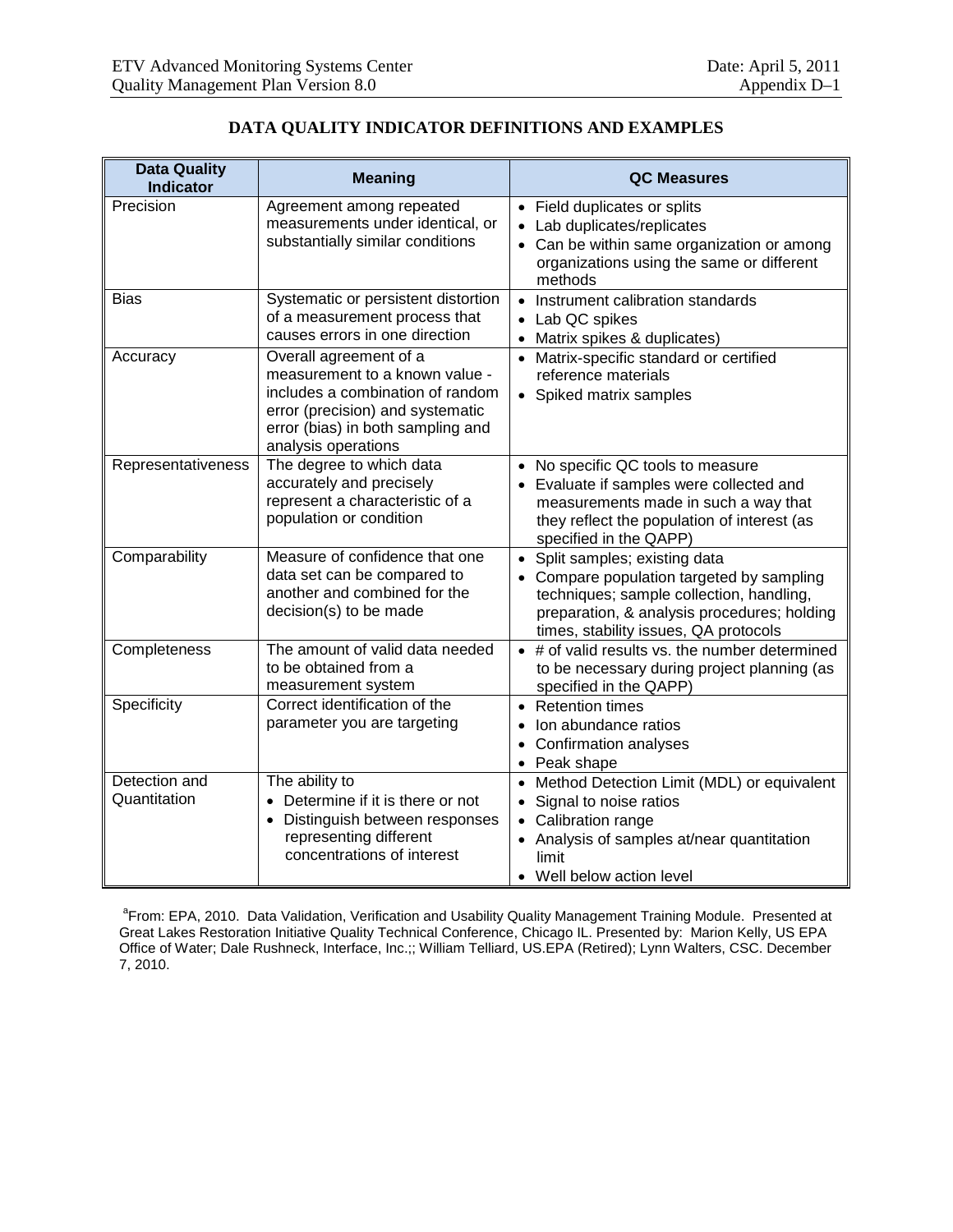**APPENDIX E**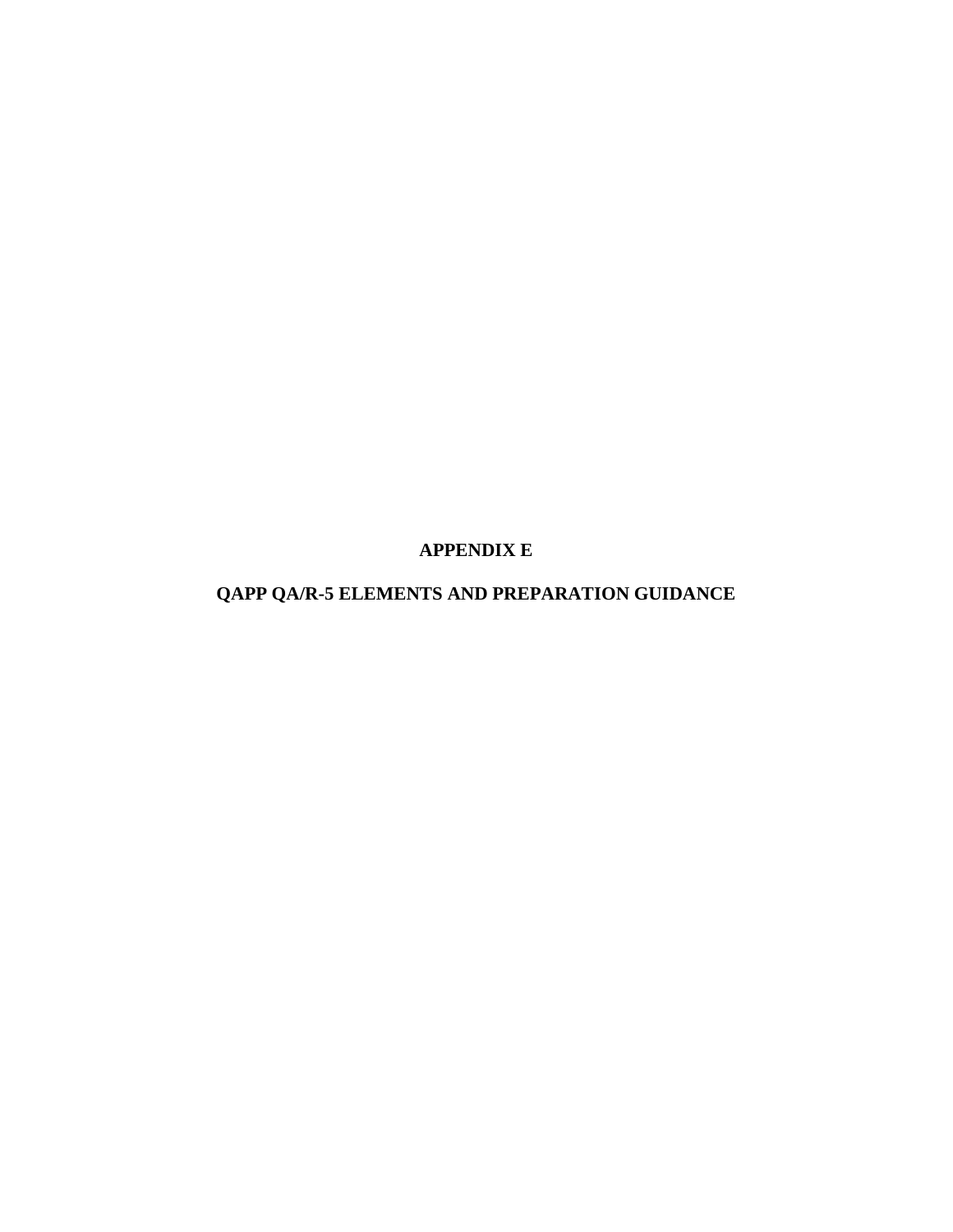| <b>U.S. EPA QA/R-5 QAPP</b><br><b>Element</b>  | <b>Description for Section</b>                                                                                                                                                                                                                                                                                                                                             |
|------------------------------------------------|----------------------------------------------------------------------------------------------------------------------------------------------------------------------------------------------------------------------------------------------------------------------------------------------------------------------------------------------------------------------------|
| <b>GROUP A: PROJECT</b><br><b>MANAGEMENT</b>   | The elements in this group address the basic area of project management, including the project history and<br>objectives, roles and responsibilities of the participants, etc. These elements ensure that the project has a<br>defined goal, that the participants understand the goal and the approach to be used, and that the planning<br>outputs have been documented. |
| A1 Vendor Approval Page                        | Includes the vendor name, company, and date.                                                                                                                                                                                                                                                                                                                               |
| A2 Table of Contents                           | <b>Table of Contents</b>                                                                                                                                                                                                                                                                                                                                                   |
| <b>Distribution List</b><br>A3.                | Distribution List, typically includes vendor, EPA peer reviewers, collaborators and other stakeholders, and<br>Battelle testing staff.                                                                                                                                                                                                                                     |
| <b>Verification Test</b><br>A4<br>Organization | This section should identify and define responsibilities for the EPA and Battelle managers and QA managers,<br>the VTC, stakeholders, and testing staff. Their involvement in the test should be described. Include an<br>organization chart that shows lines of authority, responsibility, and communication. Subcontractor task<br>leaders should be included.           |
| Background<br>A5                               | This section should describe the technology need and technology description.                                                                                                                                                                                                                                                                                               |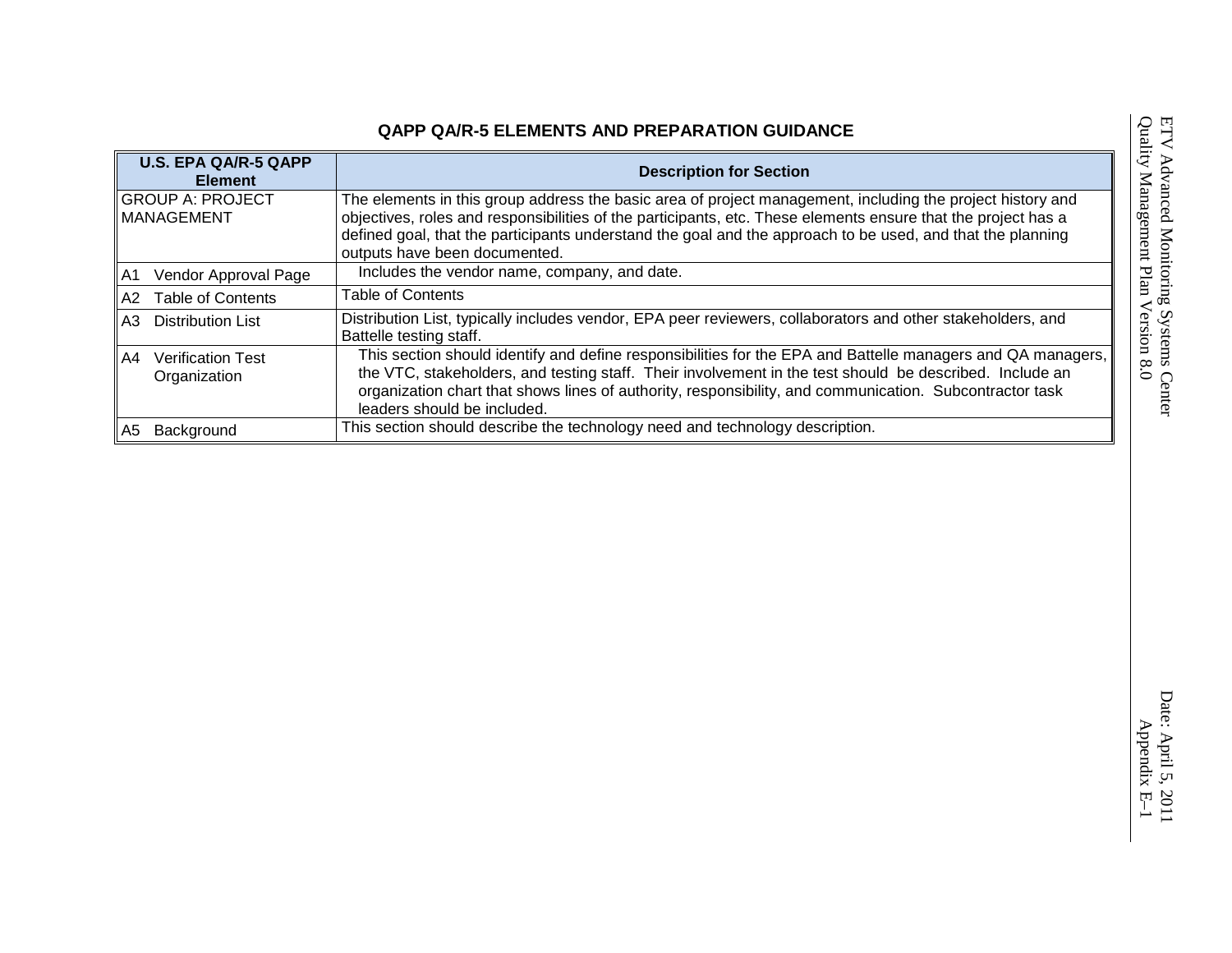| <b>U.S. EPA QA/R-5 QAPP</b><br><b>Element</b>                           | <b>Description for Section</b>                                                                                                                                                                                                                                                                                                  |
|-------------------------------------------------------------------------|---------------------------------------------------------------------------------------------------------------------------------------------------------------------------------------------------------------------------------------------------------------------------------------------------------------------------------|
| <b>Verification Test</b><br>A6.<br>Description and<br>Schedule          | Define the test schedule<br>$\bullet$<br>Test sites/locations<br>$\bullet$<br>Health and safety considerations                                                                                                                                                                                                                  |
| Quality Objectives and<br>A7<br><b>Criteria for Measurement</b><br>Data | This section should define the test Data Quality Objectives (DQOs), the data quality indicators (DQIs) that will<br>be used to assess data quality, and the Measurement Quality Criteria (MQOs) that define the criteria by which<br>data acceptability will be used assessed.                                                  |
| A8 Special<br>Training/Certification                                    | Special Training/Certification                                                                                                                                                                                                                                                                                                  |
| Documents and Records<br>A9                                             | This section should describe the controlling documents for the project and other documents that will be<br>generated during the project. The section should also define the records that will be kept during the project,<br>how they will be maintained, and their final disposition.                                          |
| <b>GROUP B: DATA</b><br><b>GENERATION AND</b><br><b>ACQUISITION</b>     | The elements in this group address all aspects of project design and implementation. Implementation of these<br>elements ensure that appropriate methods for sampling, measurement and analysis, data collection or<br>generation, data handling, and QC activities are employed and are properly documented.                   |
| <b>Experimental Design</b><br>B1                                        | Outline the experimental design, including test procedures, sampling design and rationale, sampling<br>frequencies, matrices, and measurement parameters of interest; define supporting documents (e.g., SOPs).<br>Any statistical analysis planned for the data should be described.                                           |
| Sampling Methods<br>B2                                                  | Sampling Methods (collection and approach) details, including applicable SOP citations.                                                                                                                                                                                                                                         |
| Sample Handling and<br>B3<br>Custody                                    | This section should describe the sample handling and custody procedures that will be implemented for the<br>collection of environmental samples.<br>Sample Handling and Custody (Describe procedures for sample labeling, shipment, chain-of-custody<br>forms, procedures for transferring and maintaining custody of samples). |
|                                                                         | Sample Identification numbers and labels                                                                                                                                                                                                                                                                                        |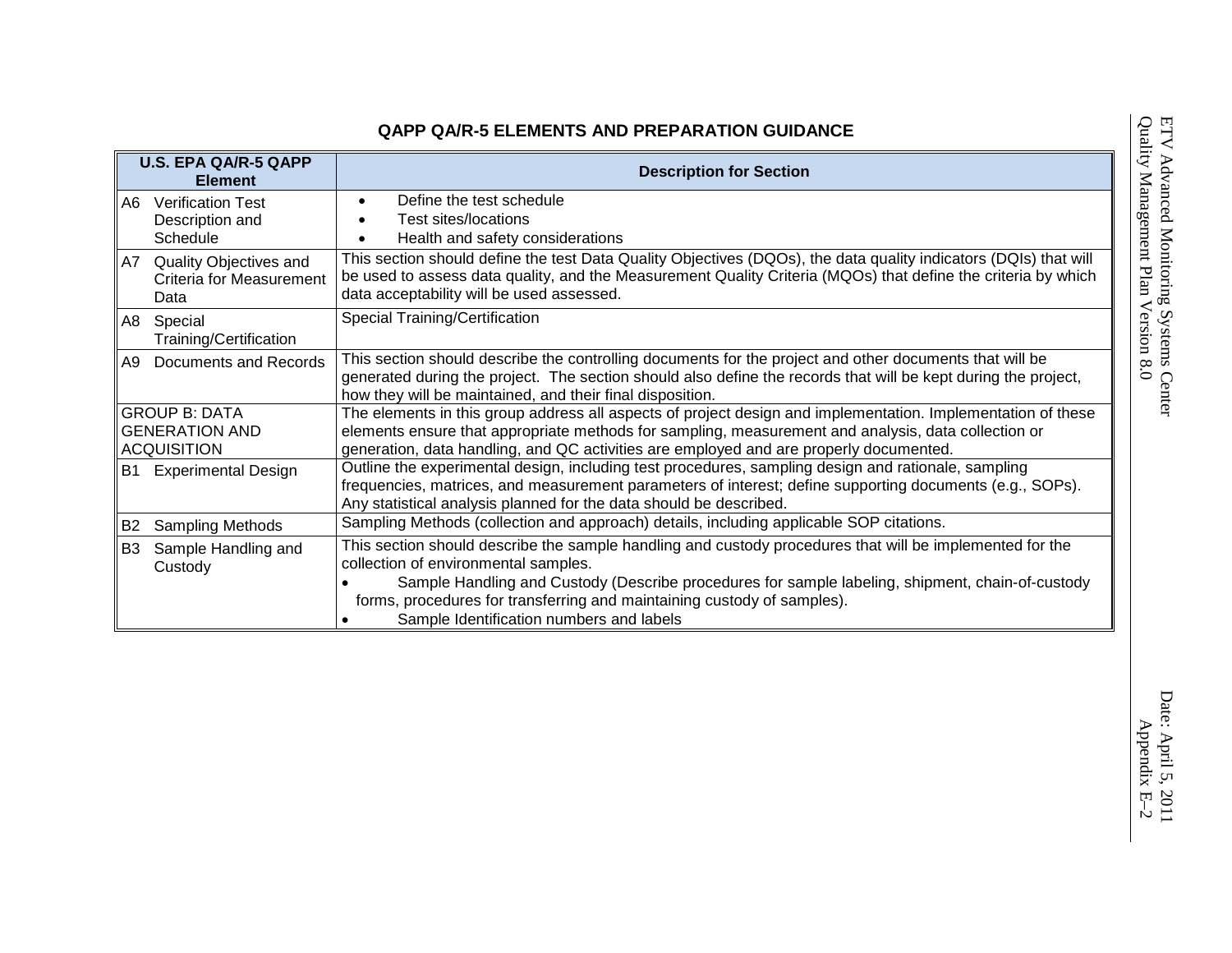|                | <b>U.S. EPA QA/R-5 QAPP</b><br><b>Element</b>                   | <b>Description for Section</b>                                                                                                                                                                                                                                                                                                                                                                                                                                                                                 |
|----------------|-----------------------------------------------------------------|----------------------------------------------------------------------------------------------------------------------------------------------------------------------------------------------------------------------------------------------------------------------------------------------------------------------------------------------------------------------------------------------------------------------------------------------------------------------------------------------------------------|
|                | <b>B4</b> Reference Method                                      | This section should define the reference method against which technology results will be assessed. It should<br>define how, when, and from where data will be obtained. It should identify any constraints on the data<br>collection process. It should address, where appropriate:<br>Analytical Methods (identify analytical methods and equipment for the study, including method<br>performance requirements and applicable SOPs) MDLS, method details, including applicable SOP citations.                |
| B5             | <b>Quality Control</b>                                          | This section should specify the activities during data collection that will provide the information used to assess<br>data quality (i.e., field or laboratory QC operations, audits, technical assessments). Specifically, it should<br>address:<br>QC (Describe QC procedures that should be associated with each sampling and measurement<br>technique. List required checks and corrective action procedures).                                                                                              |
| B <sub>6</sub> | Instrument/Equipment<br>Testing, Inspection, and<br>Maintenance | This section will describe the maintenance procedures required for equipment or instruments used to collect or<br>measure environmental data. Details should include:<br>Instrument/Equipment Testing, Inspection, Maintenance, Frequency, and Acceptance Criteria. It is usually<br>acceptable to reference a specific SOP, rather than provide details in the QAPP. However, if specific<br>maintenance is critical to an operation the project leader may choose to highlight those procedures in the text. |
| B7             | Instrument/Equipment<br>Calibration and<br>Frequency            | This section should describe the calibration of equipment or instruments used to collect and/or measure<br>environmental data. Details should include:<br>Instrument/Equipment Calibration, Frequency, and Acceptance Criteria. It is acceptable to reference SOPs for<br>routine calibration procedures. However, the criteria for critical measurements should be defined in the QAPP.                                                                                                                       |
| B8             | Inspection/Acceptance of<br>Supplies and<br>Consumables         | Inspection/Acceptance of Supplies and Consumables (Define how and by whom the sampling supplies and<br>consumables will be accepted for use in the project).                                                                                                                                                                                                                                                                                                                                                   |
| B9             | <b>Nondirect Measurements</b>                                   | Nondirect Measurements (existing data) (define the criteria for the use of nonmeasurement data, such as data<br>that come from databases or literature).                                                                                                                                                                                                                                                                                                                                                       |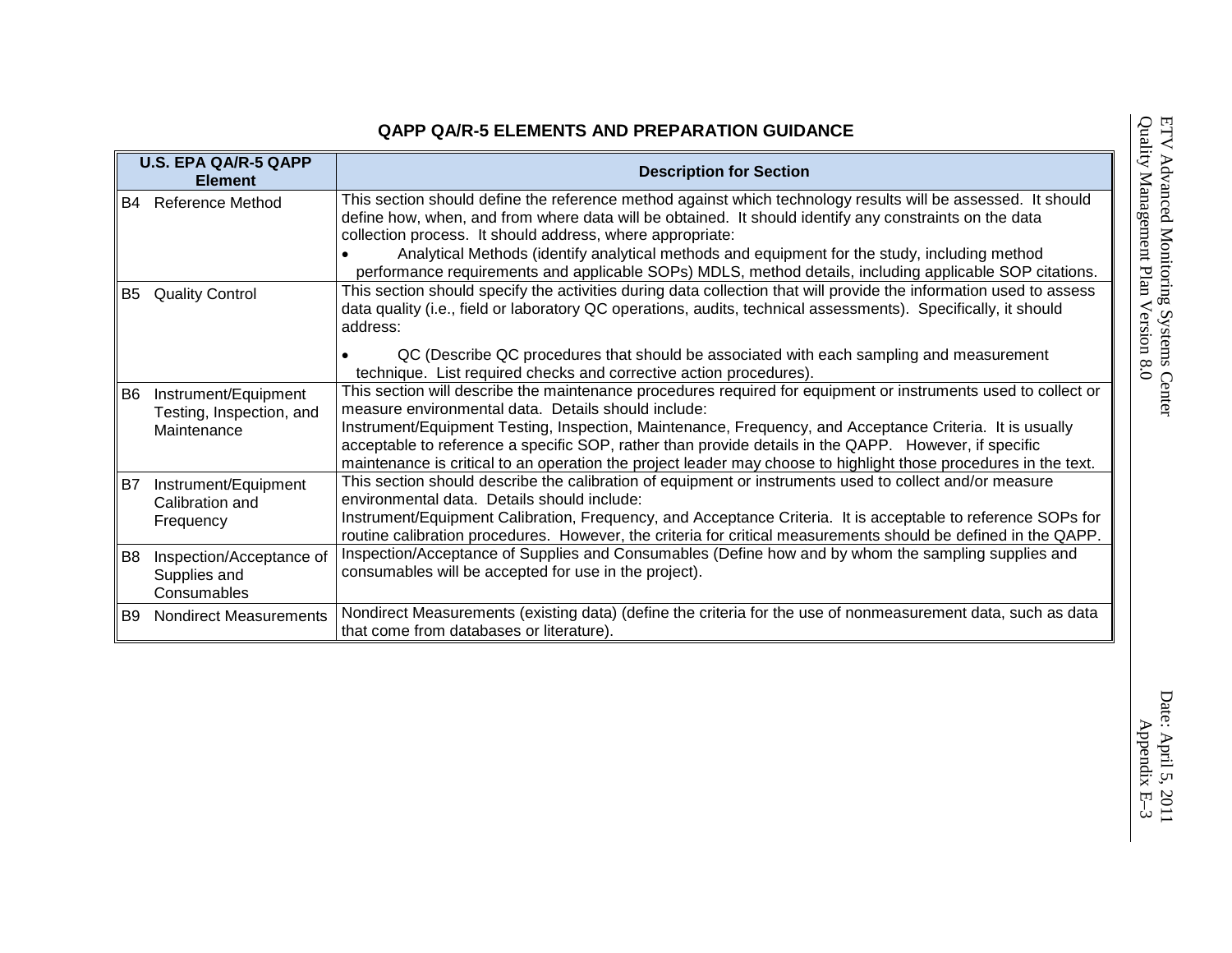| <b>U.S. EPA QA/R-5 QAPP</b><br><b>Element</b>                     | <b>Description for Section</b>                                                                                                                                                                                                                                                                                                                                                                                                                                     |
|-------------------------------------------------------------------|--------------------------------------------------------------------------------------------------------------------------------------------------------------------------------------------------------------------------------------------------------------------------------------------------------------------------------------------------------------------------------------------------------------------------------------------------------------------|
| B10 Data Management                                               | This section should describe how data collected during and after testing will be documented, managed,<br>stored, and controlled. Outline the data management scheme including the path and storage of the data and<br>the data record-keeping system. Identify all data handling equipment and procedures that will be used to<br>process, compile, and analyze the data. Describe data reporting conventions, including the use of data<br>qualifiers and units). |
| <b>GROUP C: ASSESSMENT</b><br>AND OVERSIGHT                       | The elements in this group address the activities for assessing the effectiveness of the implementation of the<br>project and associated QA and QC activities. The purpose of assessment is to ensure that the QA Project Plan<br>is implemented as prescribed.                                                                                                                                                                                                    |
| C <sub>1</sub><br>Assessment and<br>Oversight                     | This section should describe the assessment activities that will be implemented for the project. This will<br>typically include PEs, TSAs, and ADQs.                                                                                                                                                                                                                                                                                                               |
| C2 Reports to Management                                          | This section will identify the frequency, content, and distribution of reports issued to keep management<br>informed of the results of audits and assessments.                                                                                                                                                                                                                                                                                                     |
| <b>GROUP D: DATA</b><br><b>VALIDATION AND</b><br><b>USABILITY</b> | The elements in this group address the activities that occur after the data collection or generation phase of the<br>project is completed. Implementation of these elements ensures that the data conform to the specified criteria,<br>thus achieving the project objectives.                                                                                                                                                                                     |
| D <sub>1</sub><br>Data Review,<br>Verification, and<br>Validation | Describe the types of data review, verification, and validation that will be implemented for the study.                                                                                                                                                                                                                                                                                                                                                            |
| D <sub>2</sub><br>Validation and<br><b>Verification Methods</b>   | Define the data validation and verification procedures and the criteria used to accept or reject the data based<br>on quality.                                                                                                                                                                                                                                                                                                                                     |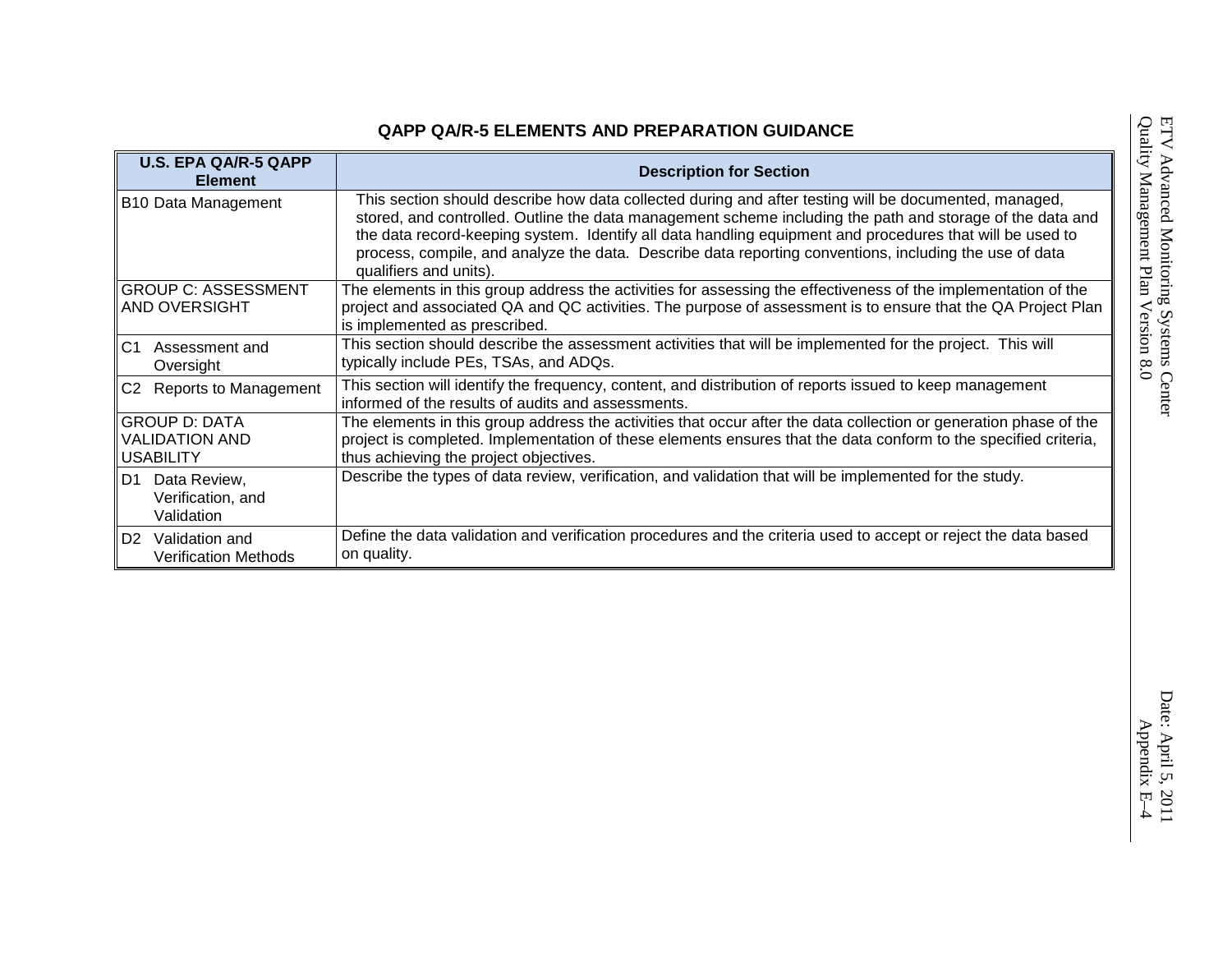# ETV Advanced Monitoring Systems Center<br>Quality Management Plan Version 8.0 Quality Management Plan Version 8.0 ETV Advanced Monitoring Systems Center

| <b>U.S. EPA QA/R-5 QAPP</b><br><b>Element</b>   | <b>Description for Section</b>                                                                                                                                                                                                                                                                                                                                                                                                                                                                                                                              |
|-------------------------------------------------|-------------------------------------------------------------------------------------------------------------------------------------------------------------------------------------------------------------------------------------------------------------------------------------------------------------------------------------------------------------------------------------------------------------------------------------------------------------------------------------------------------------------------------------------------------------|
| Reconciliation with User<br>D3.<br>Requirements | This section will describe how the data for the project will be analyzed, evaluated, and assessed against their<br>intended use and the performance criteria established above. It will describe specific procedures, including<br>formulas, to be used in routinely assessing data precision and accuracy, representativeness, comparability,<br>  and completeness of the specific measurement parameters involved. The purpose of this section is to describe<br>how results will be evaluated to determine if performance criteria have been satisfied. |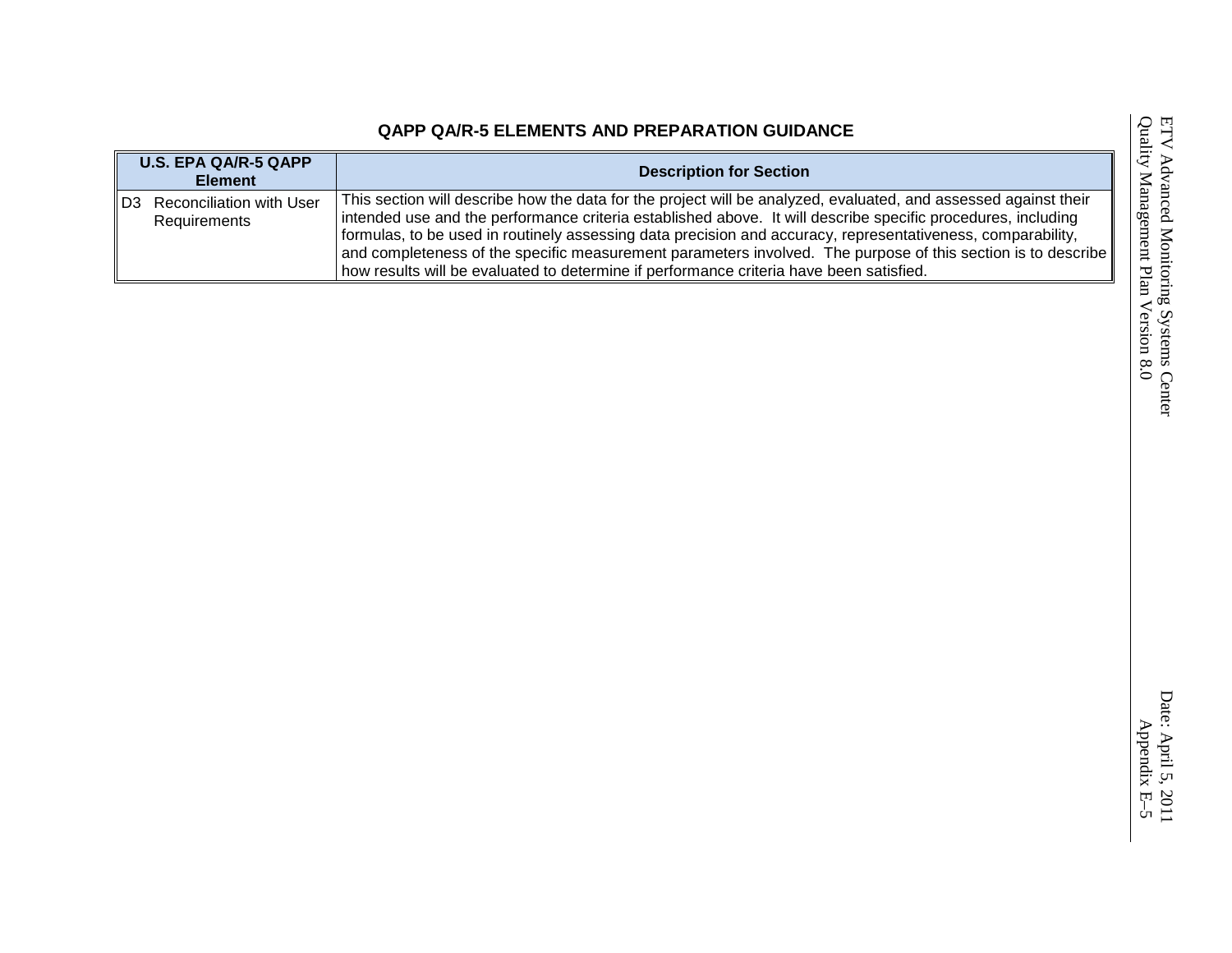**APPENDIX F**

**ETV KICK-OFF MEETING CHECKLIST**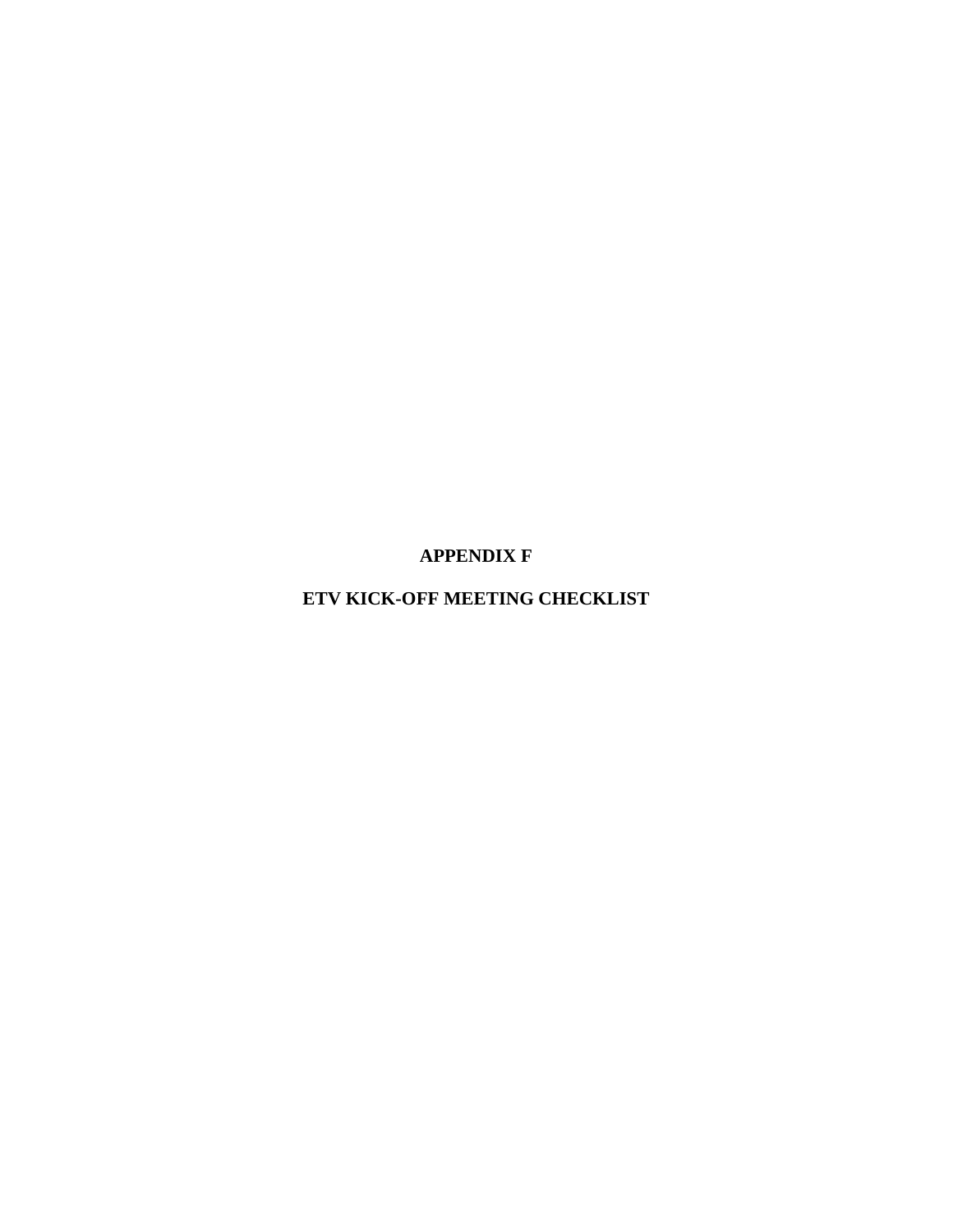# **ETV VERIFICATION TEST KICK-OFF MEETING**

## **PURPOSE**

To prepare verification testing staff for an upcoming test and review critical logistical, technical, and administrative aspects of the test.

## **STAFF TO ATTEND**

Verification Test Coordinator Verification testing leader (if appropriate) Battelle AMS Center Manager Battelle AMS Center Quality Manager EPA AMS Center Project Officer EPA AMS Center Quality Manager Vendor(s), if significant involvement with implementation of QAPP procedures

All testing staff involved in all phases of test (need to have kick-off meeting on-site with staff from

partnering organizations/subcontractor if necessary)

## **TIMING AND LENGTH**

The kick-off meeting should be scheduled prior to the start of testing. It should be near the start of the test but allow time for the test coordinator to address any lingering issues.

A tentative date/time should be set for the kick-off meeting a month in advance of the start of the test, if possible, to allow the meeting to be scheduled when the critical staff mentioned above are all available.

It may be necessary to schedule a second kick-off meeting for tests that are conducted at multiple locations if all staff cannot attend the original meeting.

## **PROJECT MANAGEMENT (internal only)**

Review roles/responsibilities of all staff attending meeting.

Work authorization distributed to all staff?

All staff have project number and subaccount number(s)?

All testing staff have budget for their time on each subaccount involved?

Stakeholders, EPA/ETV program manager, and EPA/QA staff pre-notified of testing schedule and start date?

Review test schedule.

Formal distribution of final, signed hard-copy QAPP made to all Battelle staff, subcontractor (if any), vendors, and EPA? (The kickoff meeting should not be conducted unless the QAPP is final, signed by vendors and distributed).

Documentation: All pertinent forms should be signed, copied for Amy, and brought to the meeting.

- o Peer review forms on QAPP. Ideally includes one EPA reviewer/two non-EPA peer reviewers.
- o Final QAPP signed by all vendors? Where are original signature pages stored? All staff attending meeting should be told to bring their copy of QAPP to kick-off meeting prior to meeting or final QAPP should be distributed at meeting.
- o All vendor agreements signed/checks received/copies sent to Amy for project files?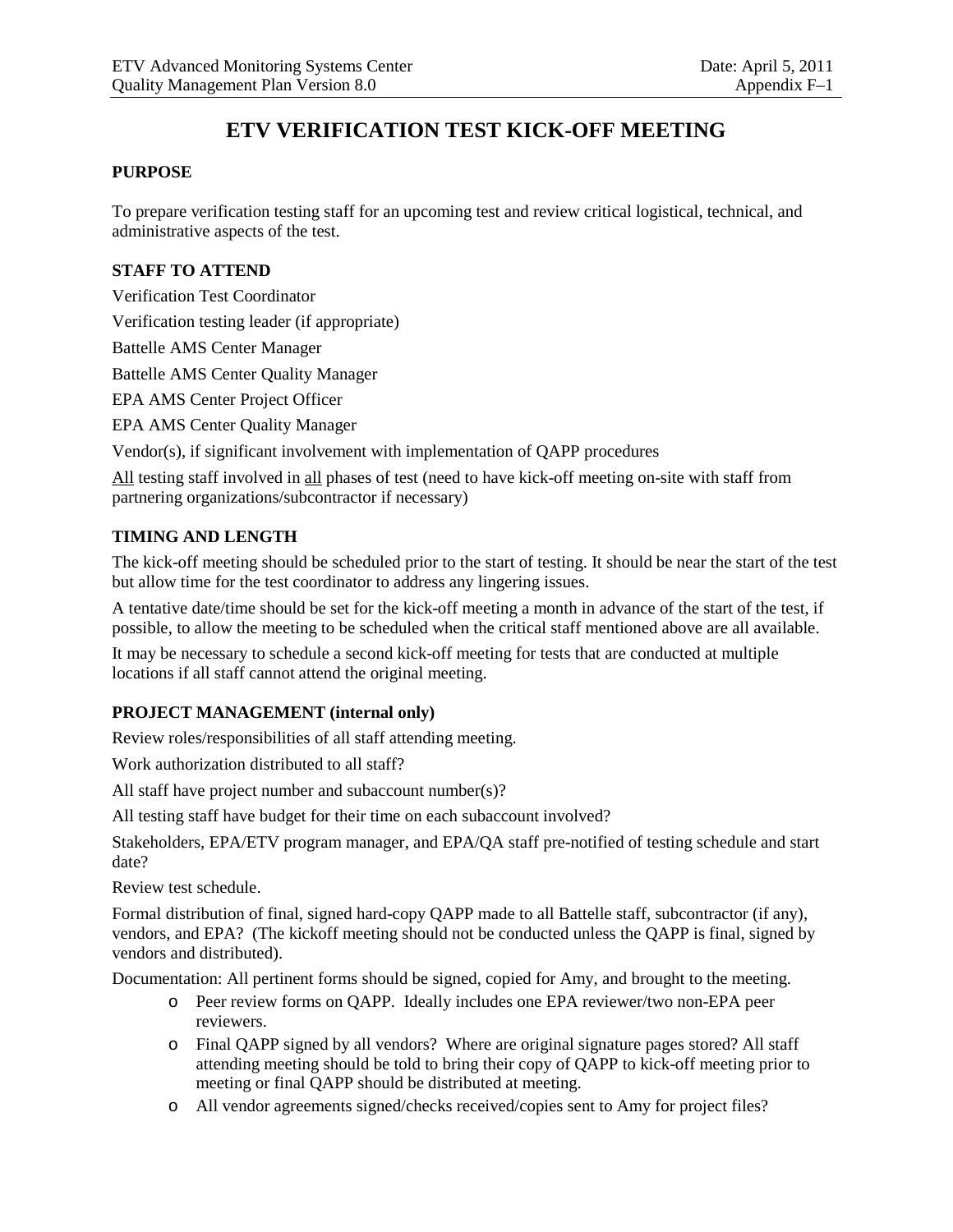If Battelle, partner, or subcontractor staff is operating technology, has vendor trained those staff in operating the technology and signed formal training form certifying training and vendor's acceptance of Battelle generated results? Where is original signed form located/filed?

Subcontractors (if used):

- o Subcontract fully signed? Provide copy to Amy for project files.
- o Due dates well defined in subcontract?
- o Get test data from subcontractor/partner real time or at close of test.

Communication: If testing is being performed off-site, will regular communication with the staff at the test site be maintained? If so, how?

Has a 508- compliant pdf file been generated of the final QAPP?

#### **QUALITY ASSURANCE**

PE Audit:

- o Was/will a PE audit be performed? Who is/was responsible for obtaining the PE and providing it to the testing organizations?
- o What are QC limits? Were they achieved?
- o Corrective action if QC limits are not met? Who to contact?

Staff training records:

- o Documentation to support experience and qualifications.
- o Technology training Needs to be documented on the Vendor Training/Operation Consent form.
- o Reference laboratory staff qualifications/experience.

Technical Systems Audit (TSA):

- o Define which phases and locations of testing will be reviewed (e.g., field, laboratory, reference laboratory) and the primary focus of the audits.
	- TSA of reference laboratory will focus on compliance with the TQAP, reference method, and good laboratory practices.
	- **TSA** of technologies will focus on testing vs. test design and data acquisition procedures.
- o Define the TSA schedule.
- o Determine if EPA will also conduct a TSA during the test and their schedule.
- o Results of the TSA will be documented in a report by QAO and submitted to the VTC and EPA (after internal review) within 10 business days after completion of the data review.

Deviations :

- o Review deviation/amendment procedures at meeting what to do in the middle of a test if QAPP cannot be followed – who to notify/what forms to file.
- o Verification Test Coordinator will prepare deviation reports for any departure from the TQAP during the verification.
- o Testing staff will contact VTC if there are any questions re test procedures. VTC will consult with Dindal, Buhl, McKernan, and Henderson. Verbal agreement on deviations will be obtained, followed by a written deviation.
- o For deviations or amendments, obtain the requisite approvals, send deviation to EPA for review/approval, and distribute to the project team.
- o Distribute the approved report as specified in the AMS Center QMP.

Data Quality Audit (ADQ):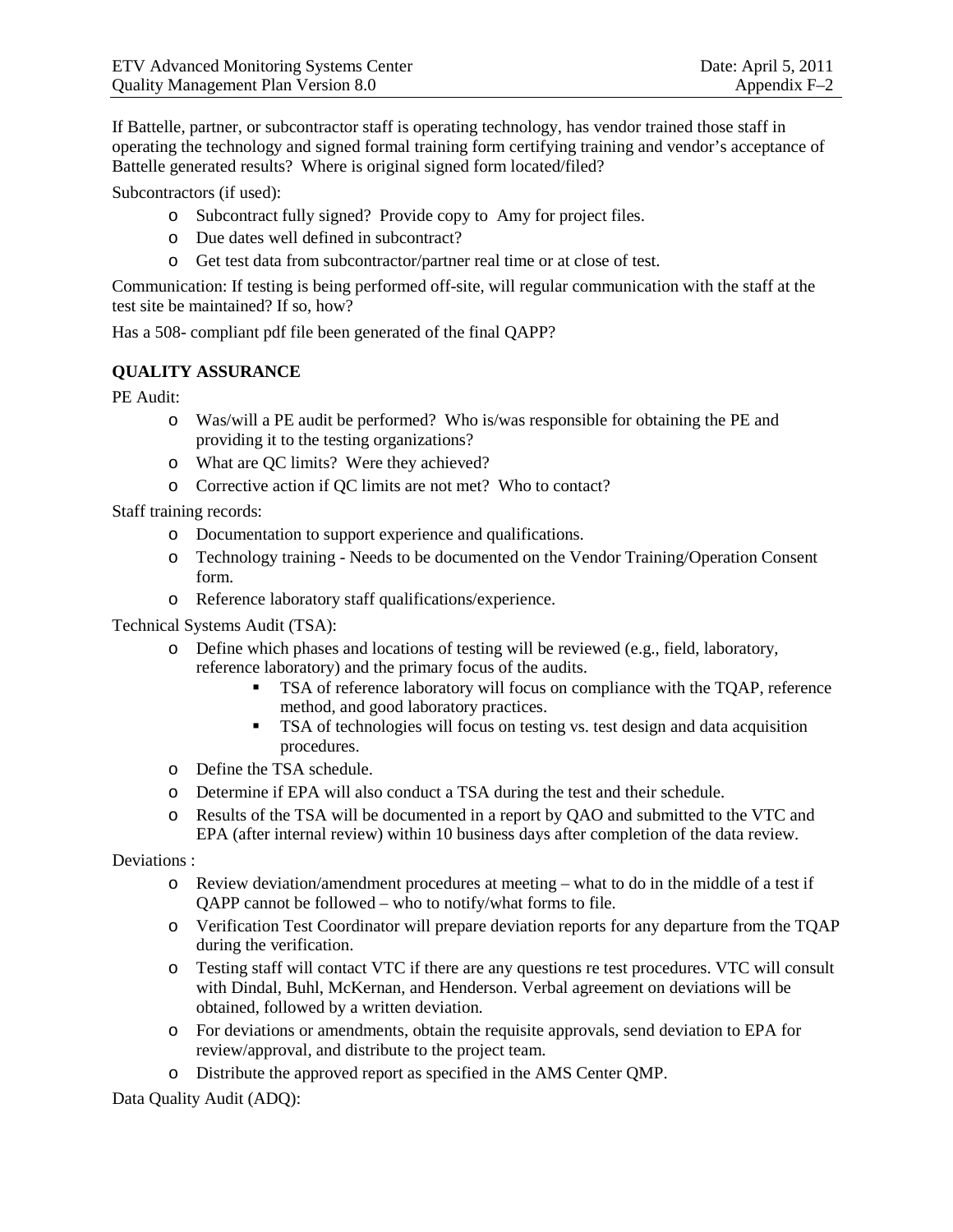- o The first batch of data (define what is considered the first data batch based on TQAP) will be audited within 10 business days of receipt and assessed using a project-specific checklist.
- o Describe audit schedule for remaining data based on TQAP.
- o Battelle QAO will audit 100% of the calibration and quality control data and 10% of Category III data or 25% of Category II verification data acquired in the verification test.
- o Results of the ADQ will be documented in a report by QAO and submitted to the VTC and EPA (after internal review) within 10 business days after completion of the data review.

#### **DOCUMENTATION**

All testing personnel will use data sheets and/or Laboratory Record Book (LRB) for the project.

Samples and/or direct readings within each test series must be uniquely labeled when collected. The sample IDs should be documented in the test records so there is a direct link between each sample/data collected during the test and the analytical results. The VTC will define the sample ID scheme.

All subsequent analysis must reference (or be traceable to) the unique sample ID.

Field and/or laboratory personnel should fill out data sheets and LRB pages in real time, as needed – each signed and dated.

Data must undergo a 100% validation and verification by technical staff (i.e. VTC, or designee) before it will be assessed as part of the data quality audit.

If both an LRB and data sheets are used for documentation, the VTC should define the information that will be recorded in each.

Copies of the TQAP and other methods cited in TQAP should be available to testing staff and in laboratory where test will be performed.

All records should be signed and dated by the person entering the records.

If samples are to be transported between labs, or between Battelle/partner/ subcontractor, staff should have training in the COC SOP. Distribute an example COC form and discuss how to complete it.

Define reagents or standards that should be supported by certificates of analysis; these should be included in the verification test binder.

#### **TECHNICAL**

Emphasize to testing staff to document anything and everything that is observed about the technologies, particularly if there are unusual sample results (e.g., sample color).

Will the samples be blind and randomly distributed to the operators?

Are provisions made to handle daily preparation of solutions/standards, if necessary?

Take digital photos of all test activities.

#### **DATA/REPORTING**

Review data recording forms or sheets at meeting or discuss how/where will data be recorded for each testing activity.

How are data going to be converted electronically? Are data saved in technology undergoing verification and then exported to Excel? Or will data be recorded manually by the operators? If so, how will transcription errors be avoided?

Data review – who will be doing two week review for each data set collected? If Battelle staff not onsite, how will data be transmitted to Battelle for two-week review?